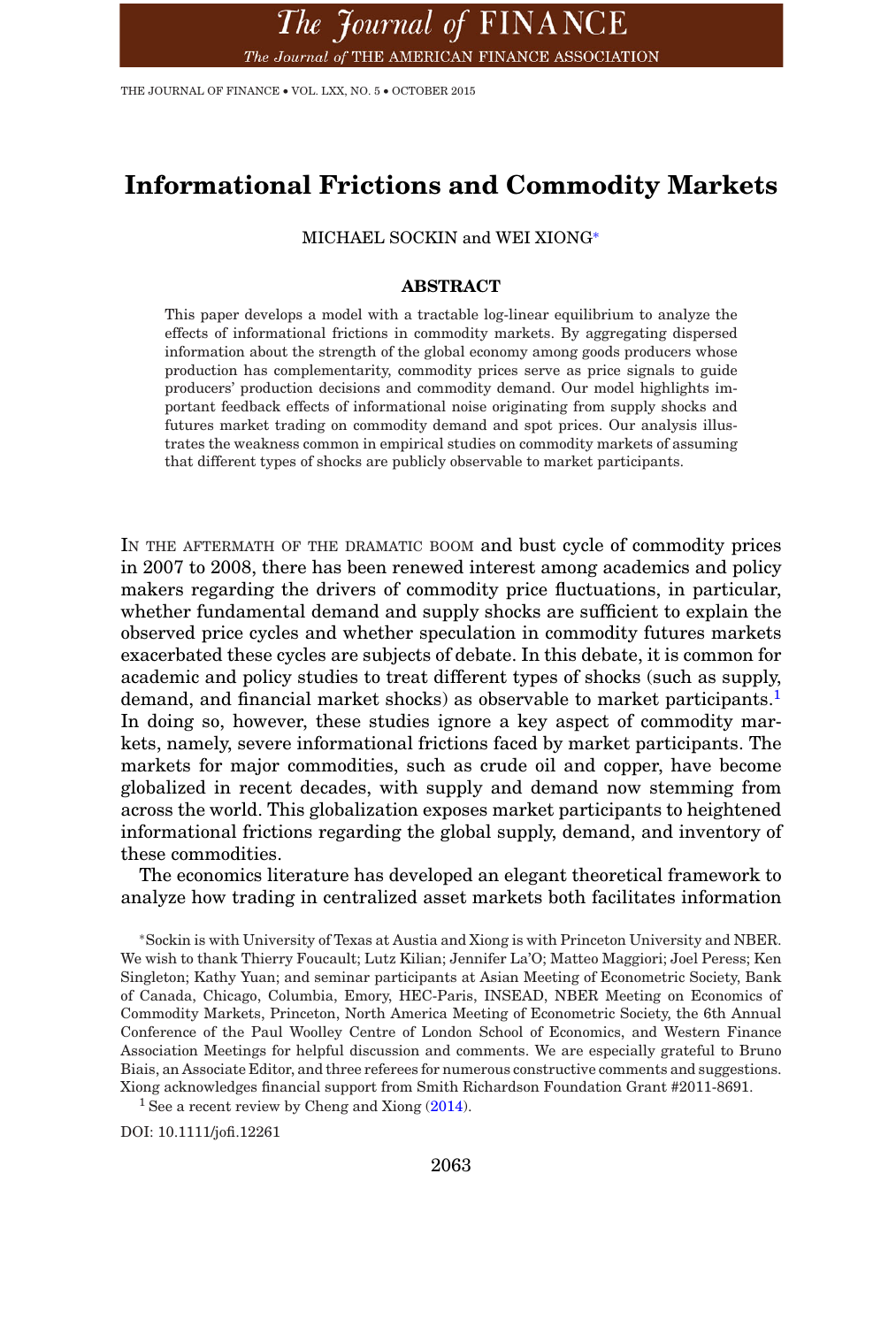aggregation among market participants and helps them overcome the informational frictions they face (e.g., Grossman and Stiglitz [\(1980\)](#page-34-1) and Hellwig [\(1980\)](#page-34-2)). This framework, however, crucially relies on the combination of constant absolute risk aversion (CARA) utility functions for agents and Gaussian distributions for asset prices to ensure a tractable linear equilibrium, and thus one cannot readily adopt this framework to analyze commodity markets, in which both CARA utility and Gaussian distributions are unrealistic. It is challenging to analyze information aggregation in settings without the tractable linear equilibrium. This technical challenge is common in analyzing how asset prices affect real activity, such as firm investment and central bank policies, through an informational channel.<sup>[2](#page-1-0)</sup>

In this paper, we aim to confront this challenge by developing a tractable model to analyze how informational frictions affect commodity markets. Our model integrates the standard framework of asset market trading with asymmetric information into an international macro setting (e.g., Obstfeld and Rogoff [\(1996\)](#page-34-3) and Angeletos and La'O [\(2013\)](#page-33-0)). In this global economy, a continuum of specialized goods producers whose production has complementarity which emerges from their need to trade produced goods with each other demand a key commodity, such as copper, as a common production input. Through trading the commodity, the goods producers aggregate dispersed information regarding unobservable global economic strength, which ultimately determines their commodity demand.

Our main model focuses on a centralized spot market through which the goods producers acquire the commodity from a group of suppliers, who are subject to an unobservable supply shock. The supply shock prevents the commodity price from perfectly aggregating the goods producers' information with respect to the strength of the global economy. Nevertheless, the commodity price provides a useful signal to guide the producers' production decisions and commodity demand. Despite the nonlinearity in the producers' production decisions, we derive a unique log-linear equilibrium in closed form. In this equilibrium, each producer's commodity demand is a log-linear function of its private signal and the commodity price, while the commodity price is a log-linear function of global economic strength and the supply shock. This tractable log-linear equilibrium builds on a combination of Cobb-Douglas utility functions for households, lognormal distributions for commodity prices, and a key aggregation property: the aggregate demand of a continuum of producers remains log-linear as a result of the Law of Large Numbers. We also extend the model to incorporate a futures market to further characterize the role of futures market trading.

It is common for empirical studies of commodity markets to rely on conventional wisdom generated from settings without any informational frictions (i.e., agents directly observing both supply and demand shocks). According to such wisdom, (1) a higher price leads to lower commodity demand as a result of the standard cost effect, (2) a positive supply shock reduces the commodity price, which in turn stimulates greater commodity demand, and (3) the futures

<span id="page-1-0"></span> $2$  See a recent review by Bond, Edmans, and Goldstein [\(2012\)](#page-33-1).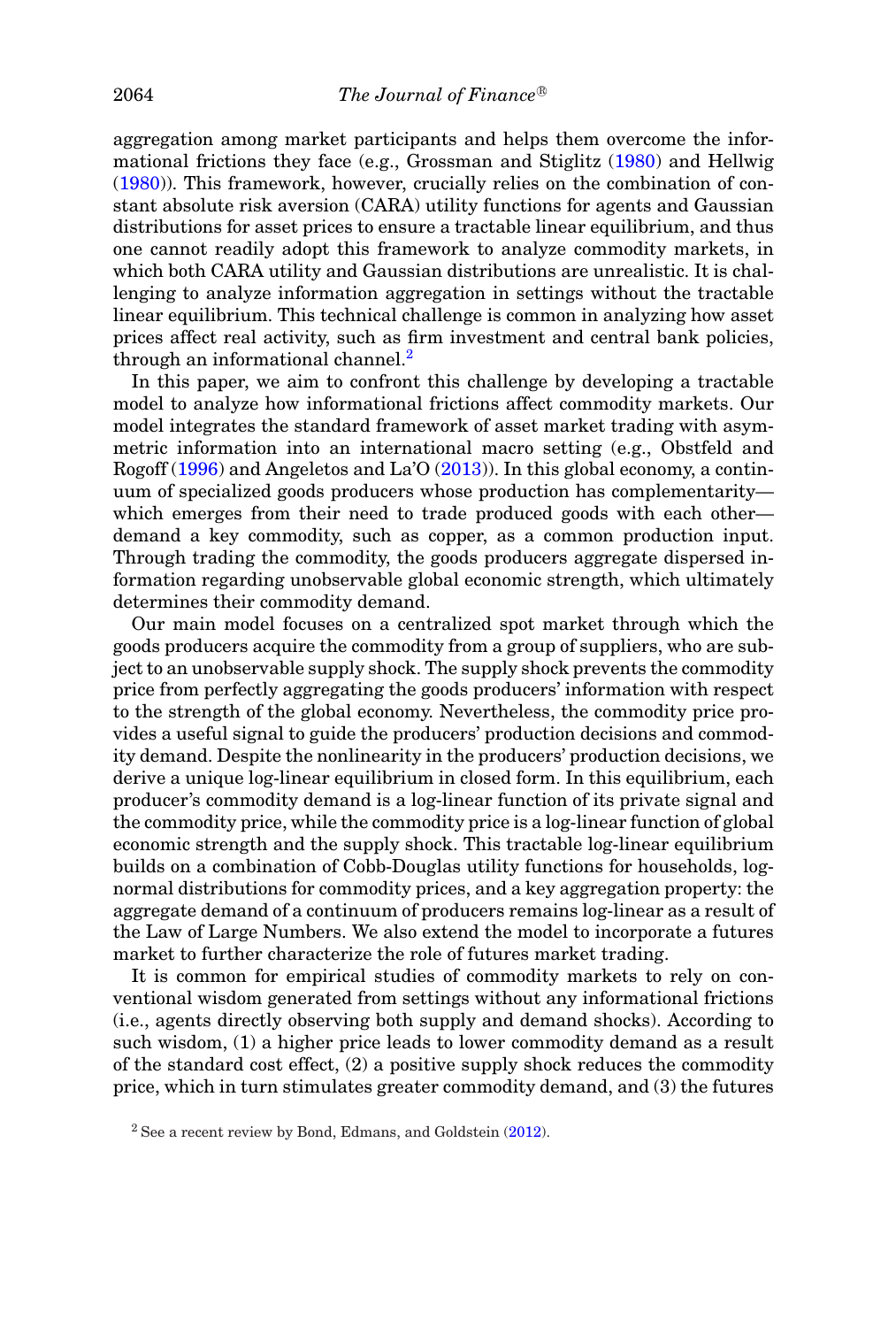price of the commodity simply tracks the spot price, and trading in the futures market does not affect either commodity demand or the spot price.

Our model allows us to contrast the effects of informational frictions with this conventional wisdom. First, through its informational role, a higher commodity price signals a stronger global economy and motivates each goods producer to produce more goods. This leads to greater demand for the commodity as an input, which offsets the usual cost effect. The complementarity in production among goods producers magnifies this informational effect through their incentives to coordinate production decisions. Under certain conditions, our model shows that the informational effect can dominate the cost effect and lead to a positive price elasticity of producers' demand for the commodity.

Second, our model illustrates a feedback effect of supply shocks. In the presence of informational frictions, supply shocks also act as informational noise, which prevents the commodity price from fully revealing the strength of the global economy. As goods producers partially attribute the lower commodity price caused by a positive supply shock to a weak global economy, this inference induces them to reduce their commodity demand. This feedback effect thus further amplifies the negative price impact of the supply shock and undermines its impact on commodity demand.

Third, futures markets serve as a useful platform, in addition to spot markets, for aggregating information regarding demand and supply of commodities. As futures markets attract a different group of participants from spot markets, the futures price is not simply a shadow of the spot price, and instead may have its own informational effects on commodity demand and the spot price.

Based on these results, our analysis offers important implications for the empirical analysis of commodity markets. In estimating the effects of supply and demand shocks in commodity markets, it is common for the empirical literature to adopt structural models that ignore informational frictions by simply assuming that agents can directly observe both demand and supply shocks. As highlighted by our analysis, this common practice is likely to understate the effect of supply shocks and overstate the effect of demand shocks. Our model provides the basic ingredients for expanding these structural models to account for how commodity prices impact agents' expectations.

Our analysis also cautions against a commonly used empirical strategy based on commodity inventory to detect speculative effects (e.g., Juvenal and Petrella [\(2012\)](#page-34-4), Knittel and Pindyck [\(2013\)](#page-34-5), and Kilian and Murphy [\(2014\)](#page-34-6)). This strategy is premised on the widely held argument that, if speculators distort the price of a commodity upward, consumers will find the commodity too expensive and thus reduce consumption, causing inventory of the commodity to spike. By assuming that consumers are able to recognize the commodity price distortion, this argument again ignores realistic informational frictions faced by consumers, which are particularly relevant in times of great economic uncertainty. In contrast, our model shows that informational frictions may cause consumers to react to the distorted price by increasing rather than decreasing their consumption. In this light, the lack of any pronounced oil inventory spike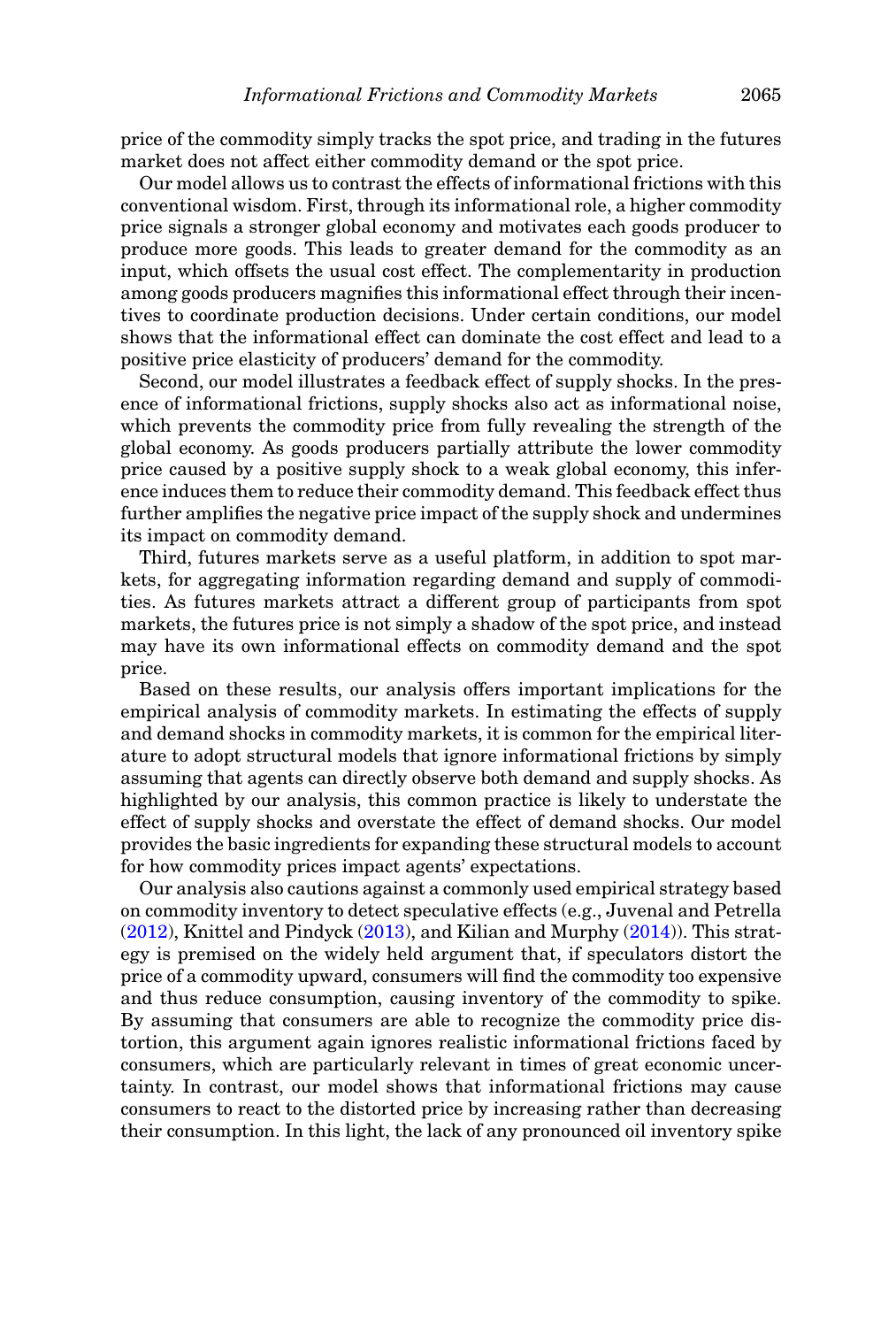before the peak of oil prices in July 2008, as highlighted by the recent empirical literature, cannot be taken as evidence to reject the presence of any speculative effect during the period.

Finally, by systematically illustrating that prices of key industrial commodities can serve as price signals for the strength of the global economy and that informational noise in commodity prices can feed back to commodity demand and spot prices, $3$  our analysis provides a coherent argument for how the large inflow of investment capital to commodity futures markets during the 2000s might have amplified the boom and bust of commodity prices in 2007 to 2008. By interfering with the price signals, informational noise from the investment flow may have temporarily led market participants to increase their commodity demand despite a weakening global economy. This confusion helped sustain the commodity price boom until information arrived later to correct their expectations, which then caused commodity prices to collapse.

Our paper contributes to the emerging literature that analyzes the causes of the commodity market cycle of the 2000s, for example, Hamilton [\(2009\)](#page-34-7), Stoll and Whaley [\(2010\)](#page-34-8), Cheng, Kirilenko, and Xiong [\(2012\)](#page-33-2), Hamilton and Wu [\(2015\)](#page-34-9), Henderson, Pearson, and Wang [\(2012\)](#page-34-10), Tang and Xiong [\(2012\)](#page-34-11), Singleton [\(2014\)](#page-34-12), and Kilian and Murphy [\(2014\)](#page-34-6). The mechanism illustrated by our model echoes Singleton [\(2014\)](#page-34-12), who emphasizes the importance of accounting for agents' expectations to explain this commodity market cycle. In particular, our analysis highlights the weakness common in empirical studies on the effects of supply and demand shocks and speculation in commodity markets of assuming that different types of shocks are publicly observable to market participants.

Our model complements the recent macro literature that analyzes the role of informational frictions on economic growth. Lorenzoni [\(2009\)](#page-34-13) shows that, by influencing agents' expectations, noise in public news can generate sizable aggregate volatility. Angeletos and La'O [\(2013\)](#page-33-0) focus on endogenous economic fluctuations that result from the lack of centralized communication channels to coordinate the expectations of different households. Our model adopts the setting of Angeletos and La'O  $(2013)$  to model goods market equilibrium and derive endogenous complementarity in goods producers' production decisions. We analyze information aggregation through centralized commodity trading, which is absent from their model, and the feedback effects of the commodity price.

The literature has long recognized that trading in financial markets aggregates information and the resulting prices can feed back to real activity (e.g.,

<span id="page-3-0"></span><sup>3</sup> Consistent with this notion, in explaining the decision of the European Central Bank (ECB) to raise its key interest rate in March 2008 on the eve of the worst economic recession since the Great Depression, ECB policy reports cite high prices of oil and other commodities as a key factor, suggesting the significant influence of commodity prices on the expectation of central bankers. Furthermore, Hu and Xiong (2013) provide evidence that, in recent years, stock prices across East Asian economies have displayed significant and positive reactions to overnight futures price changes of a set of commodities traded in the United States, suggesting that people across the world regard commodity futures prices as barometers of the global economy.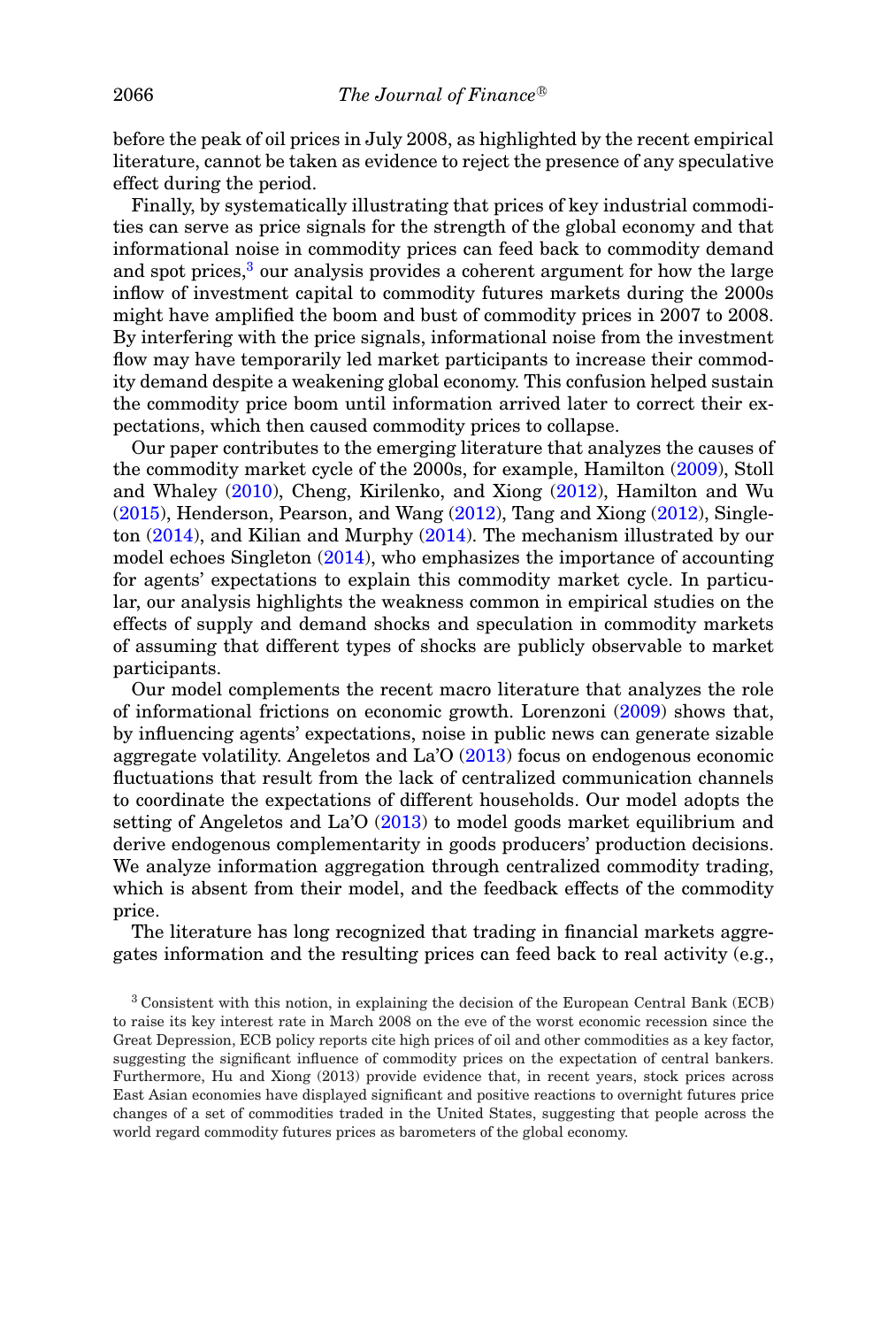Bray [\(1981\)](#page-33-3) and Subrahmanyam and Titman [\(2001\)](#page-34-14)). Furthermore, recent literature points out that such feedback effects can be particularly strong in the presence of strategic complementarity in agents' actions. Morris and Shin [\(2002\)](#page-34-15) show that, in such a setting, noise in public information has an amplified effect on agents' actions and thus on equilibrium outcomes. In our model, commodity prices serve such a role in feeding back noise to goods producers' production decisions. Similar feedback effects are also modeled in several other contexts, such as from stock prices to firm capital investment decisions and from exchange rates to policy choices of central banks (e.g., Ozdenoren and Yuan [\(2008\)](#page-34-16), Angeletos, Lorenzoni, and Pavan [\(2010\)](#page-33-4), and Goldstein, Ozdenoren, and Yuan [\(2011,](#page-34-17) [2013\)](#page-34-18)). The log-linear equilibrium derived in our model accommodates the nonlinearity induced by goods producers' production decisions and, at the same time, is tractable for the analysis of feedback effects of commodity prices. This tractable log-linear equilibrium can be adapted by future studies to analyze feedback effects in settings outside commodity markets.<sup>[4](#page-4-0)</sup>

The paper is organized as follows. We first present the model setting in Section I and derive the equilibrium in Section [II.](#page-8-0) Section III analyzes the effects of informational frictions. Section [I](#page-4-1) provides a brief summary of a model extension to include a futures market. We discuss the implications of our analysis in Section V and conclude the paper in Section [VI.](#page-23-0) We relegate all the technical proofs to the Appendix and provide a separate online appendix (the Internet Appendix) to provide the details of the model extension summarized in Section IV.<sup>5</sup>

# **I. Model Setting**

<span id="page-4-1"></span>In this section, we develop a baseline model with two dates  $t = 1, 2$  to analyze the effects of informational frictions on the market equilibrium related to a commodity. One can think of this commodity as crude oil or copper, which is used across the world as a key production input. We model a continuum of islands of total mass one. Each island produces a single good, which can be either consumed at "home" or traded for another good produced "away" by another island. A key feature of the baseline model is that the commodity market is not only a place for market participants to trade the commodity but also a platform to aggregate private information about the strength of the global economy, which ultimately determines the global demand for the commodity.

<span id="page-4-0"></span><sup>4</sup> It is also worth noting that our setting is different from existing settings adopted by the literature to analyze real consequences of asset prices. For example, Goldstein, Ozdenoren, and Yuan [\(2013\)](#page-34-18) develop a model to analyze stock market trading with asymmetric information and the feedback effect from the equilibrium stock price to firm investment. The equilibrium derived in their model is also nonlinear. They ensure tractability by imposing a set of assumptions, including that each trader is risk-neutral and faces upper and lower position limits and that noisy stock supply follows a rigid functional form involving the cumulative standard normal distribution function. Our setting does not require these nonstandard assumptions.

<span id="page-4-2"></span><sup>5</sup> The Internet Appendix may be found in the online version of this article.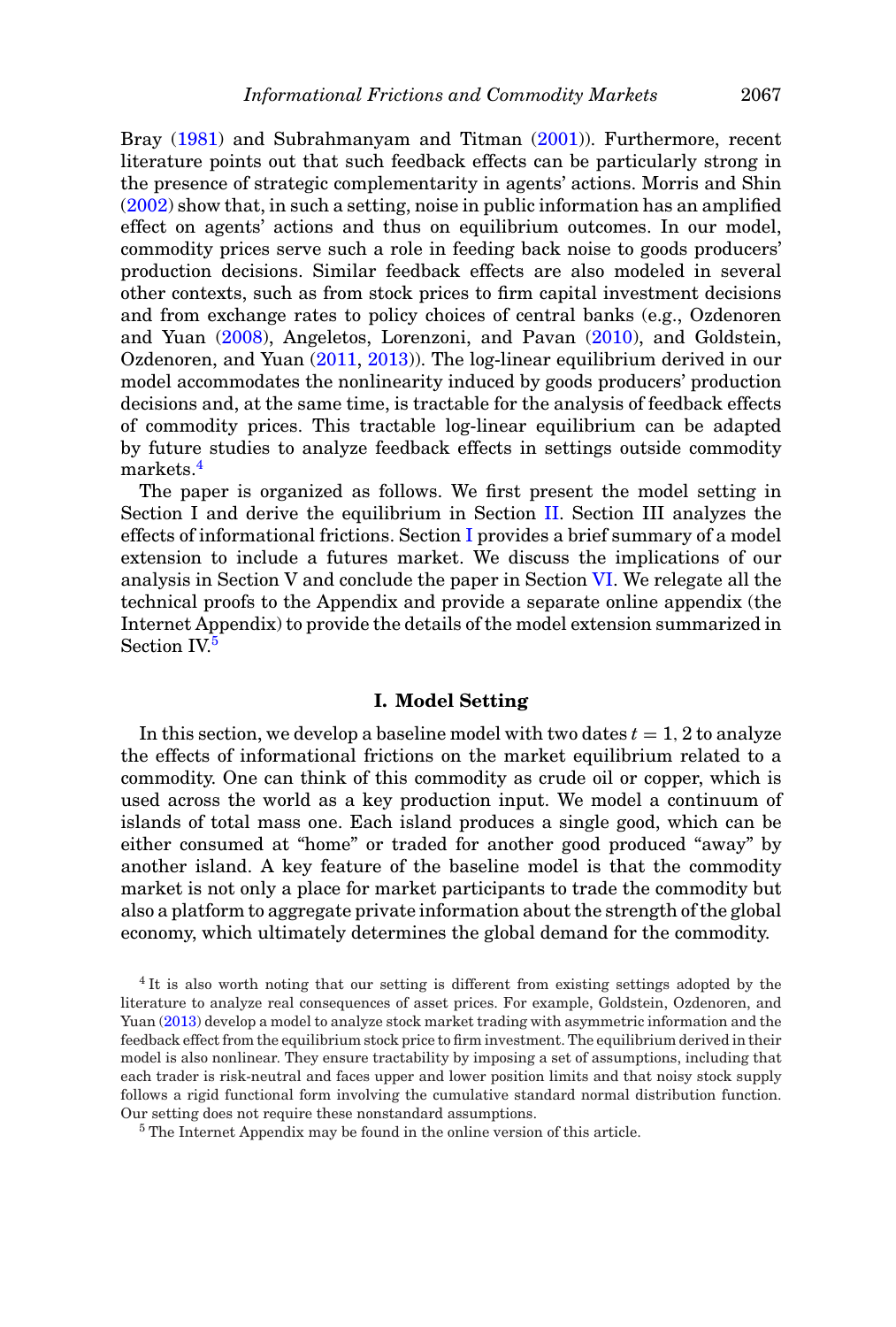<span id="page-5-0"></span>

| $t=1$<br>Spot Market        | $t=2$<br>Goods Market |
|-----------------------------|-----------------------|
|                             | Trade/Consume Goods   |
| Observe Signals             |                       |
| <b>Acquire Commodity</b>    |                       |
| Produce Goods               |                       |
| <b>Observe Supply Shock</b> |                       |
| Supply Commodity            |                       |
|                             |                       |

**Table I Timeline of the Model**

Table [I](#page-5-0) summarizes the timeline of the model. There are three types of agents: households on the islands, goods producers on the islands, and a group of commodity suppliers. The goods producers trade the commodity with commodity suppliers at  $t = 1$  and use the commodity to produce goods at  $t = 2$ . Their produced goods are distributed to the households on their respective islands at  $t = 2$ . The households then trade their goods with each other and consume.

# *A. Island Households*

Each island has a representative household. Following Angeletos and La'O [\(2013\)](#page-33-0), we assume a particular structure for goods trading between households on different islands. Each island is randomly paired with another island at *t* = 2. The households on the two islands trade their goods with each other and consume both goods produced by the islands. For a pair of matched islands, we assume that the preference of the households on these islands over the con- $\mathop{\rm summation{}}\nolimits\mathop{\rm bundle}\nolimits(C_i, C_i^*),$  where  $C_i$  represents consumption of the "home" good while  $C_i^*$  consumption of the "away" good, is determined by a utility function  $U(C_i, C_i^*)$ . The utility function increases in both  $C_i$  and  $C_i^*$ . This utility function specifies all "away" goods as perfect substitutes, so that the utility of the household on each island does not depend on the matched trading partner. The households on the two islands thus trade their goods to maximize the utility of each. We assume that the utility function of the island households takes the Cobb-Douglas form

<span id="page-5-1"></span>
$$
U(C_i, C_i^*) = \left(\frac{C_i}{1-\eta}\right)^{1-\eta} \left(\frac{C_i^*}{\eta}\right)^{\eta},\tag{1}
$$

where  $\eta \in [0, 1]$  measures the utility weight of the away good. A larger  $\eta$  means that each island values more of the away good and hence relies more on trading its good with other islands. Thus,  $\eta$  eventually determines the degree of complementarity in the islands' goods production.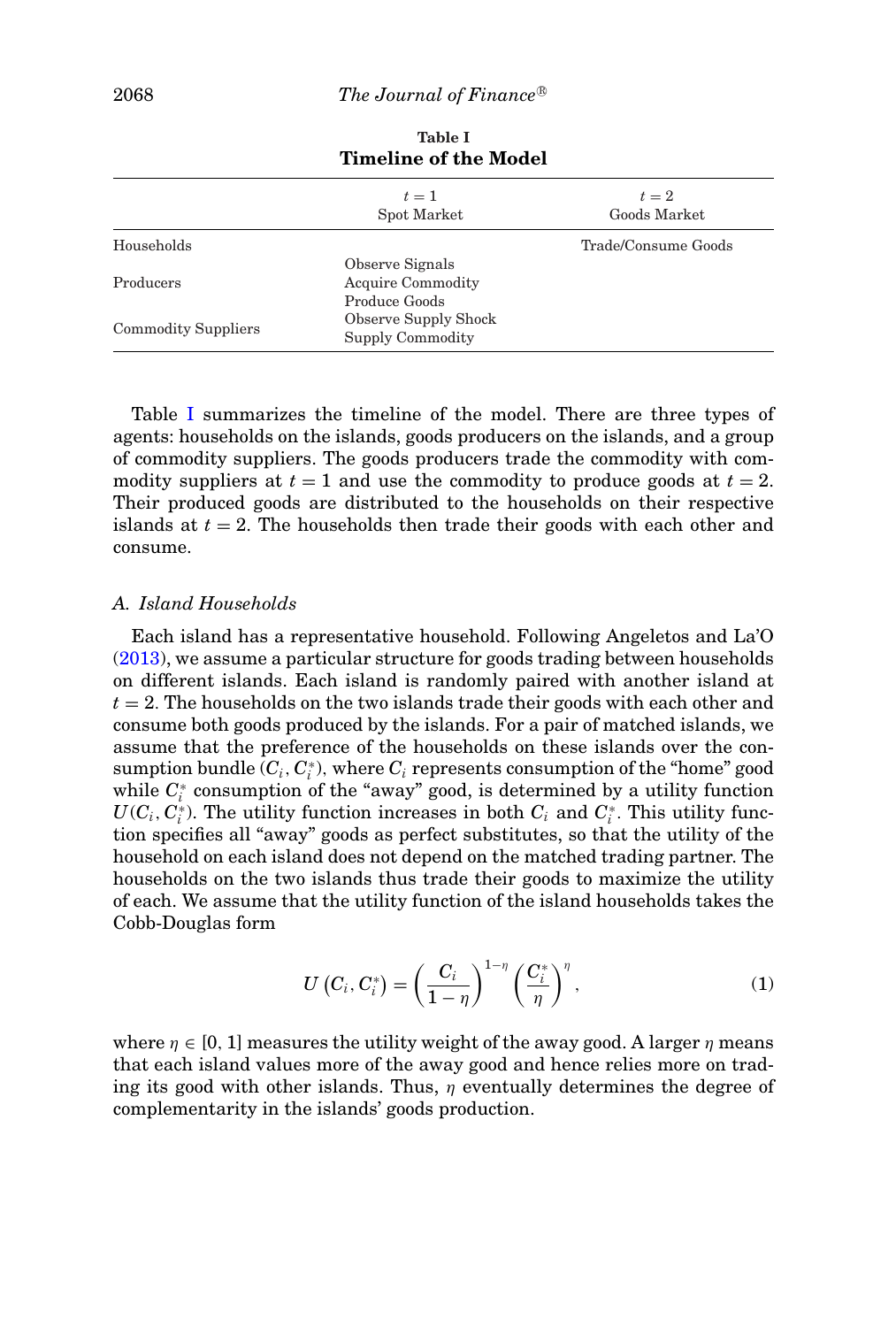#### *B. Goods Producers*

Each island has a locally owned representative firm to organize its goods production. We refer to each firm as a producer. Production requires use of the commodity as an input. To focus on the commodity market equilibrium, we exclude other inputs such as labor from production. Each island has the following decreasing-returns-to-scale production function[:6](#page-6-0)

<span id="page-6-1"></span>
$$
Y_i = A X_i^{\phi},\tag{2}
$$

where  $Y_i$  is the output produced by island  $i$  and  $X_i$  is the commodity input. Parameter  $\phi \in (0, 1]$  measures the degree to which the production function exhibits decreasing returns to scale. When  $\phi = 1$ , the production function has constant returns to scale. The variable *A* is the common productivity shared by all islands. For simplicity, we assume that each island's productivity does not have an idiosyncratic component. This simplification is innocuous for our qualitative analysis of how information frictions affect commodity demand.

For an individual goods producer, *A* has a dual role—it determines its own output as well as other producers' output. To the extent that demand for the producer's good depends on other producers' output, *A* represents the strength of the global economy. We assume that *A* is a random variable, which becomes observable only when the producers complete their production at  $t = 2$ . This is the key informational friction in our setting. We assume that *A*has a log-normal distribution,

$$
\log A \backsim \mathcal{N}\left(\bar{a}, \tau_A^{-1}\right),
$$

where  $\bar{a}$  is the mean of log  $A$  and  $\tau_A^{-1}$  is its variance. At  $t=1,$  the goods producer on each island observes a private signal about log *A*,

$$
s_i=\log A+\varepsilon_i,
$$

where  $\varepsilon_i \sim \mathcal{N}(0, \tau_s^{-1})$  is random noise independent of log *A* and independent of noise in other producers' signals, and  $\tau_s$  is the precision of the signal. The signal allows the producer to form its expectation of the strength of the global economy and determine its production decision and commodity demand. The commodity market serves to aggregate the private signals dispersed among the producers. As each producer's private signal is noisy, the publicly observed commodity price also serves as a useful price signal to form its expectation.

At  $t = 1$ , the producer on island *i* maximizes its expected profit by choosing its commodity input *Xi*,

<span id="page-6-2"></span>
$$
\max_{X_i} \mathbf{E}\left[P_i Y_i \mid \mathcal{I}_i\right] - P_X X_i,\tag{3}
$$

<span id="page-6-0"></span> $6$  One can also specify a Cobb-Douglas production function with both commodity and labor as inputs. The model remains tractable although the formulas become more complex and harder to interpret.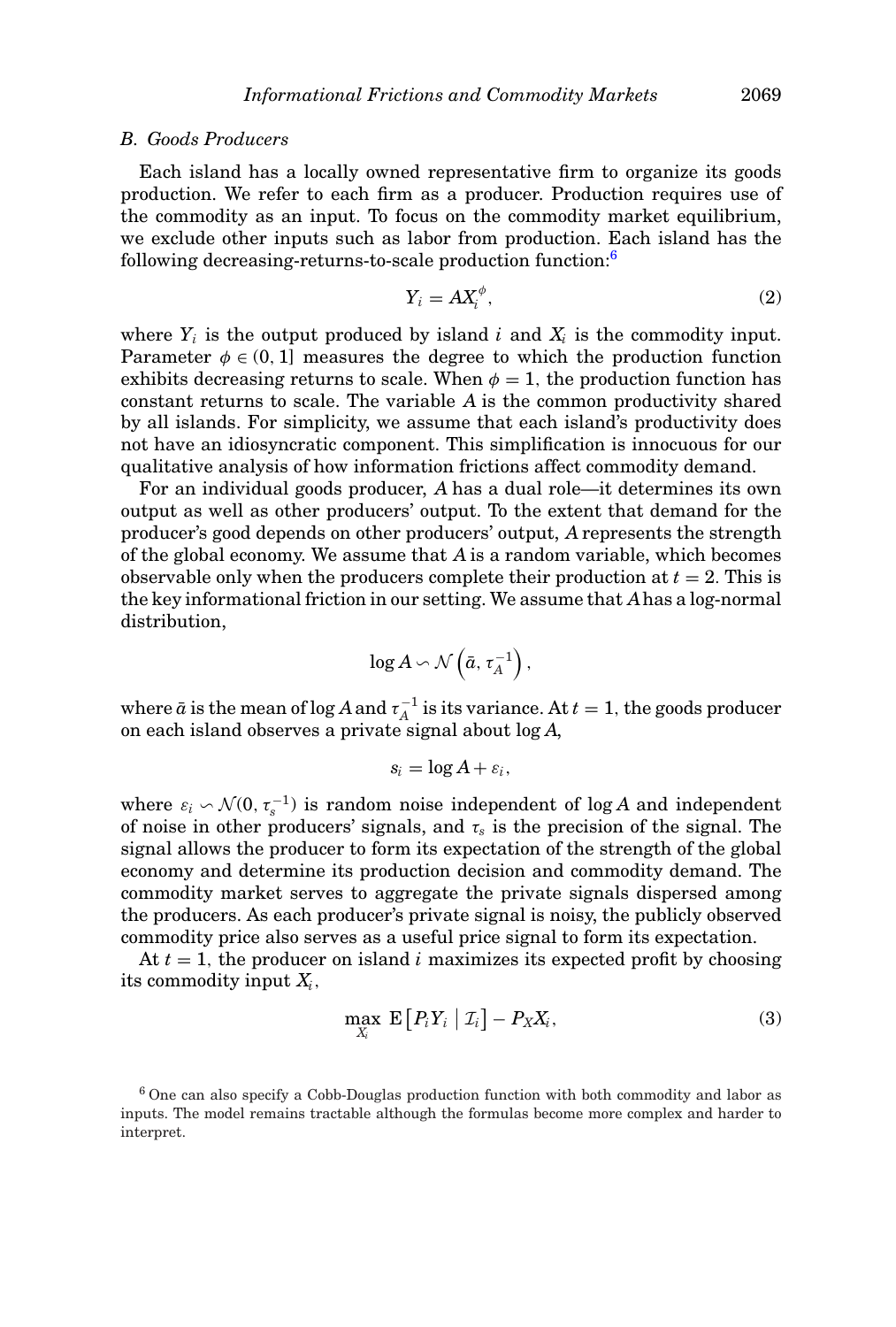where  $P_i$  is the price of the good produced by the island. The producer's information set  $\mathcal{I}_i = \{s_i, P_X\}$  includes its private signal  $s_i$  and the commodity price  $P_X$ . The goods price  $P_i$ , which one can interpret as the terms of trade, is determined at *t* = 2 based on the matched trade with another island.

# *C. Commodity Suppliers*

We assume there is a group of commodity suppliers who face a convex labor cost

$$
\frac{k}{1+k}e^{-\xi/k}\left(X_S\right)^{\frac{1+k}{k}}
$$

in supplying the commodity, where  $X<sub>S</sub>$  is the quantity supplied,  $k \in (0, 1)$  is a constant parameter, and  $\xi$  represents random noise in the supply. As a key source of information frictions in our model, we assume that  $\xi$  is observable to the suppliers themselves but not by other market participants. We assume that, from the perspective of goods producers,  $\xi$  has Gaussian distribution  $\mathcal{N}(\overline{\xi},\tau_{\xi}^{-1}),$ where  $\overline{\xi}$  is its mean and  $\tau_{\xi}^{-1}$  its variance. The mean captures the part that is predictable to goods producers, while the variance represents uncertainty in supply that is outside goods producers' expectations.

Based on the above, given a spot price  $P_X$ , suppliers face the following optimization problem:

<span id="page-7-0"></span>
$$
\max_{X_S} P_X X_S - \frac{k}{1+k} e^{-\xi/k} (X_S)^{\frac{1+k}{k}}.
$$
 (4)

It is easy to determine from  $(4)$  that the suppliers' optimal supply curve is

<span id="page-7-1"></span>
$$
X_{\rm S} = e^{\xi} P_X^k,\tag{5}
$$

where  $\xi$  is uncertainty in the commodity supply and  $k$  the price elasticity.

# *D. Joint Equilibrium of Different Markets*

Our model features the joint equilibrium of a number of markets: the goods markets between each pair of matched islands and the market for the commodity. Equilibrium requires clearing of each of these markets:

At  $t = 2$ , for each pair of randomly matched islands  $\{i, j\}$ , the households of these islands trade their produced goods and clear the market for each good,

$$
C_i + C_j^* = AX_i^{\phi},
$$
  

$$
C_i^* + C_j = AX_j^{\phi}.
$$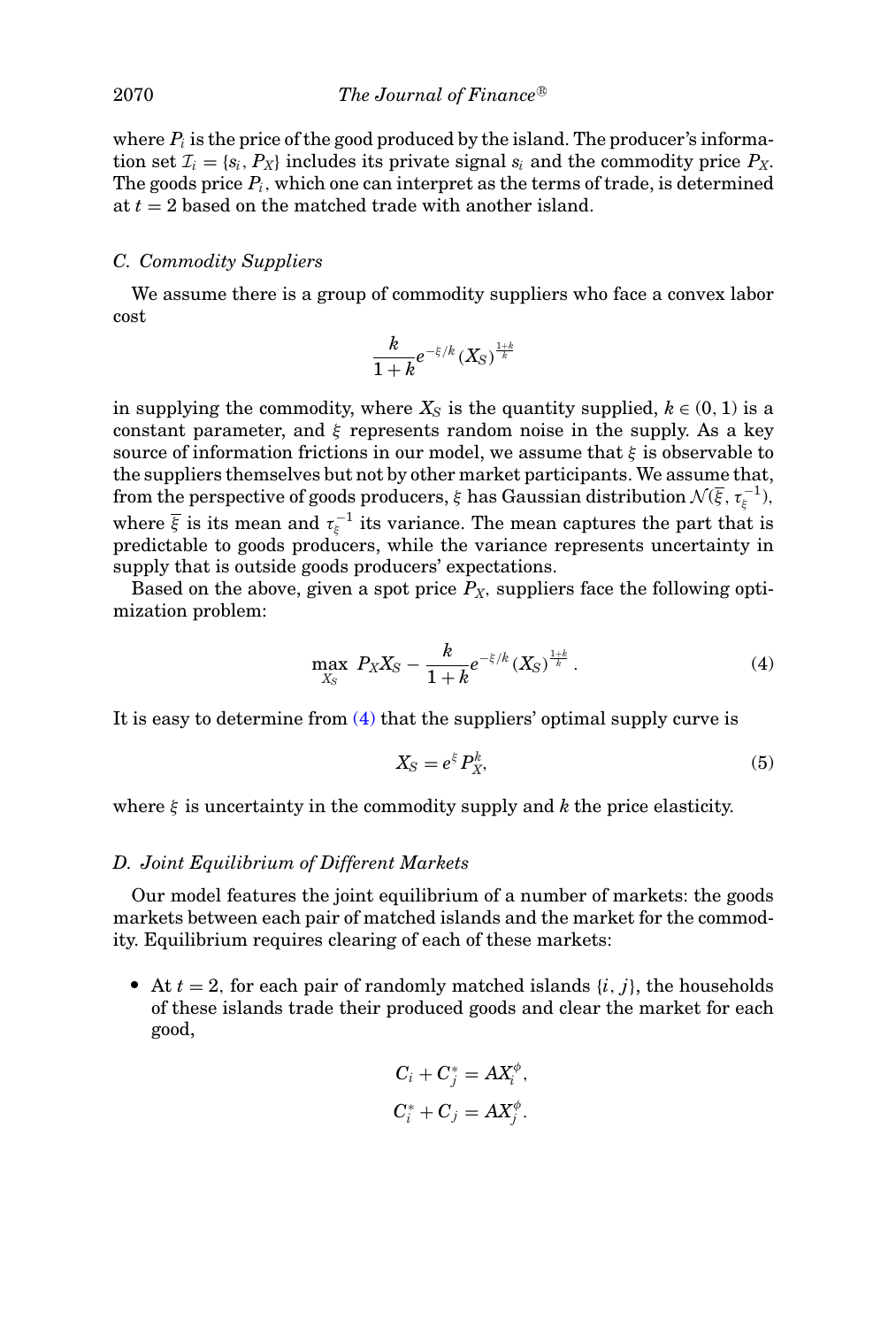$At  $t = 1$ , in the commodity market, the goods producers' aggregate demand$ equals the supply,

$$
\int_{-\infty}^{\infty} X_i(s_i, P_X) d\Phi(\varepsilon_i) = X_S(P_X),
$$

where each producer's commodity demand  $X_i(s_i, P_X)$  depends on its private signal  $s_i$  and the commodity price  $P_X$ . The demand from producers is integrated over the noise  $\varepsilon_i$  in their private signals.

### **II. The Equilibrium**

# <span id="page-8-0"></span>*A. Goods Market Equilibrium*

We begin our analysis of the equilibrium with the goods markets at  $t = 2$ . For a pair of randomly matched islands, *i* and *j*, the representative household of island  $i$  possesses  $Y_i$  units of the good produced by the island while the representative household of island *j* holds  $Y_j$  units of the other good.<sup>7</sup> They trade the two goods with each other to maximize the utility function of each given in [\(1\).](#page-5-1) The following proposition, which resembles a similar proposition in Angeletos and La'O [\(2013\)](#page-33-0), describes the goods market equilibrium between these two islands.

PROPOSITION 1: *For a pair of randomly matched islands, i and j, their representative households' optimal consumption of the two goods is*

<span id="page-8-5"></span>
$$
C_i = (1 - \eta) Y_i, \ C_i^* = \eta Y_j, \ C_j = (1 - \eta) Y_j, \ C_j^* = \eta Y_i.
$$

The price of the good produced by island *i* is

<span id="page-8-4"></span>
$$
P_i = \left(\frac{Y_j}{Y_i}\right)^{\eta}.\tag{6}
$$

As a direct implication of the Cobb-Douglas utility function, each household divides its consumption between the home and away goods with fractions  $1 - \eta$ and  $\eta$ , respectively. When  $\eta = 1/2$ , the household consumes the two types of goods equally. The price of each good is determined by the relative output of the two matched islands.<sup>8</sup> One island's good is more valuable when the other island produces more. This feature is standard in the international macroeconomics literature (e.g., Obstfeld and Rogoff [\(1996\)](#page-34-3)) and implies that each goods producer needs to take into account the production decisions of producers of other goods.<sup>9</sup>

<span id="page-8-1"></span> $7$  Here, we treat a representative household as representing different agents holding stakes in an island's goods production, such as workers, managers, suppliers of inputs, etc. We agnostically group their preferences for the produced goods of their own island and other islands into the preferences of the representative household.

<span id="page-8-3"></span><sup>9</sup> Decentralized goods market trading is not essential to our analysis. This feature allows us to conveniently capture endogenous complementarity in goods producers' production decisions

<span id="page-8-2"></span><sup>&</sup>lt;sup>8</sup> The goods price  $P_i$  given in [\(6\)](#page-8-4) is the price of good *i* normalized by the price of good *j* produced by the other matched island.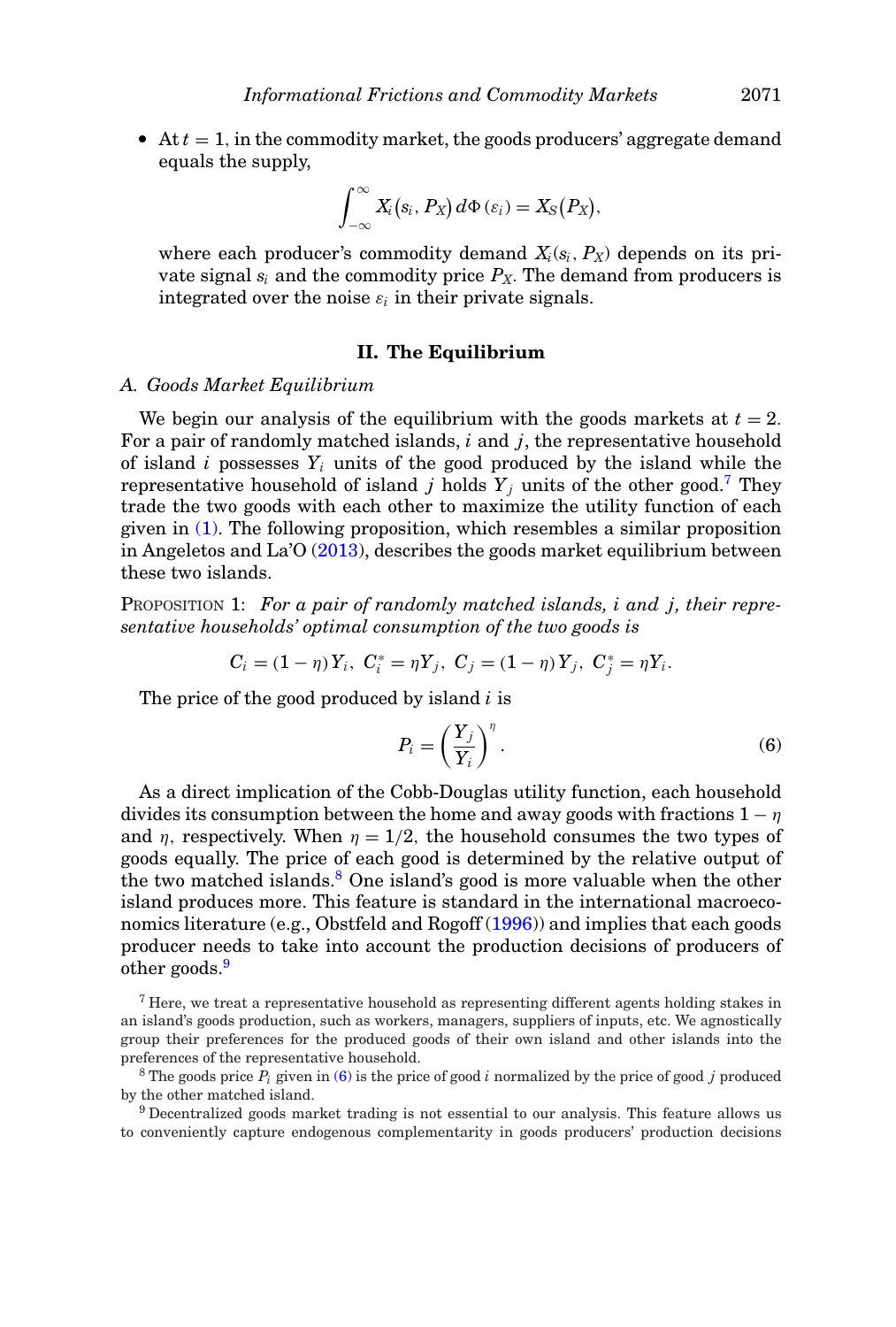### *B. Production Decision and Commodity Demand*

By substituting the production function in  $(2)$  into  $(3)$ , which gives the expected profit of the goods producer on island *i*, we obtain the following objective:

$$
\max_{X_i} \mathbb{E}\left[\left.AP_iX_i^{\phi}\right|s_i, P_X\right] - P_XX_i.
$$

In a competitive goods market, the producer will produce to the level that marginal revenue equals marginal cost:

$$
\phi \mathbf{E}\left[\left.AP_i\right|s_i, P_X\right]X_i^{\phi-1} = P_X.
$$

By substituting in  $P_i$  from Proposition [1,](#page-8-5) we obtain

<span id="page-9-0"></span>
$$
X_i = \left\{ \frac{\phi \mathbf{E} \left[ A X_j^{\phi \eta} \middle| s_i, P_X \right]}{P_X} \right\}^{1/(1-\phi(1-\eta))}, \tag{7}
$$

which depends on the producer's expectation  $\mathrm{E}[A X^{\phi_\eta}_j | s_i, P_X]$  regarding the product of global productivity *A* and the production decision  $X_j^{\phi\eta}$  of its randomly matched trading partner, island *j*. This expression demonstrates the complementarity in the producers' production decisions. A larger  $\eta$  makes the complementarity stronger as the island households engage more in trading the produced goods with each other and the price of each good depends more on the output of other goods.

The commodity price  $P_X$  is a source of information for the producer to form its expectation of  $\mathbf{E}[A X^{\phi_\eta}_j | s_i, P_X]$ , which serves as a channel for the commodity price to feed back into each producer's commodity demand. The presence of complementarity strengthens this feedback effect relative to standard models of asset market trading with asymmetric information.

# *C. Commodity Market Equilibrium*

By clearing the aggregate demand of goods producers with the supply of suppliers, we derive the commodity market equilibrium. As is common in settings with real investment, equation [\(7\)](#page-9-0) shows that each producer's commodity demand is a nonlinear function of the price. Despite the nonlinearity, we manage to derive a tractable and unique log-linear equilibrium in closed form. The following proposition summarizes the commodity price and each producer's commodity demand in this equilibrium.

<span id="page-9-1"></span>PROPOSITION 2: *At t* = 1, *the commodity market has a unique log-linear equilibrium: (1) The commodity price is a log-linear function of*  $\log A$  *and*  $\xi$ ,

<span id="page-9-2"></span>
$$
\log P_X = h_A \log A + h_{\xi} \xi + h_0,\tag{8}
$$

with tractability. Alternatively, one can adopt centralized goods markets and let island households consume goods produced by all producers. See Angeletos and La'O [\(2009\)](#page-33-5) for such a setting. We expect our key insight to carry over to this alternative setting.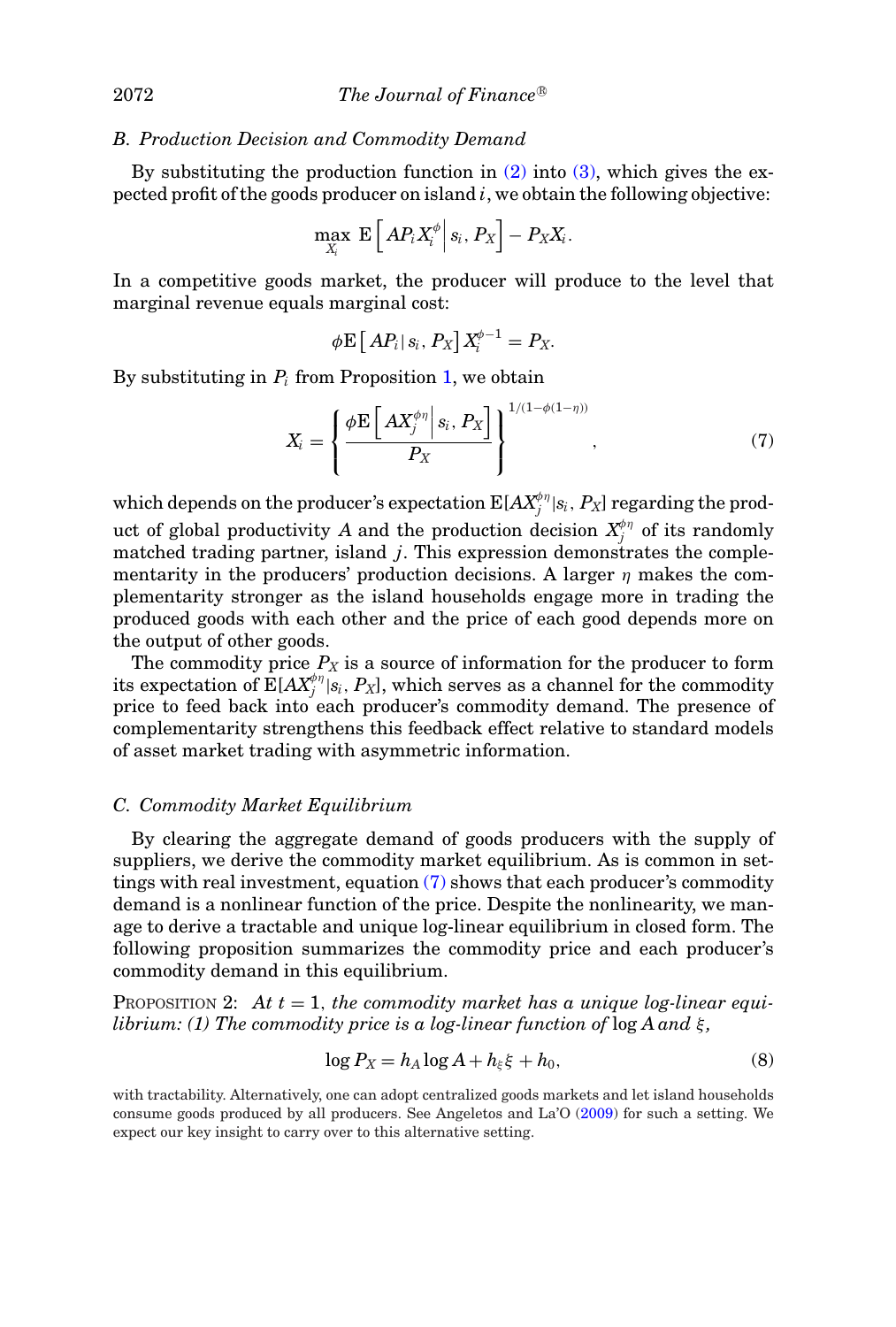*with the coefficients*  $h_A$  *and*  $h_\xi$  *given by* 

<span id="page-10-2"></span>
$$
h_A = -\frac{(1-\phi)b + (1-\phi(1-\eta))\,\tau_s^{-1}\tau_\xi b^3}{1 + k(1-\phi)} > 0,\tag{9}
$$

<span id="page-10-3"></span>
$$
h_{\xi} = -\frac{1 - \phi + (1 - \phi(1 - \eta))\tau_s^{-1}\tau_{\xi}b^2}{1 + k(1 - \phi)} < 0,\tag{10}
$$

*where b* < 0 *is given in equation* [\(A19\)](#page-27-0) and  $h_0$  *in equation* [\(A20\)](#page-27-1)*.* (2) The com*modity purchased by goods producer i is a log-linear function of its private signal si and* log *PX*,

<span id="page-10-1"></span>
$$
\log X_i = l_s s_i + l_P \log P_X + l_0,\tag{11}
$$

*with the coefficients*  $l_s$  *and*  $l_P$  *given by* 

<span id="page-10-0"></span>
$$
l_s = -b > 0, \ l_P = k + h_{\xi}^{-1}, \tag{12}
$$

*and*  $l_0$  *by equation* [\(A21\)](#page-27-2).

Proposition [2](#page-9-1) shows that each producer's commodity demand is a log-linear function of its private signal and the commodity price, while the commodity price log *PX* aggregates the producers' dispersed private information to partially reveal the global productivity log *A*. The commodity price does not depend on any producer's signal noise as a result of the aggregation across a large number of producers with independent noise. This feature is similar to Hellwig [\(1980\)](#page-34-2). The commodity price also depends on the supply shock  $\xi$ , which serves the same role as noise trading in the standard models of asset market trading with asymmetric information.

It is well known that asset market equilibria with asymmetric information are often intractable due to the difficulty in analyzing each agent's learning from the equilibrium asset price and in aggregating different agents' asset demands. Existing literature commonly adopts the setting of Grossman and Stiglitz [\(1980\)](#page-34-1) and Hellwig [\(1980\)](#page-34-2), which features CARA utility for agents and Gaussian distributions for asset fundamentals and noise trading. This setting ensures a linear equilibrium in which the asset price is a linear function of asset fundamental and noise trading, while each agent's asset demand is a linear function of the price and its own signal. One cannot directly adopt this setting, however, to analyze informational feedback effects of asset prices to real activity, such as firm investment and central bank policies, which typically involve asset fundamentals with non-Gaussian distributions and agents with non-CARA utility.

Our model presents a tractable setting to analyze real consequences of asset prices. Despite the commodity price and each producer's commodity demand both having non-Gaussian distributions, the log-linear equilibrium derived in Proposition [2](#page-9-1) maintains similar tractability to the linear equilibrium derived by Grossman and Stiglitz [\(1980\)](#page-34-1) and Hellwig [\(1980\)](#page-34-2). A key feature contributing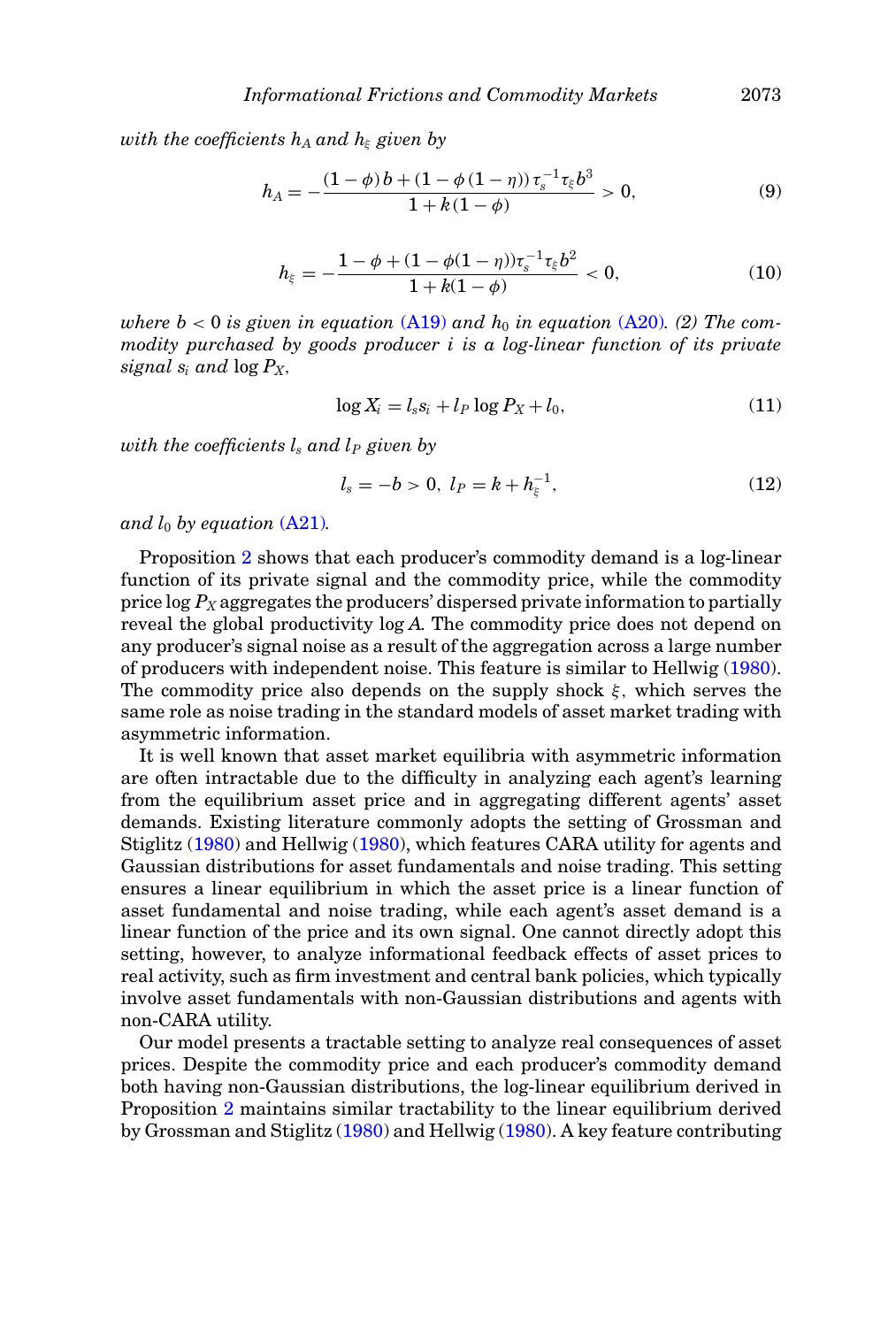to this tractability is that the producers' aggregate demand remains log-normal as a result of the Law of Large Numbers.

# **III. Effects of Informational Frictions**

#### *A. Perfect-Information Benchmark*

To facilitate our analysis of the effects of informational frictions, we first establish a benchmark without any informational friction. Suppose that the global fundamental *A* and commodity supply shock ξ are both observable by all market participants. Then, the goods producers can choose their optimal production decisions without any noise interference. The following proposition characterizes this benchmark.

<span id="page-11-0"></span>PROPOSITION 3: *When both A and* ξ *are observed by all market participants, there is a unique equilibrium. In this equilibrium, (1) the goods producers share*  $an\ identical\ commodity\ demand\ curve,\ X_i=X_j=(\frac{\phi A}{P_X})^{\frac{1}{1-\phi}}, \forall i\ and\ j,\ and\ (2)\ the$ *commodity price is given by*

$$
\log P_X = \frac{1}{1 + k(1 - \phi)} \log A - \frac{1 - \phi}{1 + k(1 - \phi)} \xi + \frac{1}{1 + k(1 - \phi)} \log \phi,
$$

*while the goods producers' aggregate commodity demand is given by*

$$
\log X_S = \frac{k}{1 + k(1 - \phi)} \log A + \frac{1}{1 + k(1 - \phi)} \xi + \frac{k}{1 + k(1 - \phi)} \log \phi.
$$

In the absence of any informational frictions, the benchmark features a unique equilibrium despite the complementarity in the goods producers' production decisions because competition between goods producers leads to a downward-sloping demand curve for the commodity. This demand curve intersects the suppliers' upward-sloping supply curve at the unique commodity price  $P_X$  given in the proposition. As a result, the complementarity between goods producers does not lead to multiple equilibria in which goods producers coordinate on certain high or low demand levels.

Proposition [3](#page-11-0) derives the equilibrium commodity price and aggregate demand. Intuitively, the global fundamental log *A* increases both the commodity price and aggregate demand, while the supply shock  $\xi$  reduces the commodity price but increases aggregate demand.

The following proposition compares the equilibrium derived in Proposition [2](#page-9-1) with the perfect-information benchmark.

<span id="page-11-1"></span>PROPOSITION 4: *In the presence of informational frictions, the commodity price coefficients with the global fundamental hA* > 0 *and the commodity supply shock h*<sup>ξ</sup> < 0, *as derived in Proposition [2,](#page-9-1) are both lower than their corresponding values in the perfect-information benchmark, and converge to these values as*  $\tau_s \to \infty$ .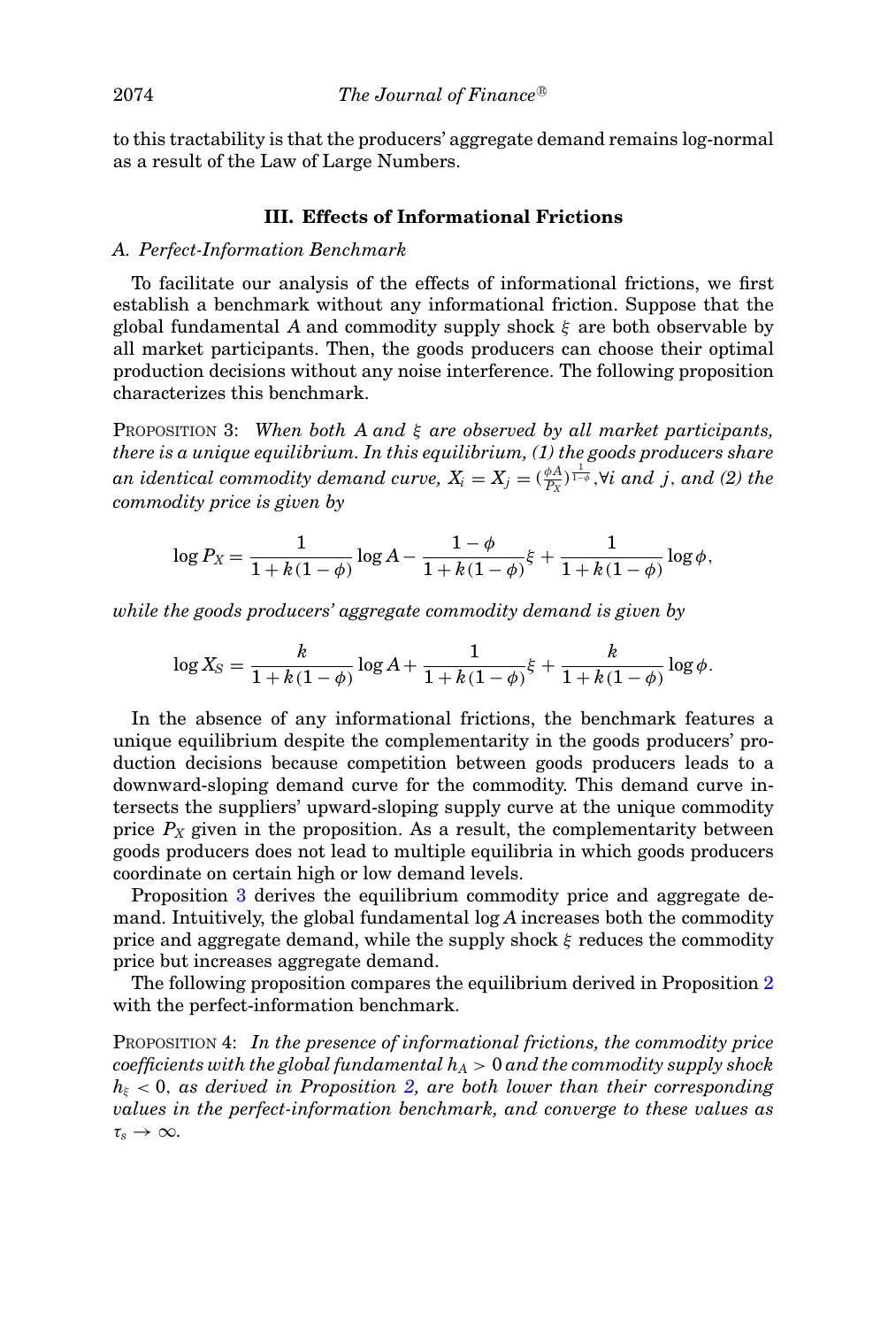In the presence of informational frictions, the commodity price deviates from that in the perfect-information benchmark, with the supply shock having a greater price impact (i.e.,  $h_{\xi}$  being more negative) and the global fundamental having a smaller impact (i.e.,  $h_A$  being less positive). Through these price impacts, informational frictions eventually affect goods producers' production decisions and island households' goods consumption, which we analyze stepby-step below.

#### *B. Price Informativeness*

In the presence of informational frictions, the equilibrium commodity price  $\log P_X = h_A \log A + h_{\xi} \xi + h_0$  serves as a public signal of the global fundamental log *A*. This price signal is contaminated by the presence of the supply noise  $\xi$ . The informativeness of the price signal is determined by the ratio of the contributions to the price variance of  $\log A$  and  $\xi$ :

$$
\pi = \frac{h^2_A/\tau_A}{h^2_\xi/\tau_\xi}.
$$

The following proposition characterizes how the price informativeness measure  $\pi$  depends on several key model parameters:  $\tau_s$ ,  $\tau_{\xi}$ , and  $\eta$ .

<span id="page-12-0"></span>PROPOSITION 5:  $\pi$  *is monotonically increasing in*  $\tau_s$  *and*  $\tau_{\xi}$ *, and is decreasing in* η.

As τ*<sup>s</sup>* increases, each goods producer's private signal becomes more precise. The commodity price aggregates the goods producers' signals through their demand for the commodity and therefore becomes more informative. The parameter  $\tau_{\xi}$  measures the amount of noise in the supply shock. As  $\tau_{\xi}$  increases, there is less noise from the supply side interfering with the commodity price reflecting log *A*. Thus, the price also becomes more informative.

The effect of  $\eta$  is more subtle. As  $\eta$  increases, there is greater complementarity in each goods producer's production decision. Consistent with the insight of Morris and Shin [\(2002\)](#page-34-15), such complementarity induces each producer to put greater weight on the publicly observed price signal and lesser weight on its own private signal, which makes the equilibrium price less informative.

# *C. Price Elasticity*

The coefficient  $l_P$ , derived in  $(12)$ , measures the price elasticity of each goods producer's commodity demand. The standard cost effect suggests that a higher price leads to a lower demand. The producer's optimal production decision in equation [\(7\),](#page-9-0) however, also indicates a second effect through the term in the numerator—a higher price signals a stronger global economy and greater production by other producers. This informational effect motivates each producer to increase its production and thus demand more of the commodity. The price elasticity  $l_p$  nets these two offsetting effects. The following proposition shows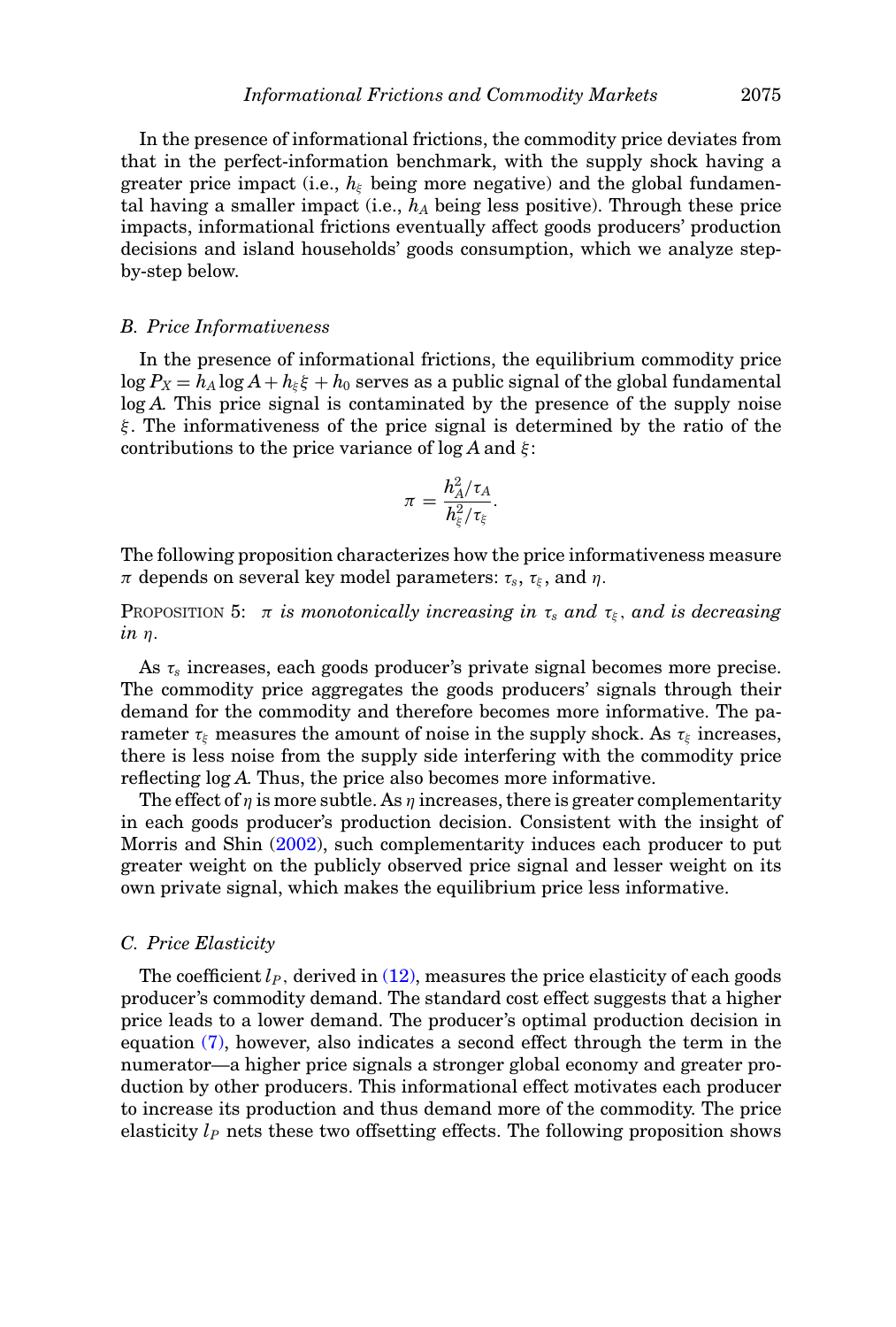that, under certain necessary and sufficient conditions, the informational effect dominates the cost effect and leads to a positive *lP*.

<span id="page-13-0"></span>PROPOSITION 6: *Two necessary and sufficient conditions ensure that*  $l_P > 0$ : *first,*

$$
\tau_{\xi}/\tau_A > 4k^{-1}(1-\phi+k^{-1}),
$$

*and, second, parameter* η *is within the range*

$$
1 - \frac{1}{\phi} + \frac{k \tau_{\xi} \tau_s}{4 \phi \tau_A^2} (1 - \rho)^2 < \eta < 1 - \frac{1}{\phi} + \frac{k \tau_{\xi} \tau_s}{4 \phi \tau_A^2} (1 + \rho)^2,
$$

 $where \rho = \tau_A^{1/2} \tau_\xi^{-1/2} \sqrt{\tau_\xi/\tau_A - 4k^{-1}(1-\phi + k^{-1})}.$ 

For the informational effect to be sufficiently strong, the commodity price has to be sufficiently informative. The conditions in Proposition [6](#page-13-0) reflect this observation. First, the supply noise needs to be sufficiently small (i.e.,  $\tau_{\xi}$  sufficiently large relative to  $\tau_A$ ) so that the price can be sufficiently informative. Second,  $\eta$  needs to be within an intermediate range, which results from two offsetting forces. On the one hand, a larger  $\eta$  implies greater complementarity in producers' production decisions and thus each producer cares more about other producers' production decisions and assigns greater weight to the public price signal in its own decision making. On the other hand, a larger  $\eta$  also implies a less informative price signal (Proposition [5\)](#page-12-0), which motivates each producer to be less responsive to the price. Netting out these two forces dictates that  $\eta$  needs to be in an intermediate range for  $l_P > 0$ .<sup>[10](#page-13-1)</sup>

This second condition implies that, when  $\eta = 0$ ,  $l_P < 0$ . Therefore, in the absence of production complementarity, the price elasticity is always negative, that is, the cost effect always dominates the informational effect.

# *D. Feedback Effect on Demand*

In the perfect-information benchmark (Proposition [3\)](#page-11-0), the supply shock  $\xi$ decreases the commodity price and increases the aggregate demand through the standard cost effect. In the presence of informational frictions, however, the supply shock, by distorting the price signal, has a more subtle effect on commodity demand.

By substituting equation  $(8)$  into  $(11)$ , the commodity demand of producer *i* is

$$
\log X_i = l_s s_i + l_P h_A \log A + l_P h_{\xi} \xi + l_P h_0 + l_0.
$$

<span id="page-13-1"></span><sup>10</sup> Upward-sloping demand for an asset may also arise from other mechanisms even in the absence of informational frictions highlighted in our model, such as income effects, complementarity in production, and complementarity in information production (e.g., Hellwig, Kohls, and Veldkamp [\(2012\)](#page-34-19)).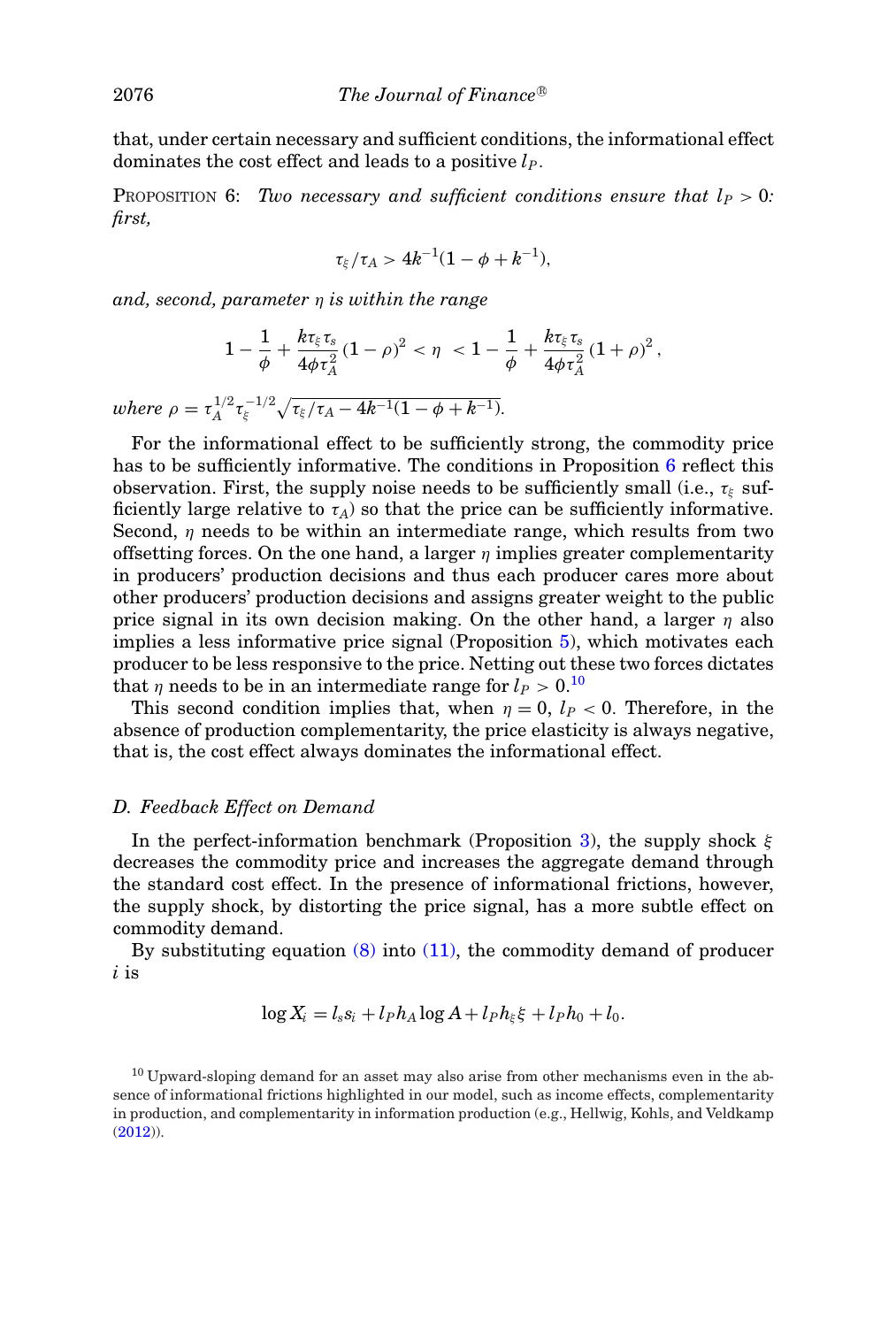The producers' aggregate commodity demand is then

$$
\log\left[\int_{-\infty}^{\infty} X_i\left(s_i, P_X\right)d\Phi\left(\varepsilon_i\right)\right] = l_P h_{\xi} \xi + (l_s + l_P h_A) \log A + l_0 + l_P h_0 + \frac{1}{2} l_s^2 \tau_s^{-1}.
$$

Note that  $h_{\xi} < 0$  (Proposition [2\)](#page-9-1) and the sign of  $l_P$  is undetermined (Proposition [6\)](#page-13-0). Thus, the effect of  $\xi$  on the aggregate demand is also undetermined.

Under the conditions given in Proposition [6,](#page-13-0) an increase in  $\xi$  decreases the aggregate demand, which is the opposite of the perfect-information benchmark. This effect arises through the informational channel. As  $\xi$  rises, the commodity price falls. Since goods producers cannot differentiate a price decrease caused by ξ from one caused by a weaker global economy, they partially attribute the reduced price to a weaker economy. This, in turn, motivates them to cut their commodity demand. Under the conditions given in Proposition [6,](#page-13-0) this informational effect is sufficiently strong to dominate the effect of a lower cost to acquire the commodity, leading to a lower aggregate commodity demand.

Furthermore, through its informational effect on aggregate demand,  $\xi$  can further push down the commodity price in addition to its price effect in the perfect-information benchmark. This explains why  $h_{\xi}$  is more negative in this economy than in the benchmark (Proposition [4\)](#page-11-1): informational frictions amplify the negative price impact of  $\xi$ .<sup>[11](#page-14-0)</sup>

## *E. Social Welfare*

By distorting the commodity price and aggregate demand, informational frictions distort producers' production decisions and households' goods consumption. We now evaluate the unconditional expected social welfare at time 1:

$$
W = \mathbf{E}\left[\int_0^1 \left(\frac{C_i}{1-\eta}\right)^{1-\eta} \left(\frac{C_i^*}{\eta}\right)^{\eta} d\mathbf{i}\right] - E\left[\frac{k}{1+k}e^{-\xi/k}X_S^{\frac{1+k}{k}}\right],
$$

which contains two parts. The first part comes from aggregating the expected utility from goods consumption of all island households, and the second part comes from the commodity suppliers' cost of supplying labor.

The next proposition proves that informational frictions reduce the expected social welfare relative to the perfect-information benchmark.

# PROPOSITION 7: *In the presence of informational frictions, the expected social welfare is strictly lower than that in the perfect-information benchmark.*

<span id="page-14-0"></span><sup>11</sup> One can also evaluate this informational feedback effect of the supply noise by comparing the equilibrium commodity price relative to another benchmark case, in which each goods producer makes his production decision based only on his private signal *si* without conditioning it on the commodity price  $P_X$ . In this benchmark, the commodity price  $\log P_X$  is also a log-linear function of log *A* and ξ . Interestingly, despite the presence of informational frictions, the price coefficient on  $\xi$  is  $-\frac{1-\phi}{1+k(1-\phi)}$ , which is the same as that derived in Proposition [3](#page-11-0) for the perfect-information benchmark. This outcome establishes the informational feedback mechanism as the driver for  $h_{\varepsilon}$ to be more negative than that in the perfect-information benchmark.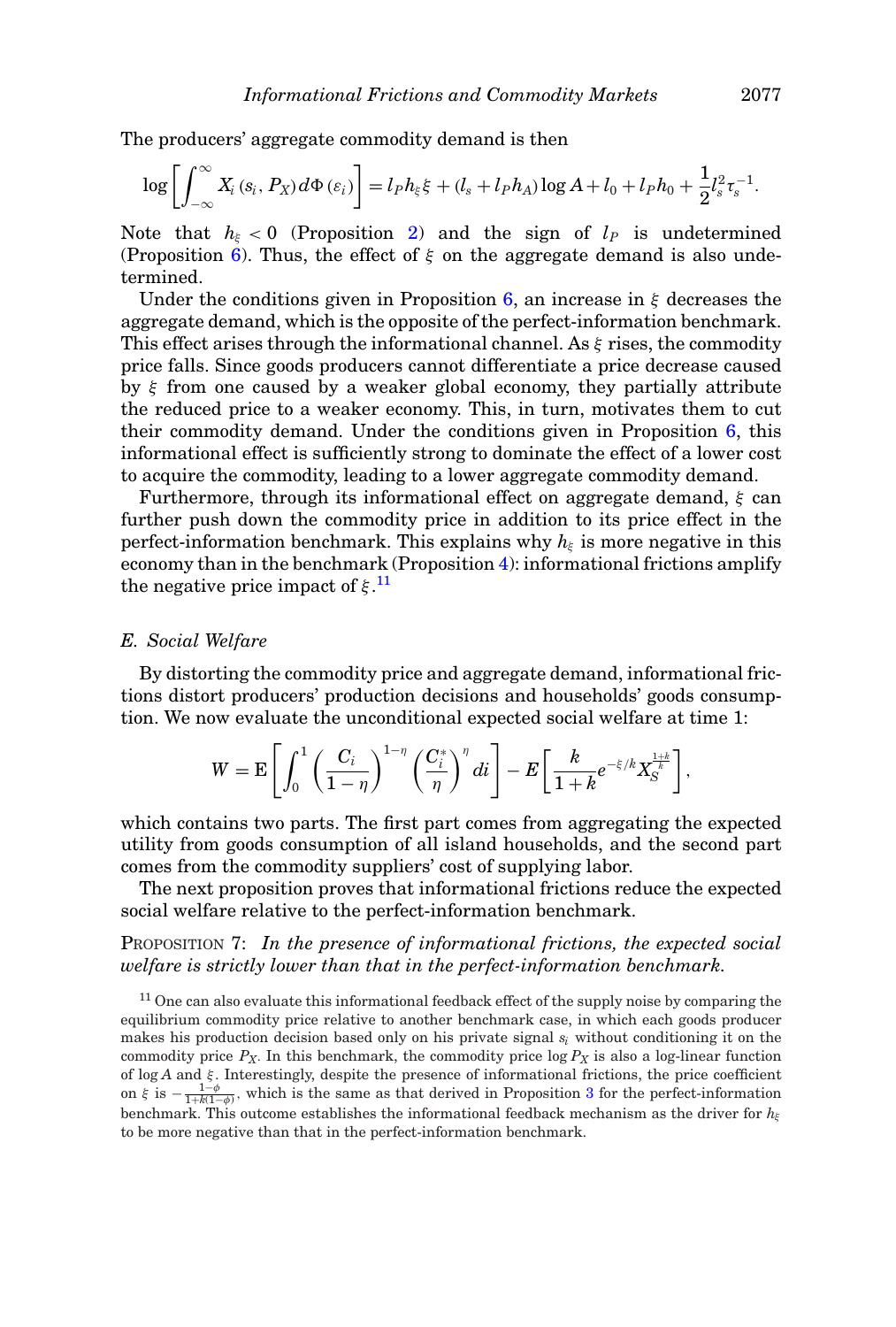# **IV. A Model Extension**

Stimulated by the large inflow of investment capital to commodity futures markets in recent years, there is an ongoing debate about whether speculation in futures markets might have affected commodity prices.<sup>12</sup> In this debate, an influential argument posits that, as the trading of financial traders in futures markets does not directly affect the supply and demand of physical commodities, there is no need to worry about them affecting commodity prices. This argument ignores the informational role of futures prices. In practice, the lower cost of trading futures contracts compared with trading physical commodities encourages greater participation and facilitates aggregation of dispersed information among market participants.<sup>13</sup> To reduce this confusion, we extend our model to incorporate a futures market. For the sake of brevity, we briefly summarize the extended model and the key result in this section and relegate a more detailed model description and analysis to the Internet Appendix.

## *A. Model Setting*

The objective of this extension is not to provide a general model of information aggregation with both spot and futures markets. Instead, we use a specific yet realistic setting to highlight the conceptual point that informational noise introduced by futures market trading can feed back to commodity demand and spot prices.

We introduce a new date  $t = 0$  before the two dates  $t = 1$  and 2 in the main model, and a centralized futures market at  $t = 0$  for delivery of the commodity at  $t = 1$ . All agents can take positions in the futures market at  $t = 0$ , and can choose to revise or unwind their positions before delivery at  $t = 1$ . The ability to unwind positions before delivery reduces transaction costs and makes futures market trading appealing in practice.

We maintain all of the agents in the main model—island households, goods producers, and commodity suppliers—and add a group of financial traders. These financial traders take a position in the futures market at  $t = 0$  and then unwind this position at  $t = 1$  without taking delivery. We assume that there is no spot market trading at  $t = 0$ . A spot market naturally emerges at  $t = 1$ through commodity delivery for the futures market.

Table [II](#page-16-0) specifies the timeline of the extended model. The timing of information flow is key to our analysis. We assume that goods producers receive their respective private signals  $\{s_i\}$  about the global productivity at  $t = 0$  and commodity suppliers observe their supply shock  $\xi$  only at  $t = 1$ . This structure

<span id="page-15-0"></span> $12$  Since the mid-2000s, commodity futures has become a new asset class for portfolio investors such as pension funds and endowments, which regularly allocate a fraction of their portfolios to investing in commodity futures and swap contracts. As a result, capital on the order of hundreds of billions of dollars flowed to the long side of commodity futures markets. This process is also called the financialization of commodity markets (e.g., Cheng and Xiong [\(2014\)](#page-34-0)).

<span id="page-15-1"></span><sup>13</sup> Roll [\(1984\)](#page-34-20) systematically analyzes the role of the futures market of orange juice in efficiently aggregating information about weather in Central Florida, which produces more than 98% of the U.S. orange output. Garbade and Silber [\(1983\)](#page-34-21) provide evidence that futures markets play a more important role in information discovery than cash markets for a set of commodities.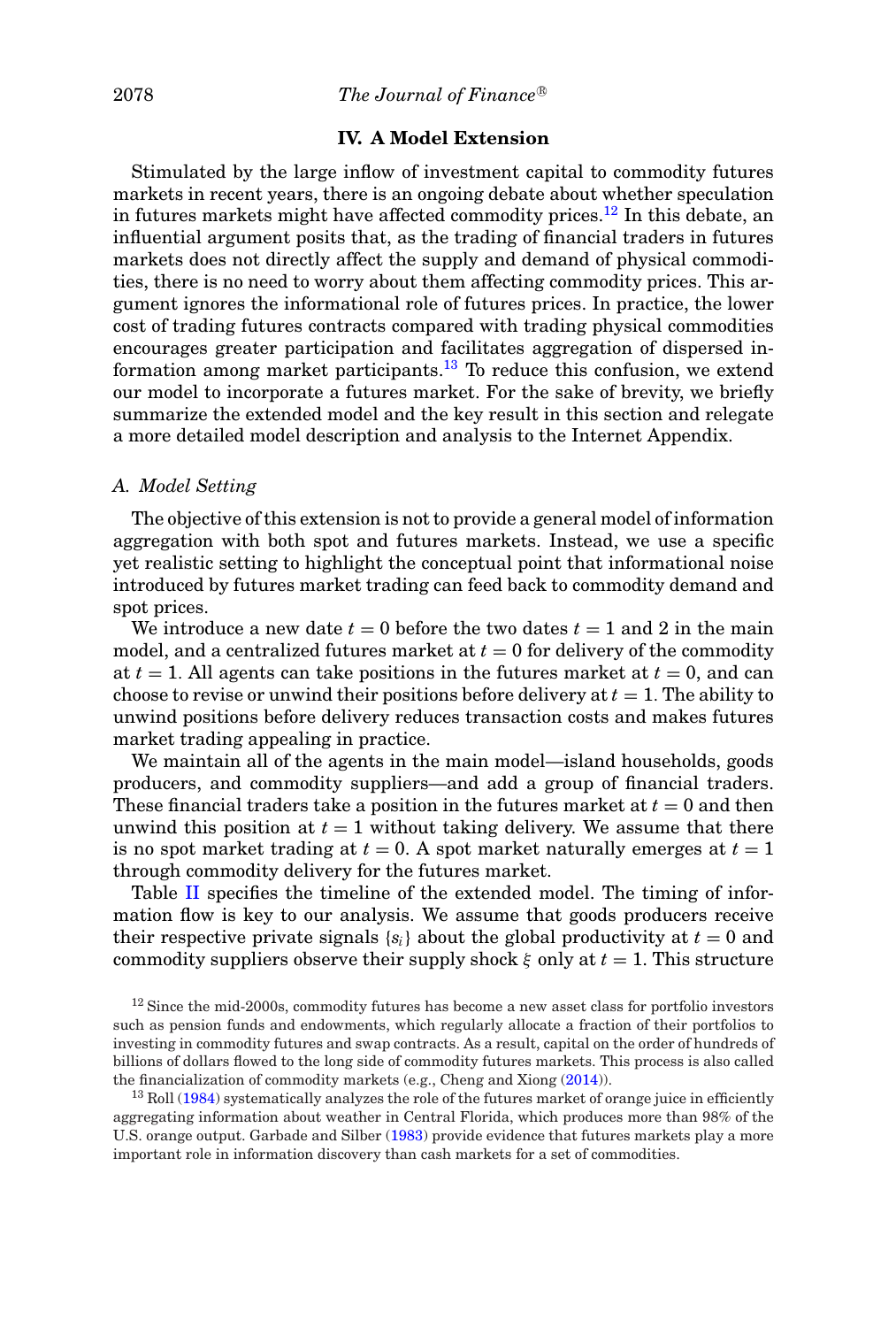<span id="page-16-0"></span>

|             | $t=0$<br><b>Futures Market</b> | $t=1$<br>Spot Market                             | $t=2$<br>Goods Market |
|-------------|--------------------------------|--------------------------------------------------|-----------------------|
| Households  |                                |                                                  | Trade/Consume Goods   |
| Producers   | Observe Signals                | <b>Take Delivery</b>                             |                       |
|             | Long Futures                   | Produce Goods                                    |                       |
| Suppliers   | <b>Short Futures</b>           | <b>Observe Supply Shock</b><br>Deliver Commodity |                       |
| Fin Traders | Long/Short Futures             | <b>Unwind Position</b>                           |                       |

**Table II Timeline of the Extended Model**

leads to two rounds of information aggregation: trading in the futures market at *t* = 0 serves as the first round with informational noise originating from the trading of financial traders, and trading in the spot market at  $t = 1$  serves as the second round with financial traders unwinding their futures position and commodity suppliers observing their supply shock. We keep the same specification for the island households, who trade and consume both home and away goods at  $t = 2$  as described in Section [I.](#page-4-1)A.

We allow the goods producers to have the same production technology and private signals as specified in Section [I.](#page-4-1)B. At  $t = 1$ , the producer optimizes its production decision  $X_i$  based on the objective function given in  $(3)$  and an expanded information set  $\mathcal{I}_i^1 = \{s_i, F, P_X\}$ , where *F* is the futures price traded at  $t = 0$  and  $P_X$  is the spot price traded at  $t = 1$ , which is given by

$$
X_i = \left\{ \phi \mathbf{E} \left[ A X_j^{\phi \eta} | \mathcal{I}_i^1 \right] P_X \right\}^{1/(1-\phi(1-\eta))}
$$

.

.

At  $t = 0$ , the producer chooses a futures position  $\tilde{X}_i$  to maximize the following  $\text{expected production profit based on its information set } \mathcal{I}_i^0 = \{s_i, F\}$ :

$$
\max_{\tilde{X}_i} \ \mathbf{E}\left[P_iY_i \mid \mathcal{I}_i^0\right] - F\tilde{X}_i.
$$

In specifying this objective function, we adopt a simplification by assuming the producer is myopic at  $t = 0$  (i.e., it treats  $\tilde{X}_i$  as its production input at  $t = 1$ ).<sup>[14](#page-16-1)</sup> The producer's futures position is then

$$
\tilde{X}_i = \left\{ \phi \mathbf{E} \left[ A \tilde{X}_j^{\phi \eta} | \mathcal{I}_i^0 \right] F \right\}^{1/(1-\phi(1-\eta))}
$$

We assume that, in the futures market at  $t = 0$ , the aggregate long position of financial traders and goods producers is given by the aggregate position of

<span id="page-16-1"></span><sup>&</sup>lt;sup>14</sup> In other words, at  $t = 0$  each producer chooses a futures position as if it commits to taking full delivery and using the good for production, even though the producer can revise its production decision based on the updated information at  $t = 1$ . While this simplifying assumption affects each producer's trading profit, it is innocuous for our analysis of how the futures price feeds back to producers' later production decisions because each producer still makes good use of its information and the futures price is informative by aggregating each producer's information.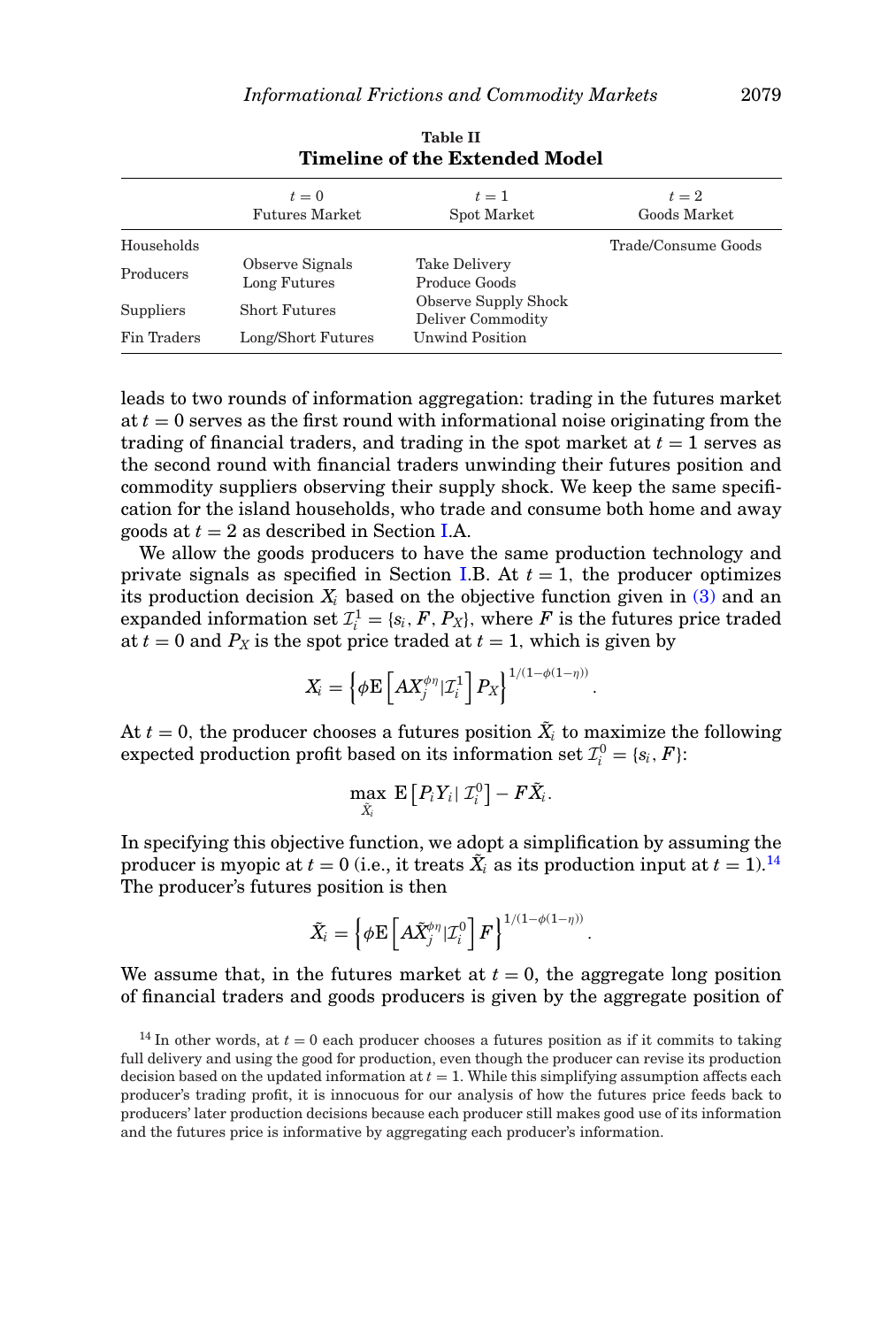$\text{produces} \text{ s multiplied by a factor } e^{\kappa \log A + \theta} \text{: } e^{\kappa \log A + \theta} \int_{-\infty}^{\infty} \tilde{X}_i(s_i, F) d\Phi(\varepsilon_i), \text{ where the } \theta_i \text{ is the same.}$ factor  $e^{\kappa \log A + \theta}$  represents the contribution of financial traders. This multiplicative specification is useful for ensuring the tractable log-linear equilibrium of our model. The component  $\kappa \log A$ , where  $\kappa > 0$ , captures the possibility that the trading of financial traders is partially driven by their knowledge of the global fundamental log *A*, while the other component  $\theta \sim \mathcal{N}(\overline{\theta}, \tau_{\theta}^{-1})$ , a random Gaussian variable with mean  $\overline{\theta}$  and variance  $\tau_{\theta}^{-1}$ , captures trading not related to the fundamental induced by diversification motives and is unobservable to other market participants.

We allow the commodity suppliers to have the same convex cost function specified in Section [I.](#page-4-1)C. At  $t = 1$ , they observe their supply shock  $\xi$  and their marginal cost of supplying the commodity determines the spot price  $P_X$ . At  $t = 0$ , the suppliers take a short position in the futures market. To simplify the analysis, we assume that the suppliers are also myopic in believing that goods producers will take full delivery of their futures positions. Thus, the suppliers choose an initial short position to maximize the profit from making delivery of  $e^{-(\kappa\log A+\theta)}\tilde X_S \text{ units of the commodity to goods producers:}$ 

$$
\max_{\tilde{X}_S} \mathbf{E} \big[ F e^{-(\kappa \log A + \theta)} \tilde{X}_S \big| \mathcal{I}_S^0 \big] - \mathbf{E} \bigg[ \frac{k}{1+k} e^{-\xi/k} \big( e^{-(\kappa \log A + \theta)} \tilde{X}_S \big)^{\frac{1+k}{k}} \bigg| \mathcal{I}_S^0 \bigg],
$$

from which it follows that

$$
\tilde{X}_S = e^{\bar{\xi} - \sigma_{\xi}^2/2k} \left\{ \mathbf{E} \left[ e^{-(\kappa \log A + \theta)} \right| \mathcal{I}_S^0 \right\} / \mathbf{E} \left[ e^{-\frac{1+k}{k}(\kappa \log A + \theta)} \right| \mathcal{I}_S^0 \right\}^k F^k.
$$

## *B. The Equilibrium and Key Result*

We analyze the joint equilibrium of all markets: the goods markets between each pair of matched islands at  $t = 2$ , the spot market for the commodity at  $t =$ 1, and the futures market at  $t = 0$ . We derive a unique log-linear equilibrium of these markets in the Internet Appendix, and summarize only the key features of the equilibrium here.

During the first round of trading in the futures market at  $t = 0$ , the futures price aggregates the goods producers' private signals and is a log-linear function of  $\log A$  and  $\theta$ :

<span id="page-17-0"></span>
$$
\log F = \tilde{h}_A \log A + \tilde{h}_\theta \theta + \tilde{h}_0,\tag{13}
$$

where  $\tilde{h}_A > 0$  and  $\tilde{h}_\theta > 0$ . The futures price does not fully reveal the global productivity  $\log A$  because of the noise  $\theta$  originated from the trading of financial traders.

The spot price that emerges from the commodity delivery at  $t = 1$  represents another round of information aggregation by pooling together the goods producers' demand for delivery. As a result of the arrival of the supply shock  $\xi$ , the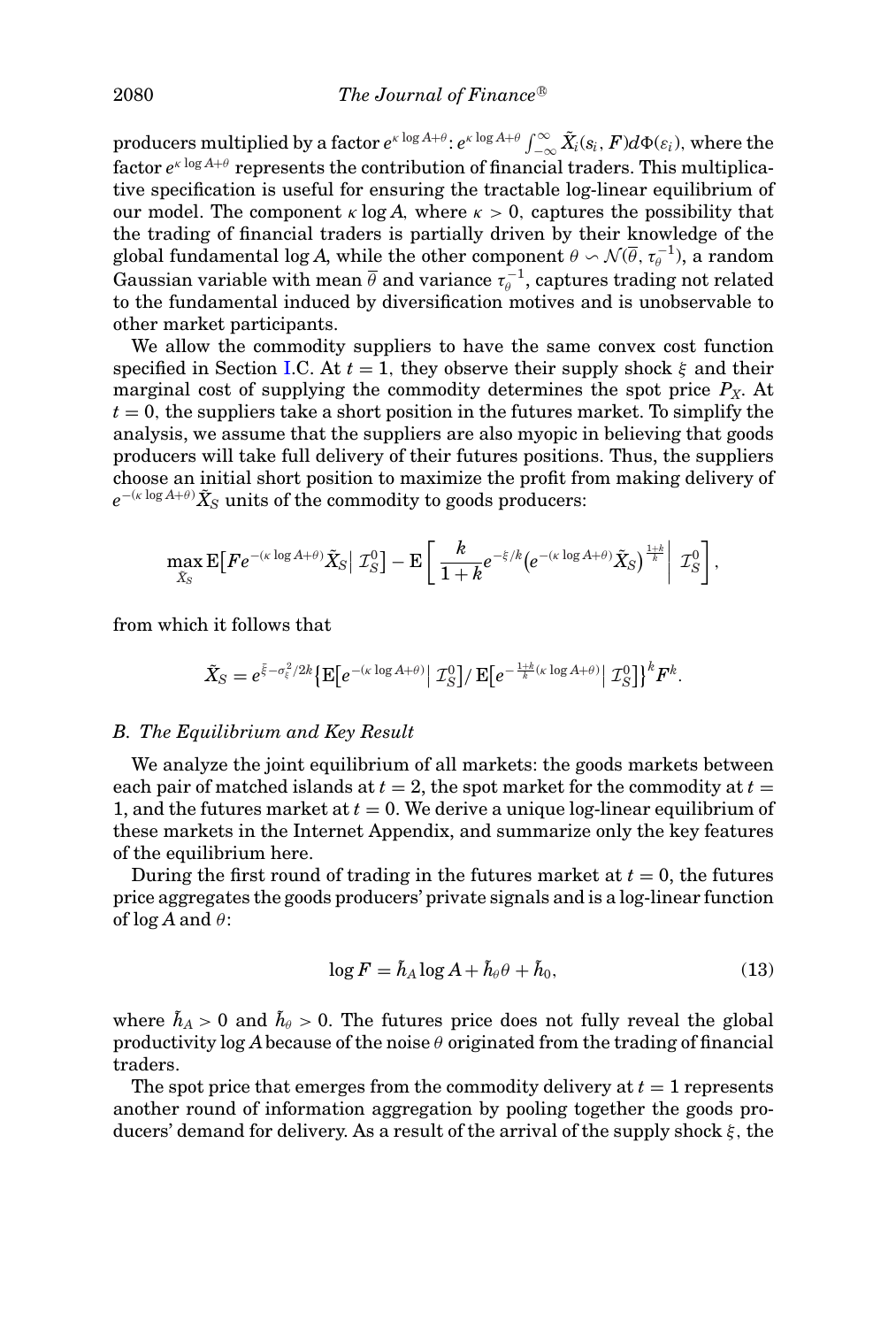spot price  $\log P_X$  does not fully reveal  $\log A$  or  $\theta$ , but instead reflects a linear combination of  $\log A$ , or  $\log F$ , and  $\xi$ :

<span id="page-18-0"></span>
$$
\log P_X = h_A \log A + h_F \log F + h_{\xi} \xi + h_0,\tag{14}
$$

where  $h_A > 0$ ,  $h_F > 0$ , and  $h_{\xi} < 0$ .

Despite the updated information from the spot price at  $t = 1$ , the informational content of  $\log F$  is not subsumed by the spot price, and still has an influence on goods producers' expectations of the global productivity. As a result of this informational role, the commodity consumed by producer  $i$  at  $t = 1$ is increasing with log *F*:

<span id="page-18-2"></span>
$$
\log X_i = l_s s_i + l_F \log F + l_P \log P_X + l_0,\tag{15}
$$

where  $l_s > 0$  and  $l_F > 0$ . The coefficient on the spot price  $l_P$  has an undetermined sign, which reflects the offsetting cost effect and informational effect of the spot price, similar to our characterization of the main model.

While the trading of financial traders does not have any direct effect on commodity supply and demand, it affects the futures price, through which it can further impact commodity demand and the spot price. By substituting equation [\(13\)](#page-17-0) into [\(14\),](#page-18-0) we express the spot price  $\log P_X$  as a linear combination of the primitive shocks  $\log A$ ,  $\theta$ , and  $\xi$ :

<span id="page-18-1"></span>
$$
\log P_X = (h_A + h_F \tilde{h}_A) \log A + h_F \tilde{h}_\theta \theta + h_\xi \xi + h_F \tilde{h}_0 + h_0. \tag{16}
$$

This expression shows that  $\theta$ , the noise from financial traders' futures position, has a positive effect on the spot price. Furthermore, by substituting [\(16\)](#page-18-1) and [\(13\)](#page-17-0) into [\(15\)](#page-18-2) and then integrating the individual producers' commodity demands, their aggregate demand is

$$
\log \left[ \int_{-\infty}^{\infty} X(s_i, F, P_X) d\Phi(\varepsilon_i) \right] = [l_s + l_P h_A + l_F \tilde{h}_A + l_P h_F \tilde{h}_A] \log A
$$
  
+ 
$$
(l_F + l_P h_F) \tilde{h}_{\theta} \theta + l_P h_{\xi} \xi + (l_F + l_P h_F) \tilde{h}_0
$$
  
+ 
$$
l_P h_0 + l_0 + \frac{1}{2} l_s^2 \tau_s^{-1}.
$$
 (17)

We can further derive that the coefficient on  $\theta$  in the aggregate commodity demand is

$$
l_F+l_Ph_F=kh_F>0.
$$

Thus,  $\theta$  also has a positive effect on aggregate commodity demand.

The effects of  $\theta$  on commodity demand and the spot price clarify the simple yet important conceptual point that traders in commodity futures markets, who never take or make physical delivery, can nevertheless impact commodity markets through the informational feedback channel of commodity futures prices. Information frictions in the futures market, originating from the unobservability of the positions of different participants, are essential for this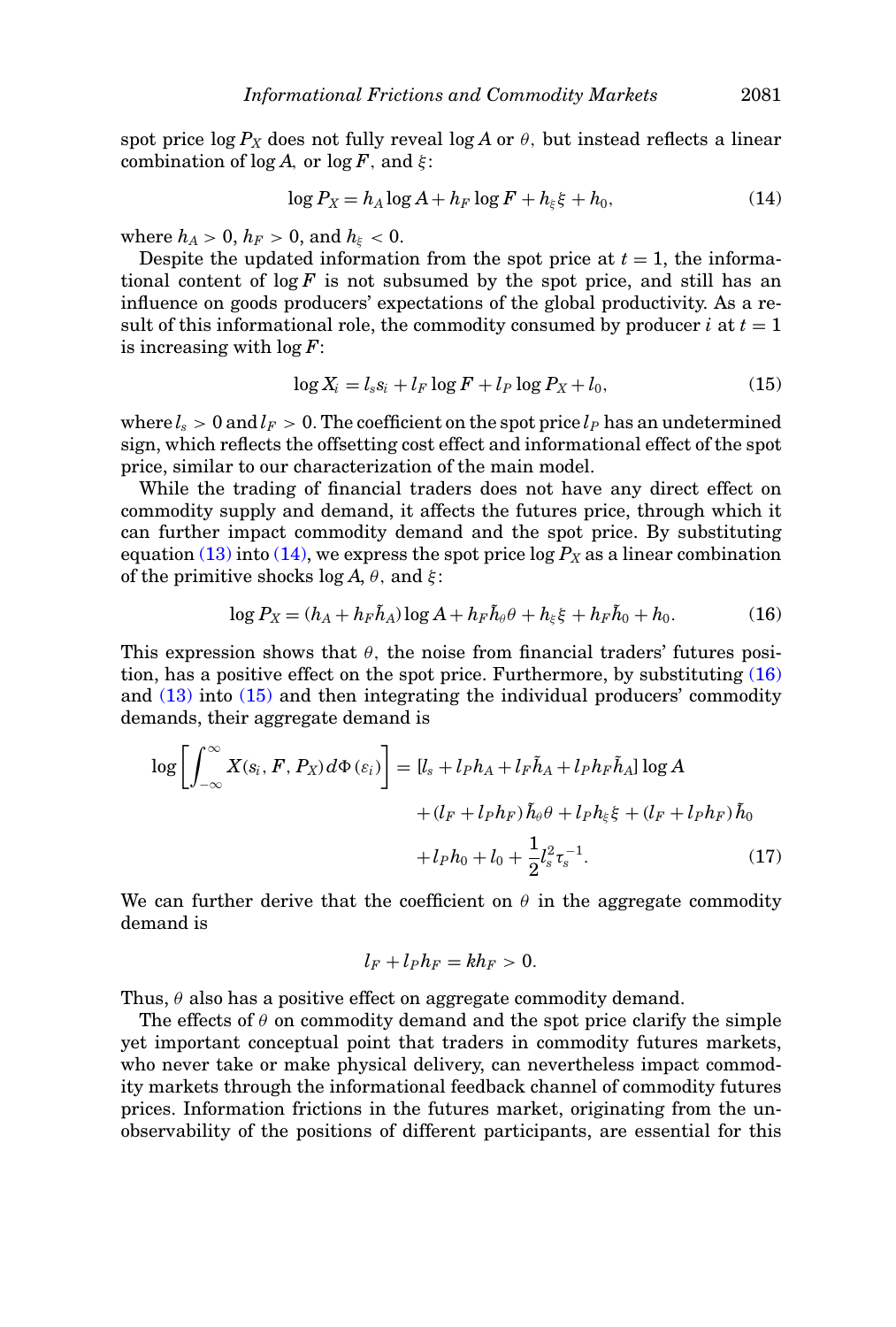feedback effect. In the Internet Appendix, we further derive that, as  $\tau_{\theta} \to \infty$ (i.e., the position of financial traders becomes publicly observable), the spot market equilibrium converges to the perfect-information benchmark. This result highlights the importance of improving transparency in futures markets.

# **V. Implications**

In this section, we discuss implications of our model for several empirical issues: estimating the effects of supply and demand shocks, detecting speculative effects in commodity markets, and understanding the puzzling commodity price boom in 2007 to 2008.

# *A. Estimating Effects of Supply and Demand Shocks*

The feedback effect of commodity prices has important implications for studies of the effects of supply and demand shocks in commodity markets. For example, Hamilton [\(1983\)](#page-34-22) emphasizes that disruptions to oil supply and resulting oil price increases can have a significant impact on the real economy, while Kilian [\(2009\)](#page-34-23) argues that aggregate demand shocks have a bigger impact on the oil market than previously thought. As supply and demand shocks have opposite effects on oil prices, it is important to isolate their respective effects.

Existing literature commonly uses structural vector autoregressions (SVARs) to decompose historical commodity price dynamics. The premise of these structural models is that, while researchers cannot directly observe the shocks that hit commodity markets, agents in the economy are able to observe the shocks and optimally respond to them. As highlighted by our model, it is unrealistic to assume that agents can perfectly differentiate different types of shocks. In particular, our model shows that, in the presence of informational frictions, supply shocks and demand shocks can have effects in sharp contrast to standard intuition developed from perfect-information settings. These contrasts render the structural models that ignore informational frictions unreliable and potentially misleading.

We now use the popular SVAR model developed by Kilian [\(2009\)](#page-34-23) for the global oil market as an example. This model specifies the dynamics for a vector  $z_t$  as

$$
\mathbf{A}_0 \mathbf{z}_t = \alpha + \sum_{i=1}^{24} \mathbf{A}_i \mathbf{z}_{t-i} + \varepsilon_t.
$$

The vector **z***<sup>t</sup>* contains three variables: global crude oil production, a measure of real activity, and the spot price for oil. The vector  $\varepsilon_t$  contains serially uncorrelated and mutually independent structural shocks that hit the global oil market from different sources, such as an oil supply shock, a global demand shock, and an oil-specific demand shock. By imposing various restrictions on the matrix  $A_0$ (which is assumed to be invertible), the model recovers the structural shocks  $\varepsilon_t$  from shocks  $e_t$  estimated from a reduced-form VAR model for  $z_t$  according to  $\varepsilon_t = \mathbf{A}_0 \mathbf{e}_t$ . Without going through the specific restrictions, the restrictions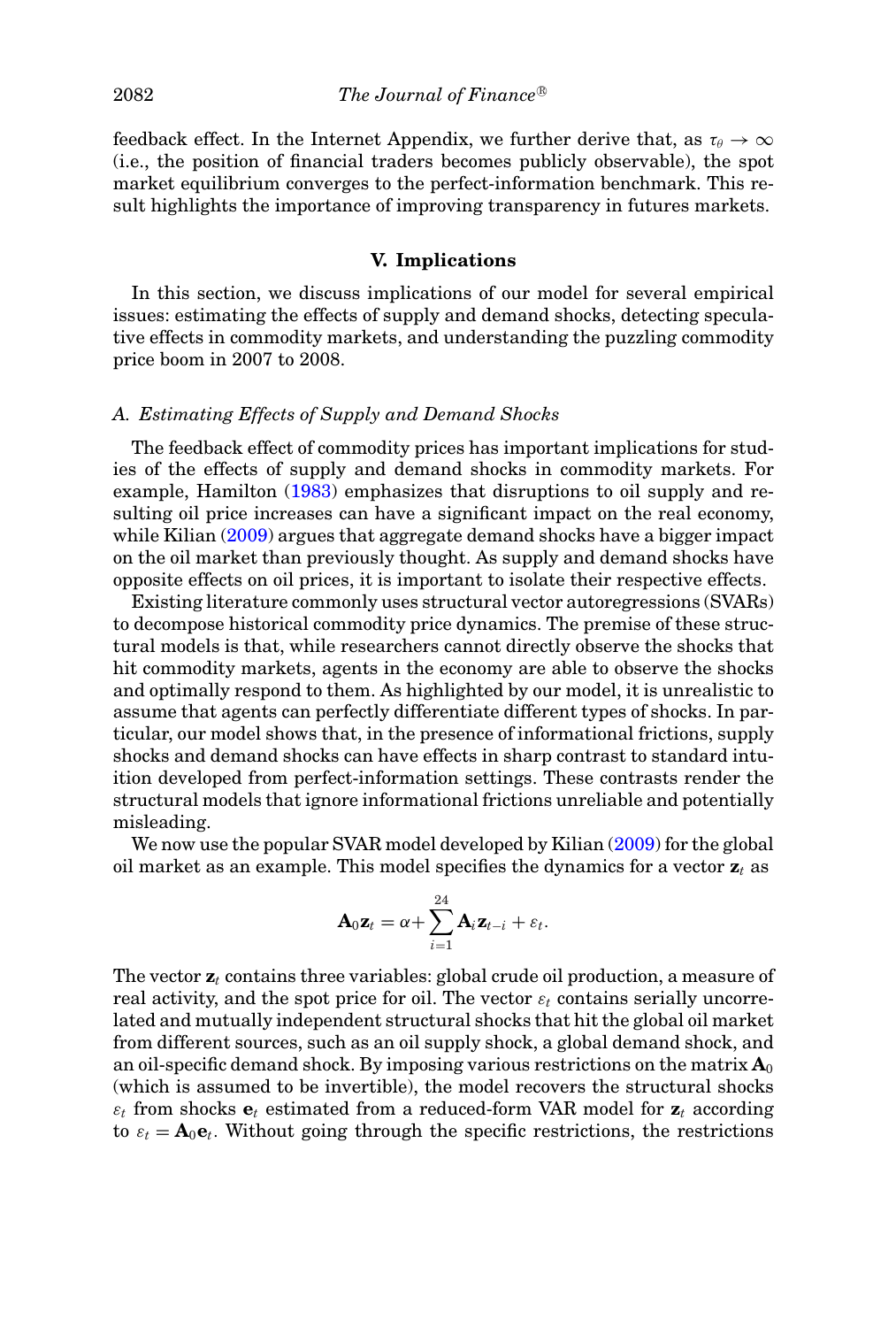imposed in the literature are typically motivated by conventional wisdom regarding how supply, demand, and the spot price should react to the structural shocks under the implicit assumption that agents can directly observe them. Under this assumption, the structural shocks  $\varepsilon_t$  and the innovations to  $\mathbf{z}_t$  (i.e., **e***t*) are informationally equivalent.

It is important to recognize that, in practice, agents observe neither the structural shocks  $\varepsilon_t$  nor the full vector  $\mathbf{z}_t$ . While agents can observe oil prices in a timely fashion, they observe quantity variables such as global oil production and GDP with a substantial delay on the order of several quarters.<sup>[15](#page-20-0)</sup> This delay in observing the full vector **z***<sup>t</sup>* makes it impossible for agents to fully recover the structural shocks. Instead, they have to rely on what they can observe at the time to partially infer these shocks. Thus, by assuming that agents can directly observe the structural shocks, the model by Kilian [\(2009\)](#page-34-23) ignores the realistic informational frictions that agents face in the global oil market. Without a systematic comparison using a correctly specified model, it is difficult to precisely determine the consequences of the misspecification. According to our model, since agents cannot disentangle supply and demand shocks, they partially attribute the observed price change caused by a positive supply shock to a weaker global economy. As a result, they reduce their own commodity demand, which amplifies the price impact of the initial supply shock. Therefore, by ignoring this learning effect induced by informational frictions, the misspecified SVAR model is likely to understate the effect of supply shocks and overstate of the effect of demand shocks.

Our model provides the basic ingredients for constructing more complete empirical models that account for informational frictions faced by economic agents. Ideally, one would want to build a full economic model that systematically accounts for how commodity prices aggregate agents' dispersed information and how each agent forms its expectations based on publicly observed commodity prices together with its own private signal. Even without such a model, one can still extend the more practical SVAR approach to explicitly account for the information set available to agents at the time they make their decisions. According to our analysis, the key is to account for how commodity prices impact agents' expectations.

#### *B. Detecting Speculative Effects*

In the ongoing debate on whether speculation has affected commodity prices during the commodity market boom and bust of 2007 to 2008, many studies (e.g., Juvenal and Petrella [\(2012\)](#page-34-4), Knittel and Pindyck [\(2013\)](#page-34-5), and Kilian and Murphy [\(2014\)](#page-34-6)) adopt an inventory-based detection strategy. This strategy

<span id="page-20-0"></span><sup>&</sup>lt;sup>15</sup> This delay results from the fact that it often takes several quarters for different countries to report both their GDP and their supply of and demand for crude oil, and some countries may even choose not to report at all. The measure of real activity used by Kilian [\(2009\)](#page-34-23) builds on an index from dry bulk cargo freight rates. This index, while useful, is more a measure of expectations than a direct indicator of real activity.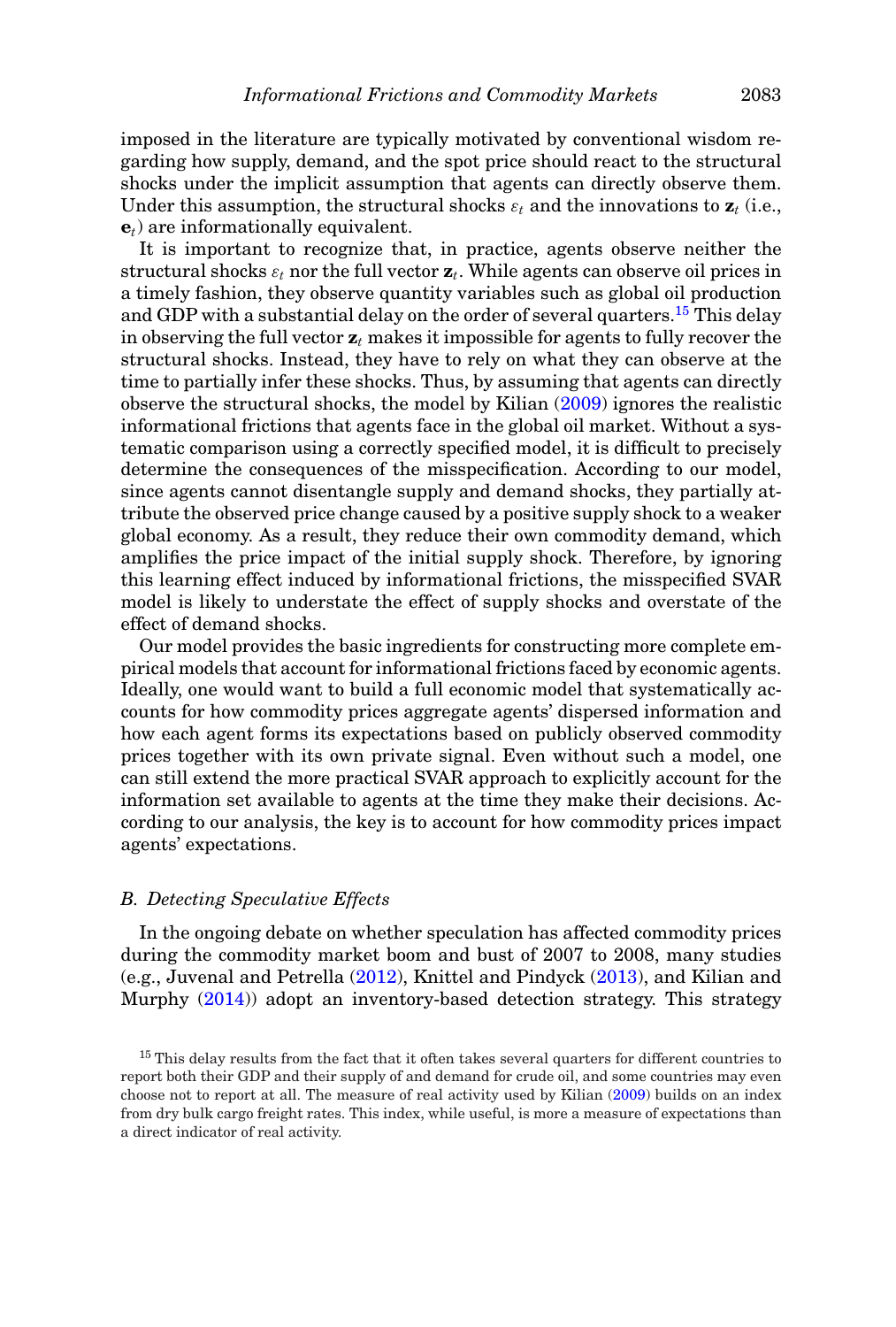builds on the widely held argument that, if speculators artificially drive up the commodity price, consumers will find consuming the commodity too expensive and thus reduce consumption, causing inventory of the commodity to spike.

Under this argument, price increases in the absence of inventory increases are explained by fundamental demand. Consequently, price effects induced by speculation should be limited to price increases that are accompanied by contemporaneous increases in inventory. Motivated by this argument, the literature, as reviewed by Fattouh, Kilian, and Mahadeva [\(2012\)](#page-34-24), tends to use the lack of pronounced oil inventory spike before the July 2008 peak in oil prices as evidence ruling out any significant role played by speculation during the oil price boom.

Despite the intuitive appeal of this inventory-based detection strategy, it ignores important informational frictions faced by consumers in reality. Like the SVAR models we discussed earlier, it crucially relies on the assumption that oil consumers observe global economic fundamentals and are therefore able to recognize whether current oil prices are too high relative to fundamentals in making their consumption decisions. This assumption is unrealistic during periods with great economic uncertainty, especially during 2007 to 2008 when consumers faced severe informational frictions in inferring the strength of the global economy.

Our model illustrates a counterexample to this widely used detection strategy. Under the conditions specified by Proposition  $6$ , the price elasticity of the goods producers' commodity demand is positive.<sup>[16](#page-21-0)</sup> In such an environment, where goods producers have a positive demand elasticity, if speculation drives up the commodity price, the increased price will also cause goods producers to consume more rather than less of the commodity by influencing their expectations about the strength of the global economy. Our model therefore shows that, in the presence of severe informational frictions, speculation can drive up commodity prices without necessarily reducing commodity consumption and boosting inventory. This insight points to the weak power of the widely used inventory-based strategy in detecting speculative effects. In this light, the absence of a pronounced oil inventory spike before the July 2008 peak in oil prices cannot be taken as evidence rejecting the presence of a speculative effect during this period.

# *C. Understanding the Commodity Price Boom of 2007 to 2008*

In the aftermath of the synchronized price boom and bust of major commodities in 2007 to 2008, the price boom has been attributed to the combination of rapidly growing demand from emerging economies and stagnant supply (e.g., Hamilton [\(2009\)](#page-34-7)). This argument is popular for explaining the commodity price increases before 2008. However, oil prices continued to rise over 40%, peaking at \$147 per barrel, from January to July 2008 at a time when the United States had already entered a recession (in November 2007 as dated

<span id="page-21-0"></span><sup>16</sup> We can also provide similar conditions for the extended model.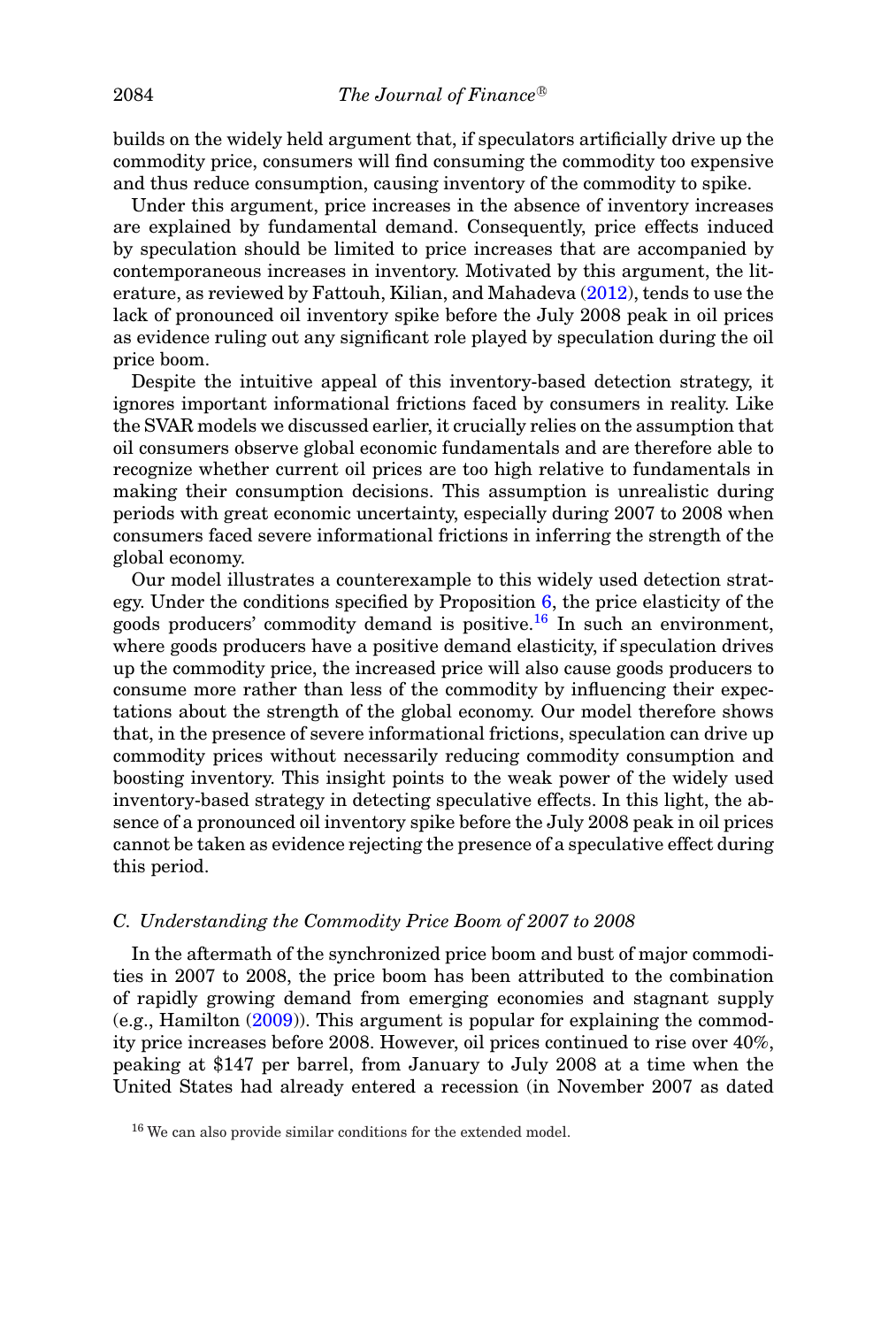by the NBER), Bear Stearns had collapsed (in March 2008), and most other developed economies were already showing signs of weakness. While emerging economies remained strong at the time, it is difficult to argue, in hindsight, that their growth sped up so much as to be able to offset the weakness of the developed economies and cause oil prices to rise another 40%.

The informational frictions faced by market participants can help us understand this puzzling price boom. As a result of the lack of reliable data on emerging economies, it was difficult to precisely measure their economic strength in real time. The prices of crude oil and other commodities were regarded as impor $t$  tant price signals.<sup>[17](#page-22-0)</sup> This environment makes our model particularly appealing for linking the large commodity price increases in early 2008 to the concurrent large inflow of investment capital, motivated by many portfolio managers seeking to diversify their portfolios out of declining stock markets and into the more promising commodity futures markets (e.g., Tang and Xiong [\(2012\)](#page-34-11)). By pushing up commodity futures prices and sending a wrong price signal, the large investment flow might have confused goods producers across the world into believing that emerging economies were stronger than they actually were. This distorted expectation could have prevented the producers from reducing their commodity demand despite the high commodity prices, which in turn made the high prices sustainable. Even though more information would eventually correct the producers' expectations, the high commodity prices persisted for several months before their collapse in the second half of 2008. Interestingly, after oil prices dropped from their peak of \$147 to \$40 per barrel at the end of 2008, oil demand largely evaporated and inventory piled up, despite the much lower prices.

Taken together, the commodity price boom of 2007 to 2008 was not necessarily a price bubble detached from economic fundamentals. Instead, it is plausible to argue that, in the presence of severe informational frictions in early 2008, the large inflow of investment capital might have distorted signals coming from commodity prices and led to confusion among market participants about the strength of emerging economies. This confusion, in turn, could have amplified the boom and bust of commodity prices, which echoes Singleton's (2014) emphasis on accounting for agents' expectations in explaining this price cycle. To systematically examine this hypothesis would require estimating a structural model that explicitly accounts for the informational feedback effect of commodity prices.

<span id="page-22-0"></span> $17$  Consistent with this notion, in explaining the decision of the European Central Bank (ECB) to raise its key interest rate in March 2008 on the eve of the worst economic recession since the Great Depression, ECB policy reports cite high prices of oil and other commodities as a key factor, suggesting the significant influence of commodity prices on the expectation of central bankers. Furthermore, Hu and Xiong (2013) provide evidence that, in recent years, stock prices across East Asian economies have displayed significant and positive reactions to overnight futures price changes of a set of commodities traded in the United States, suggesting that people across the world regard commodity futures prices as barometers of the global economy.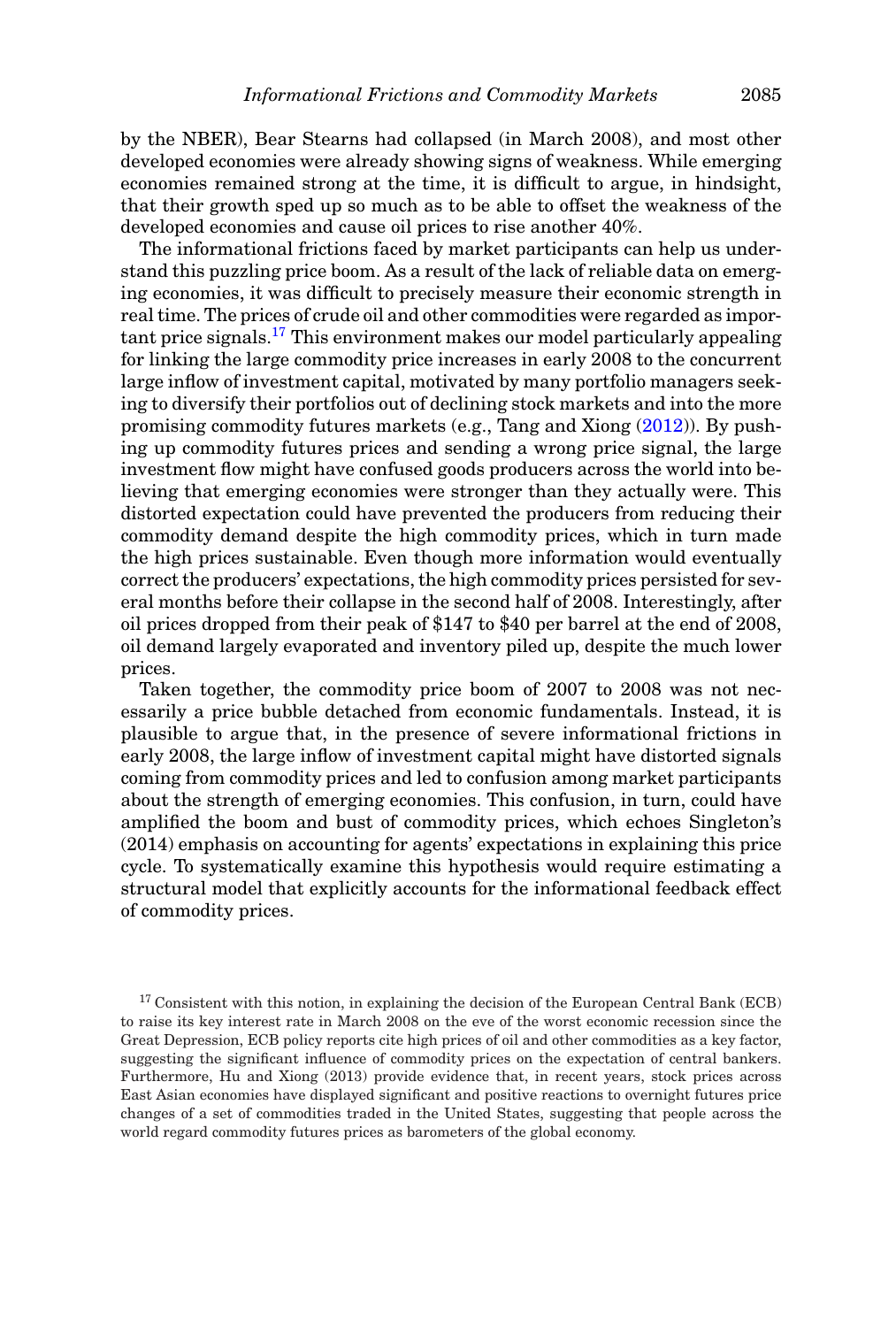# **VI. Conclusion**

This paper develops a tractable model to analyze effects of informational frictions in commodity markets. Our model shows that, through the informational role of commodity prices, goods producers' commodity demand can increase with the price, and supply shocks can have an amplified effect on the price and an undetermined effect on producers' demand. By further incorporating one round of futures market trading, our extended model shows that futures prices can also serve as important price signals, even when goods producers also observe spot prices. Thus, through the same informational channel, noise in futures market trading can also interfere with goods producers' expectations and affect their commodity demand. Our analysis highlights the weakness common in empirical and policy studies of assuming that different shocks are publicly observable to market participants. Our analysis also provides a coherent argument for how the large inflow of investment capital to commodity futures markets, by jamming commodity price signals and leading to confusion about the strength of emerging economies, might have amplified the boom and bust of commodity prices in the 2007 to 2008 period.

> Initial submission: January 7, 2013; Final version received: November 13, 2014 Editor: Bruno Biais

# **Appendix: Proofs of Propositions**

PROOF OF PROPOSITION 1: Consider the maximization problem of the household on island *i*:

$$
\max_{\{C_i\}_{i \in [\mathsf{0},1]}} \left( \frac{H_i}{1-\eta_H} \right)^{1-\eta_H} \left\{ \frac{1}{\eta_H} \left( \frac{C_i\left( i \right)}{1-\eta_c} \right)^{1-\eta_c} \left( \frac{\int_{\left[ 0,1 \right] / i} C_j \left( i \right) dj}{\eta_c} \right)^{\eta_c} \right\}^{\eta_H}
$$

subject to the budget constraint

<span id="page-23-3"></span>
$$
P_H + \int_0^1 P_j C_j(i) \, dj = P_i A_i. \tag{A1}
$$

The first-order conditions with respect to  $C_i$  and  $C_i^*$  are

<span id="page-23-1"></span>
$$
\left(\frac{C_i^*}{C_i}\right)^{\eta} \left(\frac{1-\eta}{\eta}\right)^{\eta} = \lambda_i P_i,
$$
\n(A2)

<span id="page-23-2"></span>
$$
\left(\frac{C_i}{C_i^*}\right)^{1-\eta} \left(\frac{\eta}{1-\eta}\right)^{1-\eta} = \lambda_i P_j,
$$
\n(A3)

<span id="page-23-0"></span>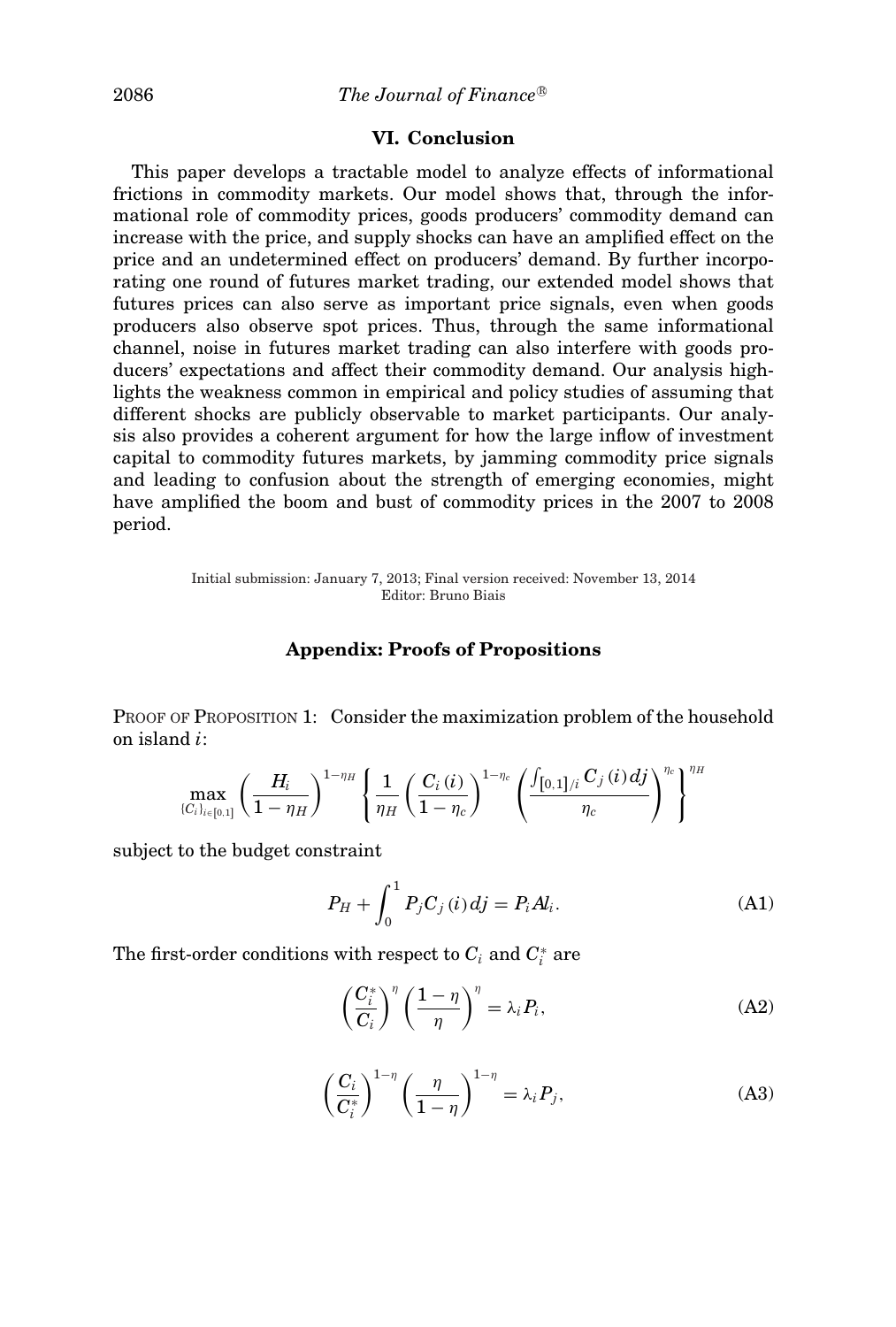where  $\lambda_i$  is the Lagrange multiplier for his budget constraint. Dividing equa- $\tau_{\text{max}}(\text{A2}) \text{ and } (\text{A3}) \text{ leads to } \frac{\eta}{1-\eta}\frac{C_i}{C_i^*} = \frac{P_j}{P_i}, \text{which is equivalent to } P_jC_i^* = \frac{\eta}{1-\eta}P_iC_i.$ By substituting this equation back to the household's budget constraint in  $(A1)$ , we obtain  $C_i = (1 - \eta)Y_i$ .

Market clearing of the island's produced goods requires  $C_i + C_j^* = Y_i$ , which implies that  $C_j^* = \eta Y_i$ . The symmetric problem of the household of island *j* implies that  $C_j = (1 - \eta)Y_j$ , and market clearing of the goods produced by island *j* implies  $C_i^* = \eta Y_j$ .

The first-order condition in equation  $(A2)$  also gives the price of the goods produced by island *i*. Since the household's budget constraint in [\(A1\)](#page-23-3) is entirely in nominal terms, the price system is only identified up to  $\lambda_i$ , the Lagrange multiplier. Following Angeletos and La'O  $(2013)$ , we normalize  $\lambda_i$  to one. Then,

$$
P_i = \left(\frac{C_i^*}{C_i}\right)^{\eta} \left(\frac{1-\eta}{\eta}\right)^{\eta} = \left(\frac{\eta Y_j}{(1-\eta)Y_i}\right)^{\eta} \left(\frac{1-\eta}{\eta}\right)^{\eta} = \left(\frac{Y_j}{Y_i}\right)^{\eta}.
$$

PROOF OF PROPOSITION 2: We first conjecture that the commodity price and each goods producer's commodity demand take the following log-linear forms:

$$
\log P_X = h_0 + h_A \log A + h_{\xi} \xi, \tag{A4}
$$

<span id="page-24-0"></span>
$$
\log X_i = l_0 + l_s s_i + l_P \log P_X,\tag{A5}
$$

where the coefficients  $h_0$ ,  $h_A$ ,  $h_{\xi}$ ,  $l_0$ ,  $l_s$ , and  $l_P$  will be determined by equilibrium conditions.

Define

$$
z \equiv \frac{\log P_X - h_0 - h_{\xi} \overline{\xi}}{h_A} = \log A + \frac{h_{\xi}}{h_A} (\xi - \overline{\xi}),
$$

which is a sufficient statistic of information contained in the commodity price *PX*. Then, conditional on observing its private signal *si* and the commodity price *PX*, goods producer *i*'s expectation of log *A* is

$$
\text{E}[\log A \mid s_i, \log P_X] = \text{E}[\log A \mid s_i, z] = \frac{1}{\tau_A + \tau_s + \frac{h_A^2}{h_{\xi}^2}\tau_{\xi}} \left(\tau_A \bar{a} + \tau_s s_i + \frac{h_A^2}{h_{\xi}^2}\tau_{\xi} z\right),
$$

and its conditional variance of log *A* is

$$
\text{var}[\log A \mid s_i, \log P_X] = \left(\tau_A + \tau_s + \frac{h_A^2}{h_{\xi}^2}\tau_{\xi}\right)^{-1}.
$$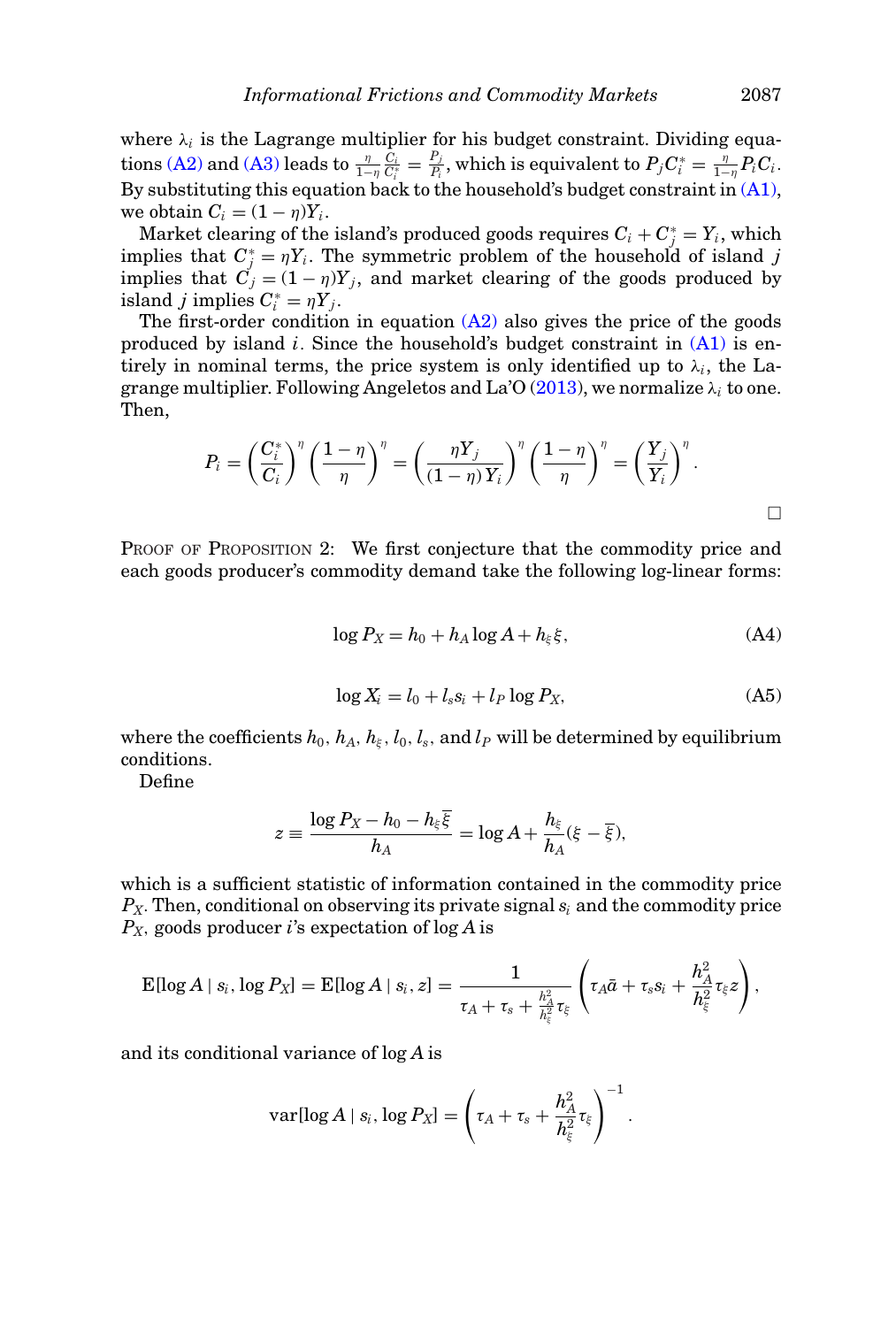According to equation [\(7\),](#page-9-0)

<span id="page-25-0"></span>
$$
\log X_i = \frac{1}{1 - \phi(1 - \eta)} \{ \log \phi + \log(E[AX_j^{\phi \eta} \mid s_i, \log P_X]) - \log P_X \}. \tag{A6}
$$

By using equation  $(A5)$ , we obtain

$$
\begin{split} \mathbf{E}\big[AX_j^{\phi\eta} \mid s_i, \log P_X\big] &= \mathbf{E}\{\exp[\log A + \phi\eta(l_0 + l_s s_j + l_P \log P_X) \mid s_i, z]\} \\ &= \exp\big[\phi\eta\left(l_0 + l_P \log P_X\right)\big] \cdot \mathbf{E}\big[\exp\left((1 + \phi\eta l_s) \log A + \phi\eta l_s \varepsilon_j\right) |s_i, \log P_X\big] \\ &= \exp\big\{\phi\eta\left(l_0 + l_P \log P_X\right) + (1 + \phi\eta l_s) \mathbf{E}\big[\log A \mid s_i, \log P_X\big] \\ &+ \frac{(1 + \phi\eta l_s)^2}{2} \text{var}\big[\log A \mid s_i, \log P_X\big] + \frac{\phi^2\eta^2 l_s^2}{2} \text{var}\big[\varepsilon_j \mid s_i, \log P_X\big] \\ &+ (1 + \phi\eta l_s) \phi\eta l_s \text{cov}\big[\varepsilon_j \log A \mid s_i, \log P_X\big]\big]. \end{split}
$$

By recognizing that  $cov[\varepsilon_j \log A | s_i, \log P_X] = 0$  and substituting in the expressions of  $\text{E}[\log A \mid s_i, \log P_X]$ ,  $\text{var}[\log A \mid s_i, \log P_X]$ , and  $\text{var}[\varepsilon_j \mid s_i, \log P_X]$ , we can further simplify the expression of  $\mathrm{E}[AX_j^{\phi\eta}\mid s_i, \log P_X].$  Equation [\(A6\)](#page-25-0) then gives

$$
\log X_i = \frac{1}{1 - \phi(1 - \eta)} \log \phi + \frac{\phi \eta}{1 - \phi(1 - \eta)} l_0 + \frac{1}{1 - \phi(1 - \eta)} (\phi \eta l_P - 1) \log P_X
$$
  
+ 
$$
\left(\frac{1 + \phi \eta l_s}{1 - \phi(1 - \eta)}\right) \left(\tau_A + \tau_s + \frac{h_A^2}{h_{\xi}^2} \tau_{\xi}\right)^{-1} \left(\tau_A \bar{a} + \tau_s s_i + \frac{h_A^2}{h_{\xi}^2} \tau_{\xi} \frac{\log P_X - h_0 - h_{\xi} \bar{\xi}}{h_A}\right)
$$
  
+ 
$$
\frac{(1 + \phi \eta l_s)^2}{2(1 - \phi(1 - \eta))} \left(\tau_A + \tau_s + \frac{h_A^2}{h_{\xi}^2} \tau_{\xi}\right)^{-1} + \frac{\phi^2 \eta^2 l_s^2}{2(1 - \phi(1 - \eta))} \tau_s^{-1}.
$$

For the above equation to match the conjectured equilibrium position in [\(A5\),](#page-24-0) the constant term and the coefficients of  $s_i$  and  $\log P_X$  have to match. We thus obtain the following equations for determining the coefficients in  $(A5)$ :

<span id="page-25-2"></span><span id="page-25-1"></span>
$$
l_{0} = \left(\frac{1+\phi\eta l_{s}}{1-\phi(1-\eta)}\right) \left(\tau_{A} + \tau_{s} + \frac{h_{A}^{2}}{h_{\xi}^{2}}\tau_{\xi}\right)^{-1} \left(\tau_{A}\bar{a} - \frac{h_{A}}{h_{\xi}^{2}}\tau_{\xi}\left(h_{0} + h_{\xi}\bar{\xi}\right)\right)
$$
(A7)  
+ 
$$
\frac{(1+\phi\eta l_{s})^{2}}{2(1-\phi(1-\eta))} \left(\tau_{A} + \tau_{s} + \frac{h_{A}^{2}}{h_{\xi}^{2}}\tau_{\xi}\right)^{-1} \frac{\phi\eta}{1-\phi(1-\eta)}l_{0}
$$
  
+ 
$$
\frac{\phi^{2}\eta^{2}l_{s}^{2}}{2(1-\phi(1-\eta))}\tau_{s}^{-1} + \frac{1}{1-\phi(1-\eta)}\log\phi,
$$
  

$$
l_{s} = \left(\frac{1+\phi\eta l_{s}}{1-\phi(1-\eta)}\right) \left(\tau_{A} + \tau_{s} + \frac{h_{A}^{2}}{h_{\xi}^{2}}\tau_{\xi}\right)^{-1}\tau_{s},
$$
(A8)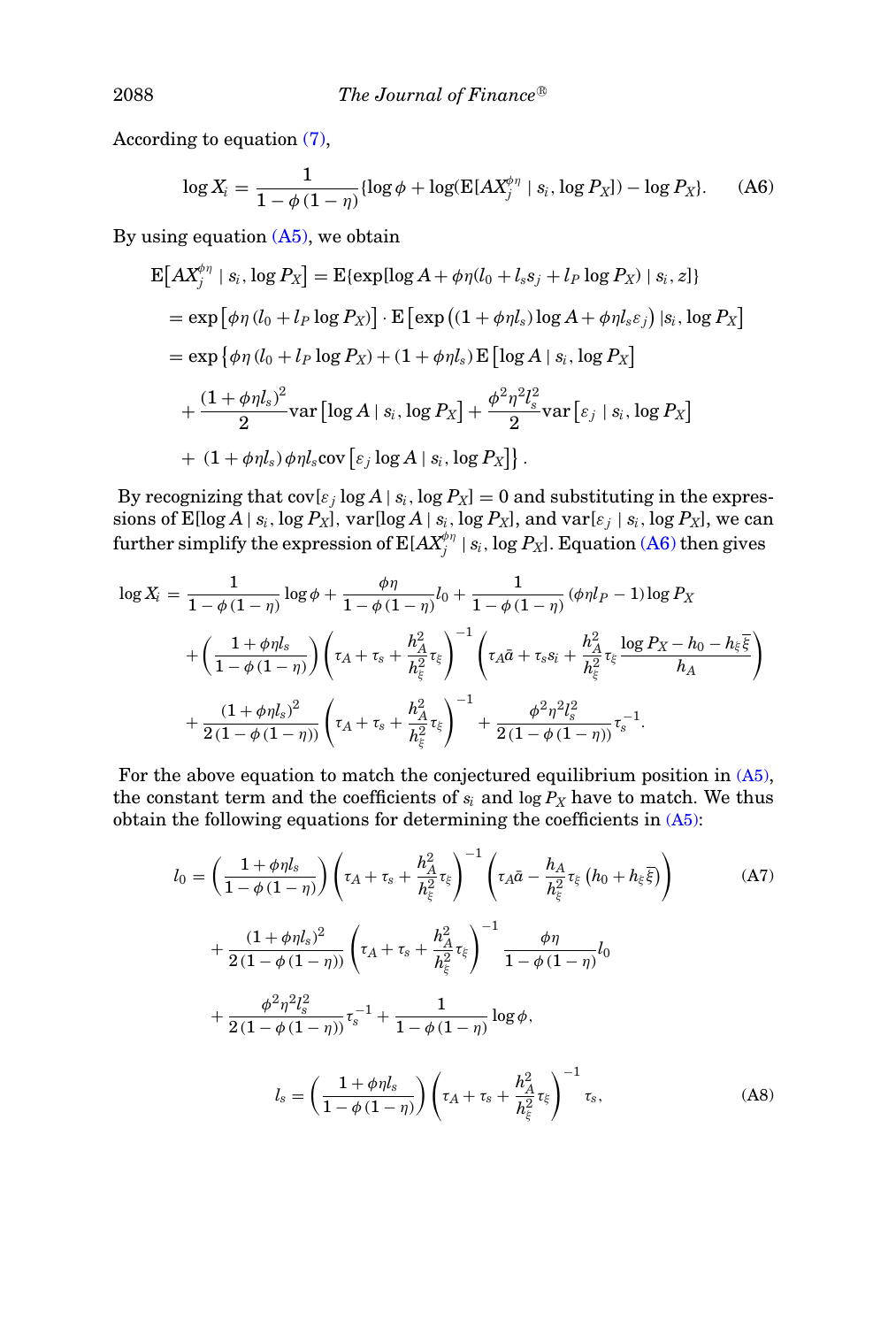<span id="page-26-0"></span>
$$
l_P = \frac{\phi \eta}{1 - \phi (1 - \eta)} l_P + \left( \frac{1 + \phi \eta l_s}{1 - \phi (1 - \eta)} \right) \left( \tau_A + \tau_s + \frac{h_A^2}{h_{\xi}^2} \tau_{\xi} \right)^{-1} \frac{h_A}{h_{\xi}^2} \tau_{\xi} - \frac{1}{1 - \phi (1 - \eta)}.
$$
 (A9)

By substituting  $(A8)$  into  $(A9)$ , we have

<span id="page-26-4"></span>
$$
l_s = \frac{1 + (1 - \phi)l_P}{1 - \phi(1 - \eta)} \frac{h_{\xi}^2}{h_A} \tau_s \tau_{\xi}^{-1}.
$$
 (A10)

By manipulating [\(A8\),](#page-25-1) we also have that

<span id="page-26-3"></span>
$$
l_s = \left(\tau_A + \frac{1-\phi}{1-\phi(1-\eta)}\tau_s + \frac{h_A^2}{h_{\xi}^2}\tau_{\xi}\right)^{-1} \frac{\tau_s}{1-\phi(1-\eta)}.
$$
 (A11)

We now use the market-clearing condition for the commodity market to determine three other equations for the coefficients in the conjectured log-linear commodity price and demand. Aggregating [\(A5\)](#page-24-0) gives the aggregate commodity demand of the goods producers:

$$
\int_{-\infty}^{\infty} X(s_i, P_X) d\Phi(\varepsilon_i) = \int_{-\infty}^{\infty} \exp [l_0 + l_s s_i + l_P \log P_X] d\Phi(\varepsilon_i)
$$
  

$$
= \int_{-\infty}^{\infty} \exp [l_0 + l_s (\log A + \varepsilon_i) + l_P (h_0 + h_A \log A + h_{\xi} \xi)] d\Phi(\varepsilon_i)
$$
  

$$
= \exp \left[ (l_s + l_P h_A) \log A + l_P h_{\xi} \xi + l_0 + l_P h_0 + \frac{1}{2} l_s^2 \tau_s^{-1} \right]. \tag{A12}
$$

Equation [\(5\)](#page-7-1) implies that  $\log X_S = k \log P_X + \xi$ . Thus, the market-clearing condition

$$
\log \left[ \int_{-\infty}^{\infty} X(s_i, P_X) d\Phi \left( \varepsilon_i \right) \right] = \log X_S \left( P_X \right)
$$

requires that the coefficients on  $\log A$  and  $\xi$  and the constant term be identical on both sides:

<span id="page-26-2"></span>
$$
l_s + l_p h_A = kh_A,\tag{A13}
$$

<span id="page-26-1"></span>
$$
l_P h_{\xi} = 1 + kh_{\xi},\tag{A14}
$$

<span id="page-26-6"></span>
$$
l_0 + l_P h_0 + \frac{1}{2} l_s^2 \tau_s^{-1} = k h_0.
$$
 (A15)

Equation [\(A14\)](#page-26-1) directly implies that

<span id="page-26-5"></span>
$$
l_P = k + h_{\xi}^{-1}.
$$
 (A16)

Equations [\(A13\)](#page-26-2) and [\(A14\)](#page-26-1) together imply that

<span id="page-26-7"></span>
$$
l_s = -h_{\xi}^{-1}h_A. \tag{A17}
$$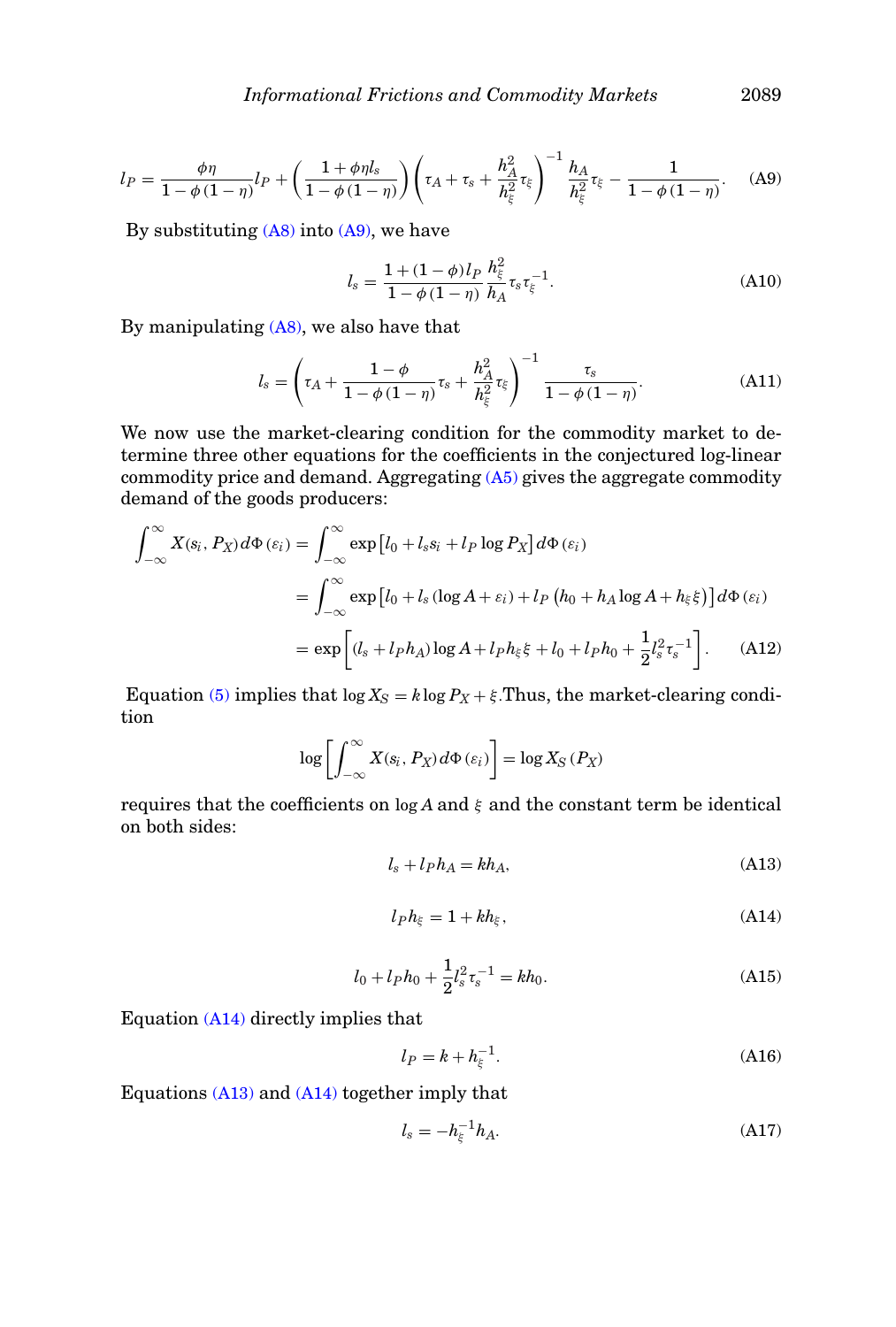By combining this equation with [\(A11\),](#page-26-3) and defining  $b = -l_s = h_{\xi}^{-1}h_A$ , we arrive at

<span id="page-27-3"></span>
$$
b^3 + \left(\tau_A + \frac{1-\phi}{1-\phi(1-\eta)}\tau_s\right)\tau_\xi^{-1}b + \frac{\tau_\xi^{-1}\tau_s}{1-\phi(1-\eta)} = 0,\tag{A18}
$$

where *b* is a real root of a depressed cubic polynomial of the form  $x^3 + px + q = 0$ , which has one real and two complex roots. As *p* and *q* are both positive, the left-hand side (LHS) is monotonically increasing in *b* while the right-hand side (RHS) is fixed. Thus, the real root *b* is unique and has to be negative:  $b < 0$ .

Following Cardano's method, the one real root of equation [\(A18\)](#page-27-3) is given by

<span id="page-27-0"></span>
$$
b = \left(\frac{\tau_{\xi}^{-1}\tau_{s}}{2(1-\phi(1-\eta))}\right)^{1/3} \left(-1 + \sqrt{1 + \frac{4}{27} \left(\frac{\tau_{\xi}^{-1}\tau_{s}}{1-\phi(1-\eta)}\right)^{-2} \left(\tau_{A} + \frac{1-\phi}{1-\phi(1-\eta)}\tau_{s}\right)^{3}} + \left(\frac{\tau_{\xi}^{-1}\tau_{s}}{2(1-\phi(1-\eta))}\right)^{1/3} \left(-1 - \sqrt{1 + \frac{4}{27} \left(\frac{\tau_{\xi}^{-1}\tau_{s}}{1-\phi(1-\eta)}\right)^{-2} \left(\tau_{A} + \frac{1-\phi}{1-\phi(1-\eta)}\tau_{s}\right)^{3}}\right)
$$
\n(A19)

Since  $b = h_{\xi}^{-1}h_A$ , we have  $h_{\xi} = b^{-1}h_A$ , which together with our expression for  $l_s$ and equations [\(A10\)](#page-26-4) and [\(A16\)](#page-26-5) implies that expressions for  $h_A$  and  $h_\xi$  be given as in [\(9\)](#page-10-2) and [\(10\).](#page-10-3) With  $h_A$  and  $h_\xi$  determined,  $l_s$  is then given by [\(A11\),](#page-26-3)  $l_P$  by [\(A16\),](#page-26-5)  $h_0$  by  $(A7)$  as

<span id="page-27-1"></span>
$$
h_0 = \frac{1}{1 + k(1 - \phi)} \log \phi - \frac{1 - \phi(1 - \eta)}{1 + k(1 - \phi)} b \tau_s^{-1} (\tau_A \bar{a} - b \tau_{\xi} \bar{\xi})
$$
(A20)  
+ 
$$
\frac{1}{2} \frac{1 - \phi(1 - \eta)}{1 + k(1 - \phi)} \left( \left( \frac{1 - \phi + \phi^2 \eta^2}{1 - \phi(1 - \eta)} + \phi \eta \right) b - 1 \right) \tau_s^{-1} b,
$$

and  $l_0$  by equation [\(A15\)](#page-26-6) as

<span id="page-27-2"></span>
$$
l_0 = (k - l_P)h_0 - \frac{1}{2}l_s^2 \tau_s^{-1}.
$$
 (A21)

 $\Box$ 

PROOF OF PROPOSITION 3: We keep the same setting outlined in the main model, except we let *A* and  $\xi$  be observable by all market participants. We first derive the equilibrium. In this setting, each producer's private signal *si* becomes useless as *A* is directly observable. We can still use equation [\(7\)](#page-9-0) to derive producer *i*'s optimal commodity demand. As the producers now share the same information about *A*, they must have the same expectation about their future trading partners' production decisions. As a result,  $X_i = X_j$  for any *i* and *j*. Equation [\(7\)](#page-9-0) therefore implies that in equilibrium  $X_i = (\frac{\phi A}{P_X})^{\frac{1}{1-\phi}}$ .

Market clearing of the commodity market requires that the producers' aggregate demand equals the commodity supply, that is,  $X_i = X_S$ . From equation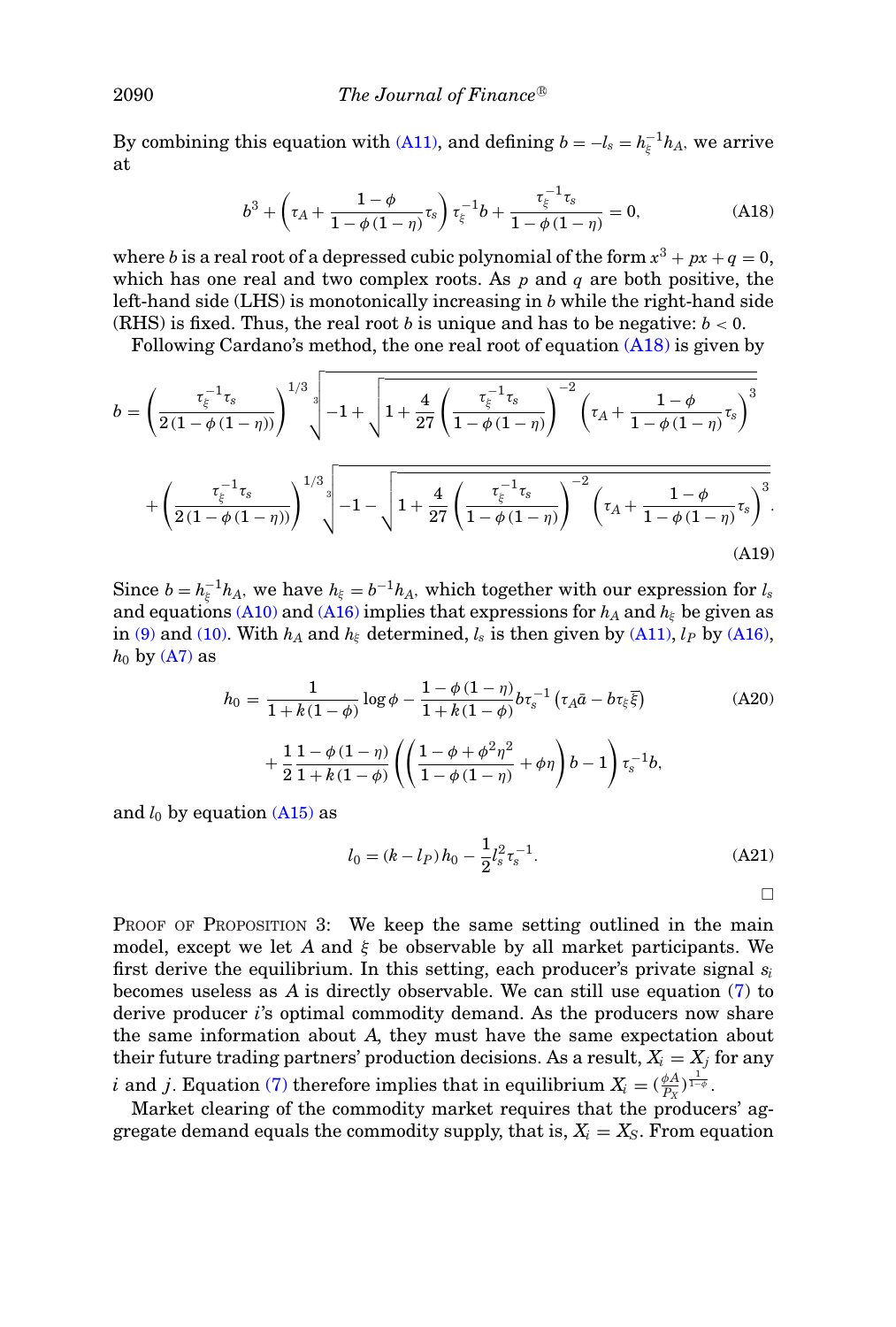[\(5\),](#page-7-1) we must have that  $\log X_i = k \log P_X + \xi$ . We then obtain  $\log P_X$  and  $\log X_i$ stated in Proposition [3.](#page-11-0) It is clear that this equilibrium is unique.

PROOF OF PROPOSITION 4: As  $\tau_s \to \infty$ , equation [\(A18\)](#page-27-3) implies that *b* goes to  $-\frac{1}{1-\phi}$ . Consequently, as  $\tau_s \to \infty$ , equation [\(9\)](#page-10-2) gives that  $h_A \to \frac{1}{1+k(1-\phi)}$ , and  $\text{equation (10) gives that } h_\xi \to -\frac{1-\phi}{1+k(1-\phi)}. \text{ Therefore, both } h_A \text{ and } h_\xi \text{ converge to } \phi.$  $\text{equation (10) gives that } h_\xi \to -\frac{1-\phi}{1+k(1-\phi)}. \text{ Therefore, both } h_A \text{ and } h_\xi \text{ converge to } \phi.$  $\text{equation (10) gives that } h_\xi \to -\frac{1-\phi}{1+k(1-\phi)}. \text{ Therefore, both } h_A \text{ and } h_\xi \text{ converge to } \phi.$ their corresponding values in the perfect-information benchmark.

That  $|h_{\xi}|$  is larger than it is in the perfect-information benchmark is apparent since the numerator of  $|h_{\xi}|$  in equation [\(10\)](#page-10-3) is positive and larger than  $1 - \phi$ . That  $h_A$  is lower follows by substituting equation  $(A18)$  into equation  $(9)$  to arrive at

$$
h_A = \frac{1 + \tau_A \tau_s^{-1} (1 - \phi (1 - \eta)) b}{1 + k (1 - \phi)}.
$$

 $\text{Since } b < 0, \text{ it follows that } h_A < \frac{1}{1 + k(1 - \phi)}, \text{ which is the value of } h_A \text{ in the perfect-}$ information benchmark.

PROOF OF PROPOSITION 5: As  $l_s = -h_{\xi}^{-1}h_A$  from [\(A17\),](#page-26-7)  $\pi = \frac{h_A^2/\tau_A}{h_{\xi}^2/\tau_{\xi}} = l_s^2 \frac{\tau_{\xi}}{\tau_A}$ . Since  $l_s > 0$ , it is sufficient to study the behavior of how  $l_s$  varies with  $\tau_s$  and  $\eta$ to understand how  $\pi$  changes with  $\tau_s$  and  $\eta$ . To see that  $l_s$  is monotonically increasing in  $\tau_s$ , we note that  $l_s = -b$ , where *b* is the only real and negative root of equation [\(A18\).](#page-27-3) Then, by the Implicit Function Theorem it is apparent that

$$
\frac{\partial b}{\partial \tau_s}=-\frac{\frac{1-\phi}{1-\phi(1-\eta)}\tau_{\xi}\tau_s b+\frac{\tau_s\tau_{\xi}}{1-\phi(1-\eta)}}{3b^2+\left(\tau_A+\frac{1-\phi}{1-\phi(1-\eta)}\tau_s\right)\tau_{\xi}^{-1}}\tau_s^{-1}=\frac{b^3+\tau_A\tau_{\xi}^{-1}b}{3b^2+\left(\tau_A+\frac{1-\phi}{1-\phi(1-\eta)}\tau_s\right)\tau_{\xi}^{-1}}\tau_s^{-1}<0.
$$

Similarly, we have

$$
\frac{\partial b}{\partial \eta} = \phi \tau_s \tau_{\xi}^{-1} \frac{(1 - (1 - \phi)l_s) \frac{1}{(1 - \phi(1 - \eta))^2}}{3l_s^2 + \left(\tau_A + \frac{1 - \phi}{1 - \phi(1 - \eta)} \tau_s\right) \tau_{\xi}^{-1}} > 0.
$$

Thus,  $l_s$  is increasing in  $\tau_s$  and decreasing in  $\eta$ , which in turn implies that  $\pi$  is increasing in  $\tau_s$  and decreasing in  $\eta$ .

To analyze the dependence of  $\pi$  on  $\tau_{\xi}$ , we have

$$
\frac{\partial \pi}{\partial \tau_\xi} = l_s^2 \frac{1}{\tau_A} + 2l_s \frac{\tau_\xi}{\tau_A} \frac{\partial l_s}{\partial \tau_\xi} = \frac{1}{\tau_A} b\left(b + 2\tau_\xi \frac{\partial b}{\partial \tau_\xi}\right).
$$

By applying the Implicit Function Theorem again, we obtain

$$
\frac{\partial b}{\partial \tau_\xi}=\frac{\left(\tau_A+\frac{1-\phi}{1-\phi(1-\eta)}\tau_s\right)\tau_\xi^{-1}b+\frac{\tau_\xi^{-1}\tau_s}{1-\phi(1-\eta)}}{3b^2+\left(\tau_A+\frac{1-\phi}{1-\phi(1-\eta)}\tau_s\right)\tau_\xi^{-1}}\tau_\xi^{-1}=\frac{-b^3}{3b^2+\left(\tau_A+\frac{1-\phi}{1-\phi(1-\eta)}\tau_s\right)\tau_\xi^{-1}}\tau_\xi^{-1}>0.
$$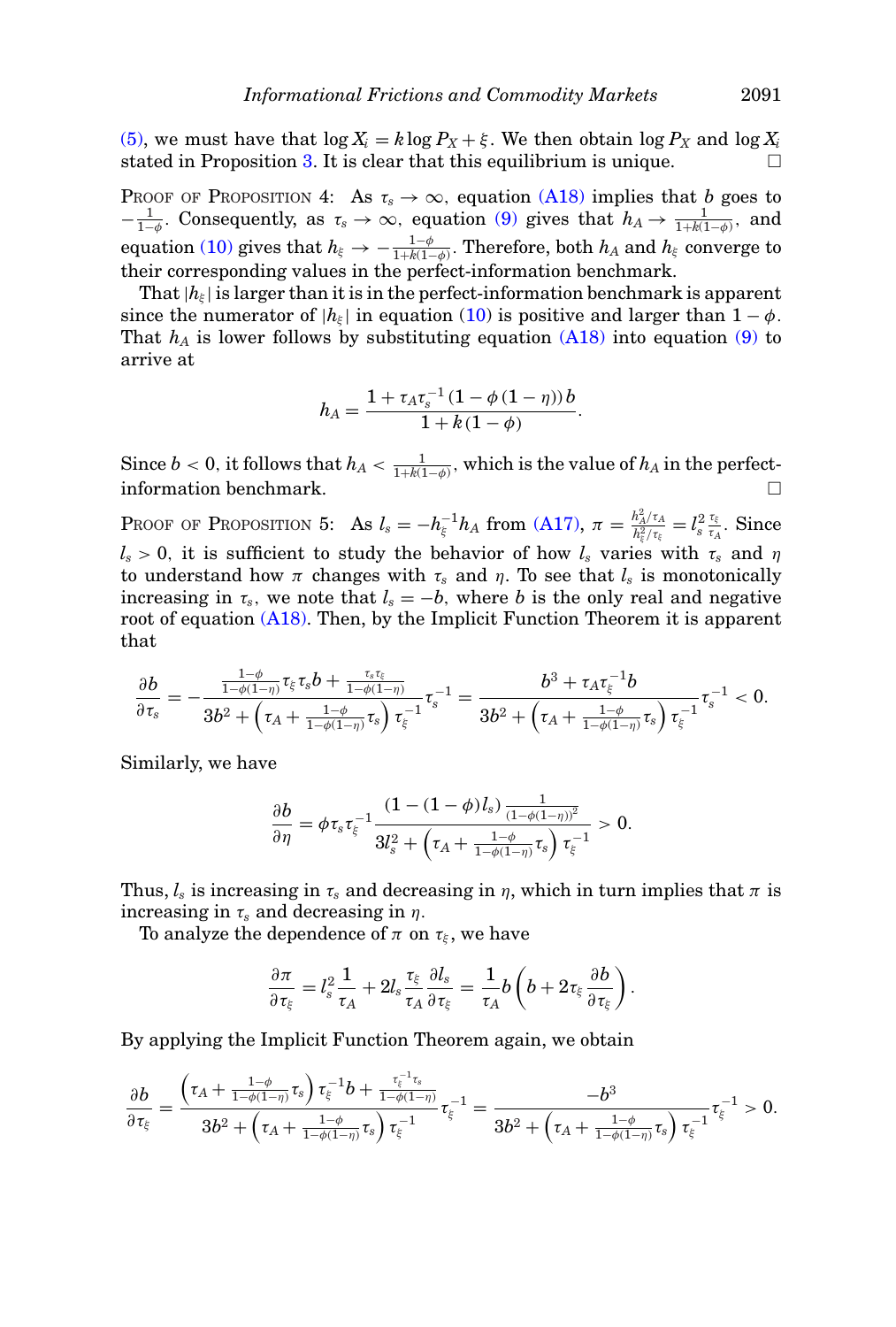By substituting this into the above expression for  $\frac{\partial \pi}{\partial \tau_{\xi}}$ , we find that

$$
\frac{\partial \pi}{\partial \tau_{\xi}} = \frac{b^2}{\tau_A} \left( \frac{b^2 + \left( \tau_A + \frac{1-\phi}{1-\phi(1-\eta)} \tau_s \right) \tau_{\xi}^{-1}}{3b^2 + \left( \tau_A + \frac{1-\phi}{1-\phi(1-\eta)} \tau_s \right) \tau_{\xi}^{-1}} \right) > 0.
$$

Therefore,  $\pi$  is monotonically increasing in  $\tau_k$ .

PROOF OF PROPOSITION 6: Based on  $l_P$  and  $h_{\xi}$  given in equations [\(A16\)](#page-26-5) and [\(10\),](#page-10-3)  $l_P>0\text{ is equivalent to }b^2>\frac{k^{-1}\tau_{\varepsilon}^{-1}\tau_{s}}{1-b(1-n)}$  $\frac{h^a - l_{\frac{c}{2}} - l_{\frac{c}{2}}}{1 - \phi(1 - \eta)},$  which, as  $l_s = -b > 0$ , is in turn equivalent  $\text{to} \ l_s > l_s^* = \sqrt{\frac{k^{-1}\tau_{\varepsilon}^{-1}\tau_s}{1-\phi(1-\eta)}}$  $\frac{n-\epsilon_{\xi}+\epsilon_{s}}{1-\phi(1-\eta)}$ . In words, this condition states that the commodity price has to be sufficiently informative. As *b* is the unique real and negative root of equation [\(A18\),](#page-27-3) this condition is equivalent to the following condition on the LHS of equation [\(A18\):](#page-27-3)  $LHS(-l_s^*) > 0$ . By substituting  $l_s^*$  into the LHS, we obtain the following condition:

$$
-\frac{k^{-3/2}\tau_{\xi}^{-1}\tau_s}{1-\phi\left(1-\eta\right)}-\left(\tau_A+\frac{1-\phi}{1-\phi\left(1-\eta\right)}\tau_s\right)\tau_{\xi}^{-1}k^{-1/2}+\sqrt{\frac{\tau_{\xi}^{-1}\tau_s}{1-\phi\left(1-\eta\right)}}>0,
$$

which, as  $1 - \phi(1 - \eta) > 0$  and defining  $u = \sqrt{1 - \phi(1 - \eta)}$ , can be rewritten as

$$
u^2-u\tau_A^{-1}\sqrt{k\tau_\xi\tau_s}+\left(1-\phi+k^{-1}\right)\tau_A^{-1}\tau_s<0.
$$

Note that the LHS of this condition  $LHS(u)$  is a quadratic form of *u*, which has its minimum at  $u^* = \frac{1}{2\tau_A} \sqrt{k\tau_\xi \tau_s}$ . Thus, this condition is satisfied if and only if the following occurs. First,  $LHS(u^*) < 0$ , which is equivalent to  $\tau_{\xi}/\tau_A >$  $4k^{-1}(1-\phi+k^{-1})$ , the first condition given in Proposition [6.](#page-13-0) Second,

LHS (u) = 
$$
(u - u^*)^2 - [(u^*)^2 - (1 - \phi + k^{-1}) \tau_A^{-1} \tau_s] < 0
$$
,

which is equivalent to

$$
\frac{u - \frac{1}{2\tau_A}\sqrt{k\tau_{\xi}\tau_s}}{\frac{1}{2}\tau_s^{1/2}\tau_A^{-1}\sqrt{k\tau_{\xi}-4\left(1-\phi+k^{-1}\right)\tau_A}} \in (-1,1).
$$

This leads to the second condition given in Proposition [6.](#page-13-0)  $\Box$ 

PROOF OF PROPOSITION 7: We begin by evaluating the first component of the social welfare from the island households' goods consumption. We denote this component by

$$
W^C = \mathbf{E} \left[ \int_0^1 \left( \frac{C(i)}{1 - \eta} \right)^{1 - \eta} \left( \frac{C^*(i)}{\eta} \right)^{\eta} di \right].
$$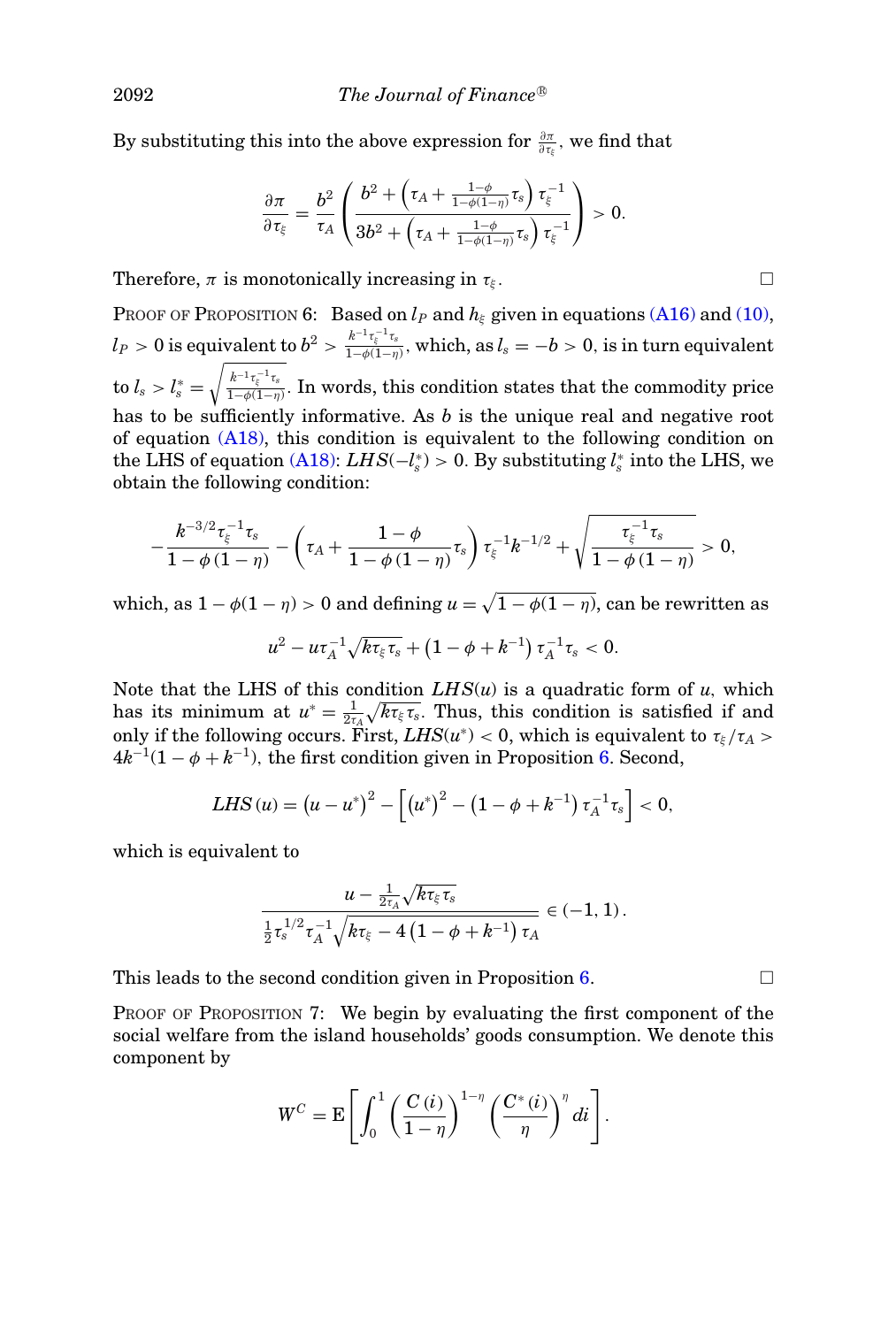In the perfect-information benchmark, by substituting the symmetric consumption of all island households, the expected social welfare from consumption is

$$
\log W_{bench}^{C} = \log \mathrm{E}\left[\int_{0}^{1} A X_{i}^{\phi} d i\right] = \log \mathrm{E}\left[A X_{i}^{\phi}\right].
$$

Given  $\log X_i$  derived in Proposition [3,](#page-11-0) we have

$$
\log W_{bench}^{C} = \frac{\phi k}{1 + k(1 - \phi)} \log \phi + \frac{1 + k}{1 + k(1 - \phi)} \bar{a} + \frac{1}{2} \left( \frac{1 + k}{1 + k(1 - \phi)} \right)^2 \tau_A^{-1} + \frac{\phi}{1 + k(1 - \phi)} \bar{\xi} + \frac{1}{2} \left( \frac{\phi}{1 + k(1 - \phi)} \right)^2 \tau_{\xi}^{-1}.
$$

Note that the total goods output in this economy is given by

$$
\mathbf{E}\left[Y_{bench}^{aggr}\right] = \mathbf{E}\left[\int_0^1 Y_i di\right] = \mathbf{E}\left[\int_0^1 AX_i^{\phi} di\right] = W_{bench}^C,
$$

which indicates that, in this symmetric equilibrium with perfect information, the expected social welfare from consumption is equal to the expected aggregate goods output.

In the presence of informational frictions, by using Proposition [1,](#page-8-5) the expected social welfare from consumption is given by

$$
\log W^C = \log \mathbb{E}\left[A\int_{-\infty}^{\infty}\int_{-\infty}^{\infty} X(s_i, P_X)^{\phi(1-\eta)} X(s_j, P_X)^{\phi\eta} d\Phi(s_i) d\Phi(s_j)\right],
$$

where, in the second line, an integral over  $\varepsilon_j$ , that is, noise in the signal of the goods producer of island *j*, is taken to compute expectation over uncertainty in  $\varepsilon_i$ . By substituting

$$
\log X(\varepsilon_i) = l_0 + l_P \log P_X + l_s s_i = l_0 + l_P \log P_X + l_s (\log A + \varepsilon_i)
$$

and  $\log P_X = h_0 + h_A \log A + h_\xi \xi$  with our expressions for  $l_s$ ,  $l_P$ ,  $h_\xi$ ,  $h_A$ , and  $b^3$ from equation [\(A18\),](#page-27-3) we obtain

$$
\log W^C = \frac{\phi k}{1 + k(1 - \phi)} \log \phi + \frac{1 + k}{1 + k(1 - \phi)} \bar{a} + \frac{1}{2} (1 + \phi k h_A)^2 \tau_A^{-1} + \frac{\phi}{1 + k(1 - \phi)} \bar{\xi}
$$
  
+ 
$$
\frac{1}{2} \phi^2 (1 + k b^{-1} h_A)^2 \tau_{\xi}^{-1} + \frac{1}{2} \left( 1 - \frac{1}{\phi} - 2\eta (1 - \eta) \right) \phi^2 b^2 \tau_s^{-1}
$$
  
- 
$$
\frac{1}{2} \frac{\phi k (1 - \phi (1 - \eta))}{1 + k(1 - \phi)} \left( 1 - \left( \frac{1 - \phi + \phi^2 \eta^2}{1 - \phi (1 - \eta)} + \phi \eta \right) b \right) b \tau_s^{-1}.
$$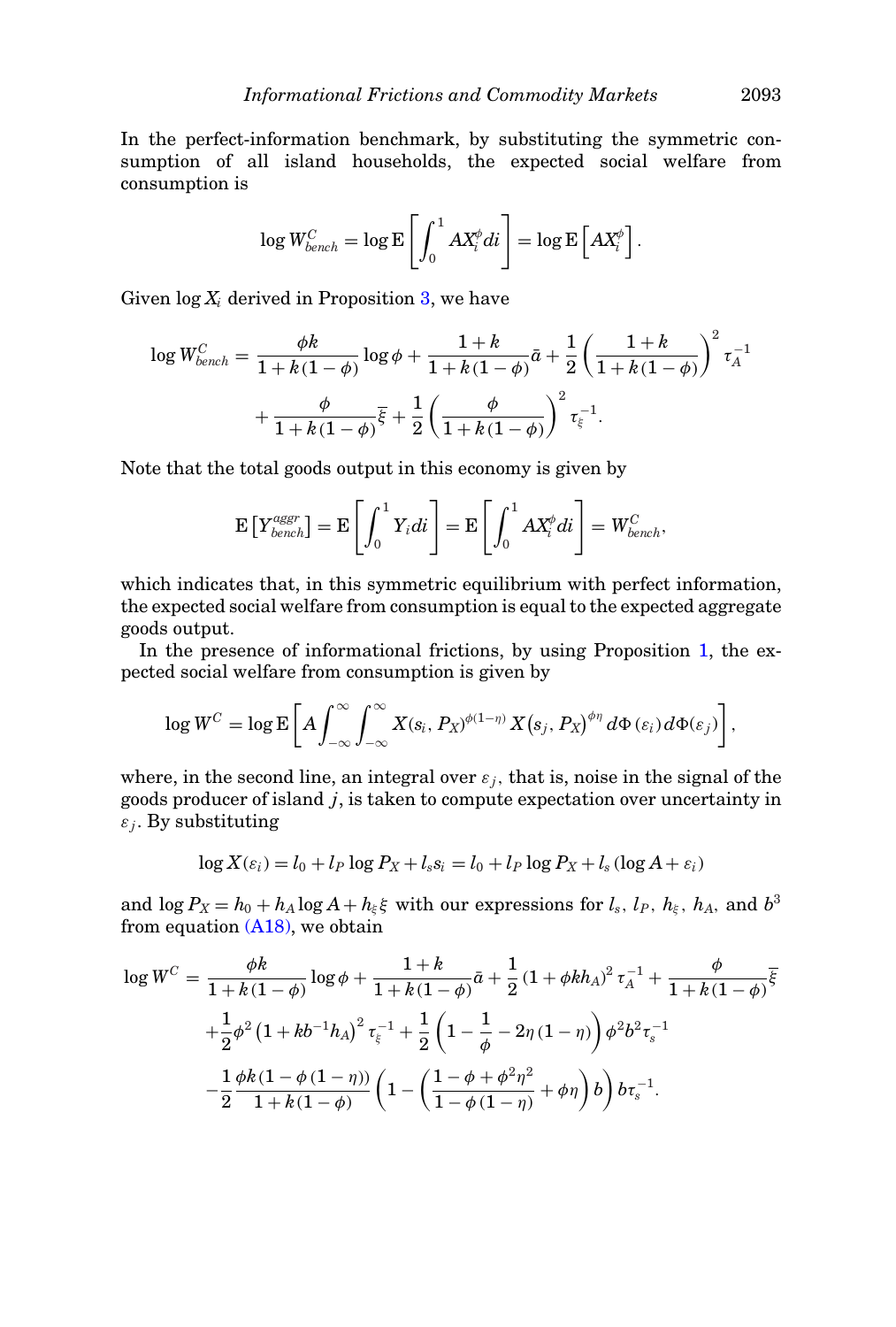The logarithm of the expected total output in this economy is given by

$$
\log \mathbf{E}\left[Y^{aggr}\right] = \log \mathbf{E}\left[\int_{-\infty}^{\infty} Y_i di\right] = \log \mathbf{E}\left[A \int_{-\infty}^{\infty} X(\varepsilon_i)^{\phi} d\Phi(\varepsilon_i)\right]
$$
  
\n
$$
= \log \mathbf{E}\left[e^{\phi l_0 + \phi l_P \log P_{X} + (1 + \phi l_s) \log A} \int_{-\infty}^{\infty} e^{\phi l_s \varepsilon_i} d\Phi(\varepsilon_i)\right] = \phi l_0 + \frac{1}{2} \phi^2 l_s^2 \tau_s^{-1}
$$
  
\n
$$
+ \phi l_P h_0 + \phi l_P h_{\xi} \overline{\xi} + \frac{1}{2} \phi^2 l_P^2 h_{\xi}^2 \tau_{\xi}^{-1} + (1 + \phi l_s + \phi l_P h_A) \bar{a}
$$
  
\n
$$
+ \frac{1}{2} (1 + \phi l_s + \phi l_P h_A)^2 \tau_A^{-1}.
$$

Again, by substituting the expressions for  $l_s$ ,  $l_P$ ,  $h_\xi$ , and  $h_A$ , we have

$$
\log \mathbf{E} \left[ Y^{aggr} \right] = \frac{\phi k}{1 + k(1 - \phi)} \log \phi + \left( \frac{1 + k}{1 + k(1 - \phi)} \right) \bar{a} + \frac{1}{2} (1 + \phi k h_A)^2 \tau_A^{-1}
$$

$$
+ \phi \left( \frac{1}{1 + k(1 - \phi)} \right) \bar{\xi} + \frac{1}{2} \phi^2 \left( 1 + k b^{-1} h_A \right)^2 \tau_{\xi}^{-1} - \frac{1}{2} \phi \left( 1 - \phi \right) b^2 \tau_s^{-1}
$$

$$
- \frac{1}{2} \frac{\phi k \left( 1 - \phi \left( 1 - \eta \right) \right)}{1 + k(1 - \phi)} \left( 1 - \left( \frac{1 - \phi + \phi^2 \eta^2}{1 - \phi \left( 1 - \eta \right)} + \phi \eta \right) b \right) b \tau_s^{-1}.
$$

It is then easy to compute

$$
\log \mathbb{E}\left[Y^{aggr}\right] - \log W = 2\phi^2 \eta (1-\eta) b^2 \tau_s^{-1} > 0.
$$

We now compare expected aggregate goods output with and without informational frictions:

$$
\log E\left[Y^{aggr}\right] - \log E\left[Y^{aggr}_{bench}\right] = \frac{1}{2} \left( (1 + \phi k h_A)^2 - \left(1 + \frac{\phi k}{1 + k(1 - \phi)}\right)^2 \right) \tau_A^{-1}
$$
  
+ 
$$
\frac{1}{2} \phi^2 \left( \left(1 + k b^{-1} h_A\right)^2 - \left(1 - k \frac{1 - \phi}{1 + k(1 - \phi)}\right)^2 \right) \tau_{\xi}^{-1} - \frac{1}{2} \phi \left(1 - \phi\right) b^2 \tau_s^{-1}
$$
  
- 
$$
\frac{1}{2} \frac{\phi k \left(1 - \phi \left(1 - \eta\right)\right)}{1 + k(1 - \phi)} \left(1 - \left(1 - \phi + \phi \eta \left(1 + \phi \eta\right)\right) b \right) b \tau_s^{-1}.
$$

Substituting with equations [\(9\)](#page-10-2) and [\(A18\),](#page-27-3) we arrive at

$$
\log \mathbb{E}\left[Y^{aggr}\right] - \log \mathbb{E}\left[Y^{aggr}_{bench}\right] = \frac{1}{2} \frac{\phi k (1 - \phi(1 - \eta)) \tau_s^{-1} b}{(1 + k(1 - \phi))^2} (1 + k - \phi b) \n- \frac{1}{2} \phi (1 - \phi) b^2 \tau_s^{-1} + \frac{1}{2} \frac{\phi k (1 - \phi(1 - \eta)) \tau_s^{-1} b^2}{1 + k(1 - \phi)} \left(\frac{1 - \phi}{1 - \phi(1 - \eta)}\right) \n+ \phi^2 \eta^2 + \left(\frac{\phi^2 \eta^2}{1 - \phi(1 - \eta)} - 1\right) \phi (1 - \eta) \right).
$$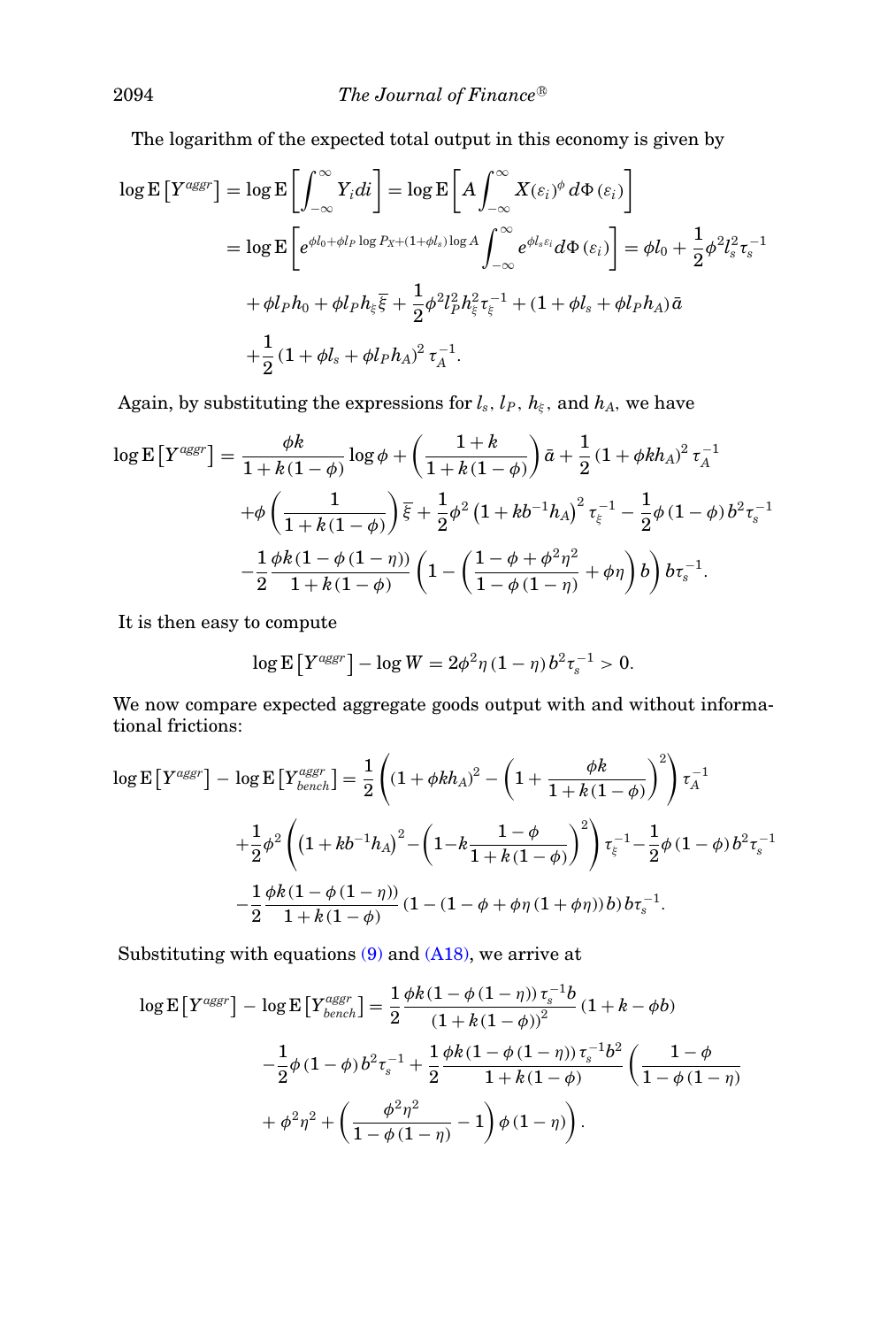Notice that  $\frac{\phi^2\eta^2}{1-\phi(1-\eta)} < 1$  and the first term is negative since  $b < 0$ . Further note that

$$
\begin{split} & \frac{1}{2} \frac{\phi k (1 - \phi \left(1 - \eta\right)) \tau_s^{-1} b^2}{1 + k (1 - \phi)} \frac{1 - \phi}{1 - \phi \left(1 - \eta\right)} - \frac{1}{2} \phi \left(1 - \phi\right) b^2 \tau_s^{-1} \\ & = -\left(\frac{1 - k\phi}{1 + k (1 - \phi)}\right) \frac{1}{2} \phi \left(1 - \phi\right) b^2 \tau_s^{-1} < 0, \end{split}
$$

and

$$
\frac{1}{2}\frac{\phi k(1-\phi(1-\eta))\,\tau_{s}^{-1}b^{2}}{1+k(1-\phi)}\left(\phi^{2}\eta^{2}-\frac{\phi-(1+k)\,b^{-1}}{1+k(1-\phi)}\right)<0,
$$

because  $\phi^2 \eta^2 < \phi$  and, since  $\phi < 1$  and  $0 > b > -\frac{1}{1-\phi}$ ,  $k(1-\phi)\phi^2 \eta^2 + (1+k)b^{-1}$ < 0. To see that  $b > -\frac{1}{1-\phi}$ , we rewrite equation [\(A18\)](#page-27-3) as

$$
b^3 + \tau_A \tau_{\xi}^{-1} b + ((1 - \phi) b + 1) \frac{\tau_s \tau_{\xi}^{-1}}{1 - \phi (1 - \eta)} = 0,
$$

from which it follows that  $b > -\frac{1}{1-\phi}$ . Therefore, we see that

$$
\log \mathrm{E}[Y^{aggr}]-\log E\left[Y^{aggr}_{bench}\right]<0.
$$

Given that the expected social welfare from consumption  $W_{\text{bench}}^C$  is equal to the expected aggregate output  $E[Y_{bench}^{aggr}]$  in the perfect-information benchmark, and in the presence of informational frictions the expected social welfare from consumption  $W^C$  is strictly less than the expected aggregate goods output  $E[Y^{aggr}]$ , the expected social welfare from consumption is lower in the presence of information frictions than in the perfect-information benchmark.

Now we return to the second part of the expected social welfare from commodity suppliers' disutility of labor. We denote this part by

$$
W^L = \mathrm{E}\left[\frac{k}{1+k}e^{-\xi/k}X_S^{\frac{1+k}{k}}\right].
$$

In the perfect-information benchmark, by using  $\log X_S$  derived in Proposition [3,](#page-11-0) we have

$$
\log W_{bench}^{L} = \log \frac{k}{1+k} + \frac{1+k}{1+k(1-\phi)} \log \phi + \frac{1+k}{1+k(1-\phi)} \bar{a} + \frac{\phi}{1+k(1-\phi)} \bar{\xi}
$$

$$
+ \frac{1}{2} \left( \frac{1+k}{1+k(1-\phi)} \right)^2 \tau_A^{-1} + \frac{1}{2} \left( \frac{\phi}{1+k(1-\phi)} \right)^2 \tau_{\xi}^{-1}.
$$

In the presence of informational frictions, aggregate demand  $X<sub>S</sub>$  is given by

$$
\log X_{\rm S} = k \log P_X + \xi = kh_A \log A + (kh_{\xi} + 1) \xi + kh_0,
$$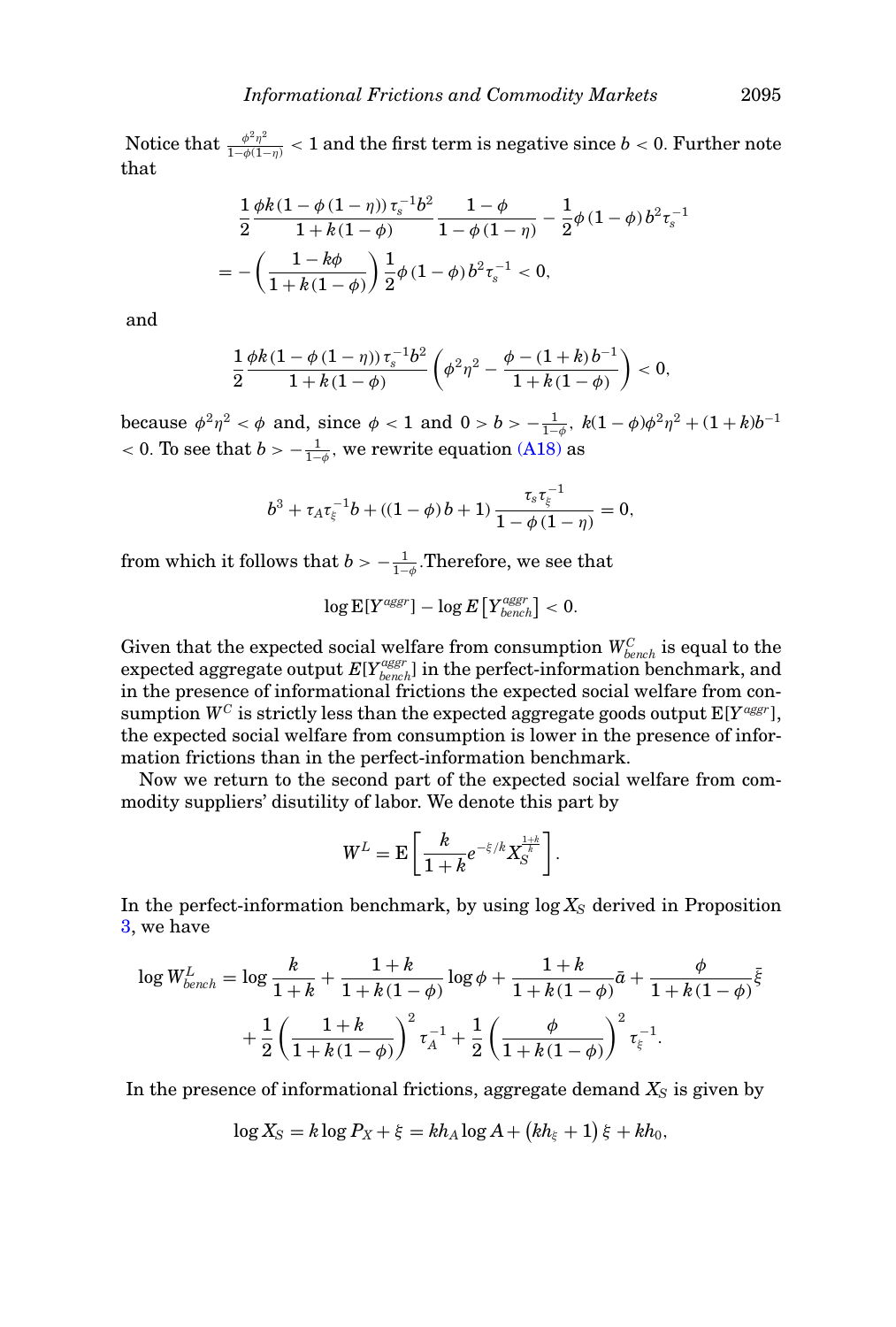and therefore the suppliers' disutility of labor reduces to

$$
\log W^{L} = \log \frac{k}{1+k} + (1+k)h_0 + (1+k)h_A\bar{a} + (1+(1+k)h_{\xi})\bar{\xi}
$$

$$
+ \frac{1}{2}(1+k)^2h_A^2\tau_A^{-1} + \frac{1}{2}(1+(1+k)h_{\xi})^2\tau_{\xi}^{-1}.
$$

We now analyze the overall social welfare  $W = W^C - W^L$ . We can express the relative welfare in the two economies as

$$
\frac{W}{W_{bench}} = \frac{W^C - W^L}{W^C_{bench} - W^L_{bench}} = \frac{W^C}{W^C_{bench}} \frac{1 - W^L/W^C}{1 - W^L_{bench}/W^C_{bench}} < \frac{1 - W^L/W^C}{1 - W^L_{bench}/W^C_{bench}},
$$

where the last inequality follows from  $W^C < W_{bench}^C$ , as proved above. Note that, in the perfect-information benchmark,

$$
\log W_{bench}^L - \log W_{bench}^C = \log \frac{\phi k}{1+k}.
$$

Thus,  $1 - W_{bench}^L/W_{bench}^C = 1 - \frac{\phi k}{1+k} > 0$ . Therefore, it is sufficient to show that  $W^L/W^C \geq W^L_{bench}/W^C_{bench}$  to establish that  $\frac{W}{W_{bench}} < 1.$ 

With some manipulation of our expressions for log  $W^L$  and log  $W^C$ , and by substituting our expressions for  $h_A$  and  $h_\xi$  and making use of equation [\(A18\),](#page-27-3) we arrive at

$$
\log(W^L/W^C) = \log \frac{\phi k}{1+k} + \frac{1}{2} b \tau_s^{-1} ((1 - \phi^2 + \phi^2 \eta^2 + \phi \eta + \phi^2 \eta (1 - \eta)))
$$

$$
- (1 - \phi(1 - \eta))) - (1 - \phi(1 - \eta)) \tau_s^{-1} b^2
$$

$$
- \frac{1}{2} (1 - \phi (1 - \eta))^2 \tau_s^{-2} b^2 (\tau_A + \tau_\xi b^2).
$$

Finally, by invoking equation [\(A18\)](#page-27-3) to rewrite the last term, we find that

$$
\log(W^L/W^C) = \log \frac{\phi k}{1+k}.
$$

 $\text{Thus, } \log(W^L/W^C) = \log(W^L_{bench}/W^C_{bench}) \text{, which in turn establishes the proposi$ tion.

#### <span id="page-33-4"></span><span id="page-33-3"></span><span id="page-33-2"></span><span id="page-33-1"></span><span id="page-33-0"></span>**REFERENCES**

<span id="page-33-5"></span>Angeletos, George-Marios, and Jennifer La'O, 2009, Noisy business cycles, *[NBER Macroeconomics](http://dx.doi.org/10.1086/648301) [Annual](http://dx.doi.org/10.1086/648301)* 24, 319–378.

Angeletos, George-Marios, and Jennifer La'O, 2013, Sentiment, *Econometrica* 81, 739–780.

- Angeletos, George-Marios, Guido Lorenzoni, and Alessandro Pavan, 2010, Beauty contests and irrational exuberance: A neoclassical approach, Working paper, MIT.
- Bond, Philip, Alex Edmans, and Itay Goldstein, 2012, The real effects of financial markets, *Annual Review of Financial Economics* 4, 39–60.
- Bray, Margaret, 1981, Futures trading, rational expectations, and the efficient markets hypothesis, *[Econometrica](http://dx.doi.org/10.2307/1911513)* 49, 575–596.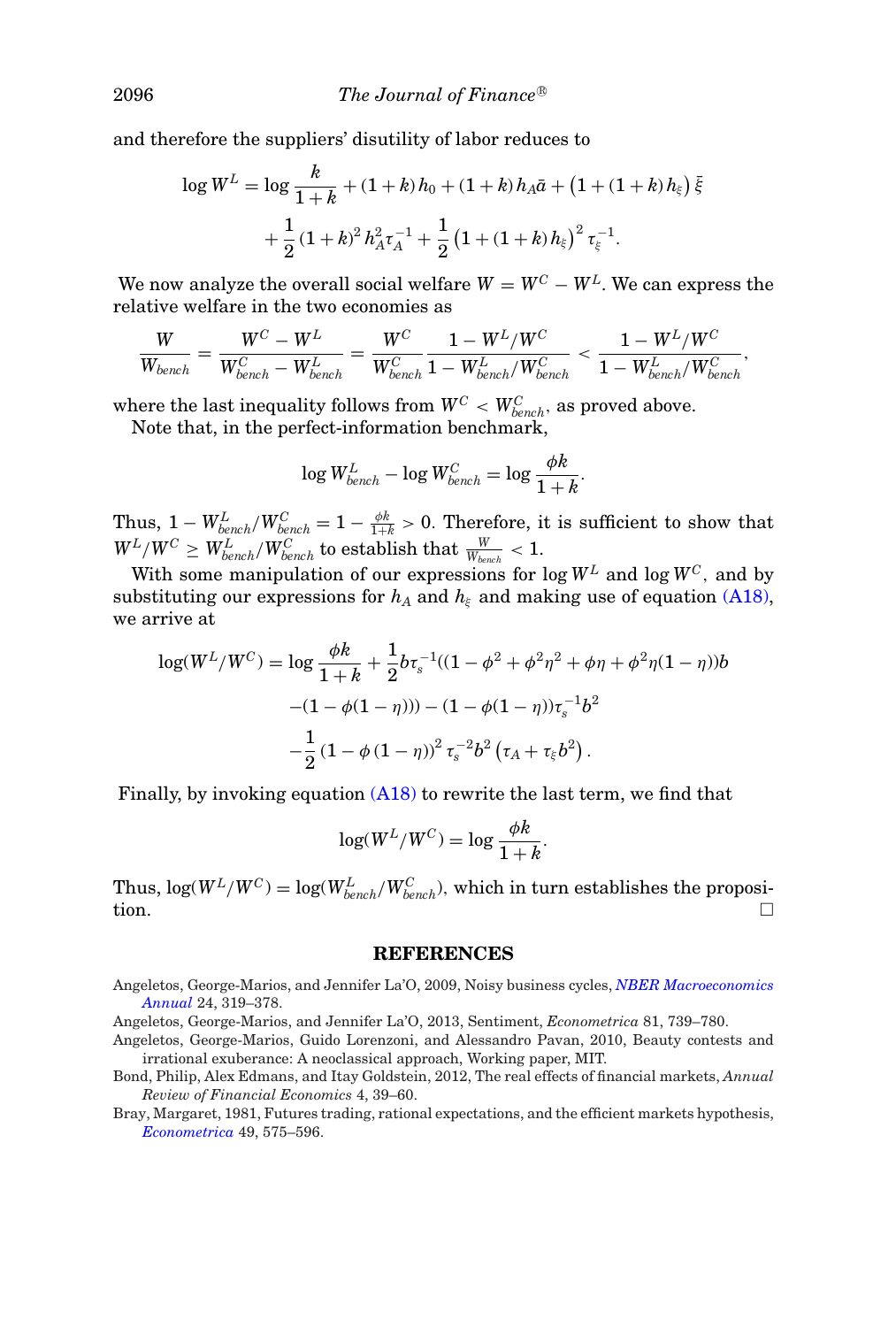- Cheng, Ing-haw, Andrei Kirilenko, and Wei Xiong, 2012, Convective risk flows in commodity futures markets, *Review of Finance* (2014) pp. 1–49 doi:10.1093/rof/rfu043.
- <span id="page-34-0"></span>Cheng, Ing-haw, and Wei Xiong, 2014, The financialization of commodity markets, *Annual Review of Financial Economics* 6, 419–441.
- <span id="page-34-24"></span>Fattouh, Bassam, Lutz Kilian, and Lavan Mahadeva, 2012, The role of speculation in oil markets: What have we learned so far? Working paper, University of Michigan.
- <span id="page-34-21"></span>Garbade, Kenneth, and William L. Silber, 1983, Price movements and price discovery in futures and cash markets, *[Review of Economics and Statistics](http://dx.doi.org/10.2307/1924495)* 65, 289–297.
- <span id="page-34-17"></span>Goldstein, Itay, Emre Ozdenoren, and Kathy Yuan, 2011, Learning and complementarities in speculative attacks, *[Review of Economic Studies](http://dx.doi.org/10.1093/restud/rdq017)* 78, 263–292.
- <span id="page-34-18"></span>Goldstein, Itay, Emre Ozdenoren, and Kathy Yuan, 2013, Trading frenzies and their impact on real investment, *[Journal of Financial Economics](http://dx.doi.org/10.1016/j.jfineco.2013.03.011)* 109, 566–582.
- <span id="page-34-1"></span>Grossman, Sanford, and Joseph Stiglitz, 1980, On the impossibility of informationally efficient markets, *American Economic Review* 70, 393–408.
- <span id="page-34-22"></span>Hamilton, James, 1983, Oil and the macroeconomy since World War II, *[Journal of Political Econ](http://dx.doi.org/10.1086/261140)[omy](http://dx.doi.org/10.1086/261140)* 91, 228–248.
- <span id="page-34-7"></span>Hamilton, James, 2009, Causes and consequences of the oil shock of 2007-2008, *Brookings Papers on Economic Activity*, Spring, 215–259.
- <span id="page-34-9"></span>Hamilton, James, and Cynthia Wu, 2015, Effects of index-fund investing on commodity futures prices, *International Economic Review* 56, 189–205.
- Hellwig, Christian, Sebastian Kohls, and Laura Veldkamp, 2012, Information choice technologies, *[American Economic Review Papers & Proceedings](http://dx.doi.org/10.1257/aer.102.3.35)* 102, 35–40.
- <span id="page-34-19"></span><span id="page-34-2"></span>Hellwig, Martin, 1980, On the aggregation of information in competitive markets, *[Journal of](http://dx.doi.org/10.1016/0022-0531(80)90056-3) [Economic Theory](http://dx.doi.org/10.1016/0022-0531(80)90056-3)* 22, 477–498.
- <span id="page-34-10"></span>Henderson, Brian, Neil Pearson, and Li Wang, 2012, New evidence on the financialization of commodity markets, Working paper, University of Illinois at Urbana-Champaign.
- Hu, Conghui, and Wei Xiong, 2013, The informational role of commodity futures prices, in E. Glen Weyl, Edward L. Glaeser, and Tano Santos, eds.: *Apres le Deluge: Finance and the Common Good after the Crisis*, University of Chicago Press, [http://www8.gsb.columbia.edu/rtfiles/](http://www8.gsb.columbia.edu/rtfiles/finance/misc/Information_Commodity4_c.pdf) [finance/misc/Information\\_Commodity4\\_c.pdf.](http://www8.gsb.columbia.edu/rtfiles/finance/misc/Information_Commodity4_c.pdf)
- <span id="page-34-4"></span>Juvenal, Luciana, and Ivan Petrella, 2012, Speculation in the oil market, Working paper, Federal Reserve Bank of St. Louis.
- <span id="page-34-23"></span>Kilian, Lutz, 2009, Not all oil price shocks are alike: Disentangling demand and supply shocks in the crude oil market, *[American Economic Review](http://dx.doi.org/10.1257/aer.99.3.1053)* 99, 1053–1069.
- <span id="page-34-6"></span>Kilian, Lutz, and Daniel Murphy, 2014, The role of inventories and speculative trading in the global market for crude oil, *[Journal of Applied Econometrics](http://dx.doi.org/10.1002/jae.2322)* 29, 454–478.
- <span id="page-34-5"></span>Knittel, Christopher, and Robert Pindyck, 2013, The simple economics of commodity price speculation, Working paper, MIT.
- <span id="page-34-13"></span>Lorenzoni, Guido, 2009, A theory of demand shocks, *[American Economic Review](http://dx.doi.org/10.1257/aer.99.5.2050)* 99, 2050–2084.
- <span id="page-34-15"></span>Morris, Stephen, and Hyun Song Shin, 2002, The social value of public information, *[American](http://dx.doi.org/10.1257/000282802762024610) [Economic Review](http://dx.doi.org/10.1257/000282802762024610)* 92, 1521–1534.
- <span id="page-34-3"></span>Obstfeld, Maurice, and Ken Rogoff, 1996, *Foundations of International Macroeconomics* (MIT Press, Cambridge, MA).
- <span id="page-34-16"></span>Ozdenoren, Emre, and Kathy Yuan, 2008, Feedback effects and asset prices, *[Journal of Finance](http://dx.doi.org/10.1111/j.1540-6261.2008.01378.x)* 63, 1939–1975.
- Roll, Richard, 1984, Orange juice and weather, *American Economic Review* 74, 861–880.
- <span id="page-34-20"></span><span id="page-34-12"></span>Singleton, Kenneth, 2014, Investor flows and the 2008 boom/bust in oil prices, *[Management Science](http://dx.doi.org/10.1287/mnsc.2013.1756)* 60, 300–318.
- <span id="page-34-8"></span>Stoll, Hans, and Robert Whaley, 2010, Commodity index investing and commodity futures prices, *Journal of Applied Finance* 20, 7–46.
- <span id="page-34-14"></span>Subrahmanyam, Avanidhar, and Sheridan Titman, 2001, Feedback from stock prices to cash flows, *[Journal of Finance](http://dx.doi.org/10.1111/0022-1082.00409)* 56, 2389–2413.
- <span id="page-34-11"></span>Tang, Ke, and Wei Xiong, 2012, Index investment and financialization of commodities, *[Financial](http://dx.doi.org/10.2469/faj.v68.n6.5) [Analysts Journal](http://dx.doi.org/10.2469/faj.v68.n6.5)* 68, 54–74.